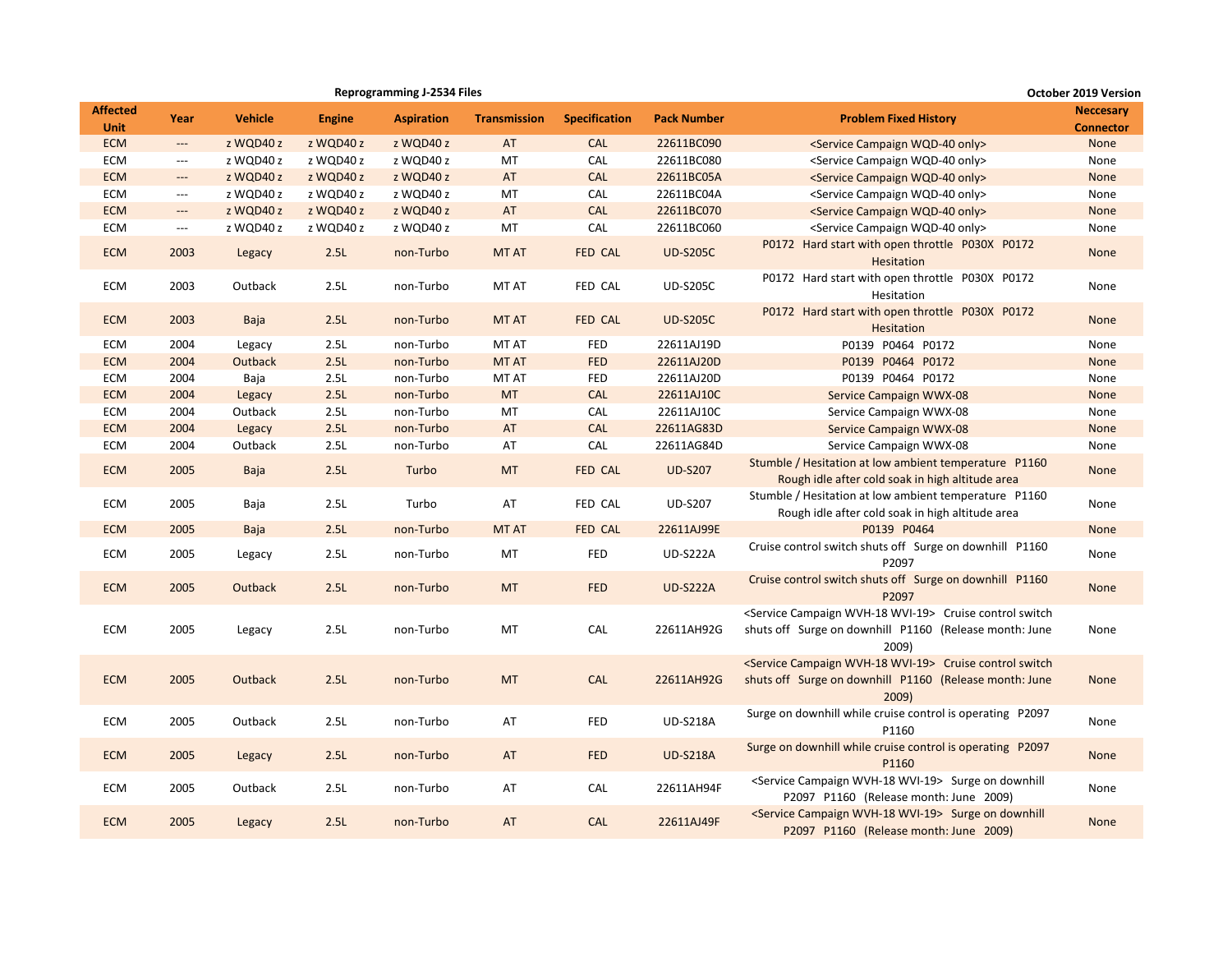|                                |      |                |               | <b>Reprogramming J-2534 Files</b> |                     |                      |                    |                                                                                                               | October 2019 Version                 |
|--------------------------------|------|----------------|---------------|-----------------------------------|---------------------|----------------------|--------------------|---------------------------------------------------------------------------------------------------------------|--------------------------------------|
| <b>Affected</b><br><b>Unit</b> | Year | <b>Vehicle</b> | <b>Engine</b> | <b>Aspiration</b>                 | <b>Transmission</b> | <b>Specification</b> | <b>Pack Number</b> | <b>Problem Fixed History</b>                                                                                  | <b>Neccesary</b><br><b>Connector</b> |
| ECM                            | 2005 | Legacy         | 2.5L          | Turbo                             | MT                  | FED CAL              | <b>UD-S222B</b>    | Cruise control intermittently shuts off Surge during<br>moderate acceleration P2097 P1160                     | None                                 |
| <b>ECM</b>                     | 2005 | Legacy         | 2.5L          | Turbo                             | AT                  | <b>FED CAL</b>       | <b>UD-S213A</b>    | P2097 Surge during moderate acceleration P1160                                                                | None                                 |
| ECM                            | 2005 | Outback        | 2.5L          | Turbo                             | MT                  | FED CAL              | <b>UD-S222B</b>    | 'Cruise control intermittently shuts off P2097 Surge during<br>moderate acceleration P1160                    | None                                 |
| <b>ECM</b>                     | 2005 | Outback        | 2.5L          | Turbo                             | AT                  | FED CAL              | <b>UD-S213B</b>    | P2097 Surge during moderate acceleration P1160                                                                | None                                 |
| ECM                            | 2006 | Baja           | 2.5L          | non-Turbo                         | <b>MT AT</b>        | FED CAL              | 22611AL54C         | P0139 P0137                                                                                                   | None                                 |
| <b>ECM</b>                     | 2006 | Legacy         | 2.5L          | non-Turbo                         | <b>MT</b>           | <b>FED</b>           | 22611AK41D         | <service campaign="" wvu-31=""> High idling P0607 (Release<br/>month: March 2011)</service>                   | None                                 |
| ECM                            | 2006 | Outback        | 2.5L          | non-Turbo                         | MT                  | <b>FED</b>           | 22611AK41D         | <service campaign="" wvu-31=""> High idling P0607 (Release<br/>month: March 2011)</service>                   | None                                 |
| <b>ECM</b>                     | 2006 | Legacy         | 2.5L          | non-Turbo                         | AT                  | <b>FED</b>           | 22611AK42D         | <service campaign="" wvu-31=""> P0607 (Release month:<br/>March 2011)</service>                               | None                                 |
| ECM                            | 2006 | Outback        | 2.5L          | non-Turbo                         | AT                  | <b>FED</b>           | 22611AK42D         | <service campaign="" wvu-31=""> P0607 (Release month:<br/>March 2011)</service>                               | None                                 |
| <b>ECM</b>                     | 2006 | Legacy         | 2.5L          | non-Turbo                         | <b>MT</b>           | <b>CAL</b>           | 22611AK43G         | <service campaign="" wvu-31=""> <wvm-23> High idling<br/>P0607 (Release month: March 2011)</wvm-23></service> | None                                 |
| ECM                            | 2006 | Outback        | 2.5L          | non-Turbo                         | MT                  | CAL                  | 22611AK43G         | <service campaign="" wvu-31=""> <wvm-23> High idling<br/>P0607 (Release month: March 2011)</wvm-23></service> | None                                 |
| <b>ECM</b>                     | 2006 | Legacy         | 2.5L          | non-Turbo                         | AT                  | <b>CAL</b>           | 22611AK44E         | <service campaign="" wvu-31=""> <wvm-23> P0607 (Release<br/>month: March 2011)</wvm-23></service>             | None                                 |
| ECM                            | 2006 | Outback        | 2.5L          | non-Turbo                         | AT                  | CAL                  | 22611AK44E         | <service campaign="" wvu-31=""> <wvm-23> P0607 (Release<br/>month: March 2011)</wvm-23></service>             | None                                 |
| <b>ECM</b>                     | 2007 | Legacy         | 2.5L          | Turbo                             | 5MT                 | <b>FED CAL</b>       | 22611AL80C         | Hesitation at 3000-4000 rpm during acceleration                                                               | None                                 |
| ECM                            | 2007 | Legacy         | 2.5L          | Turbo                             | 6MT                 | FED CAL              | 22611AL81C         | Hesitation at 3000-4000 rpm during acceleration                                                               | None                                 |
| <b>ECM</b>                     | 2007 | Outback        | 2.5L          | Turbo                             | <b>MT</b>           | FED CAL              | 22611AL80C         | Hesitation at 3000-4000 rpm during acceleration                                                               | None                                 |
| ECM                            | 2007 | Legacy         | 2.5L          | Turbo                             | AT                  | FED CAL              | 22611AL82B         | VDC Warning Light erroneously illuminates                                                                     | None                                 |
| <b>ECM</b>                     | 2007 | Legacy         | 2.5L          | non-Turbo                         | AT                  | <b>FED</b>           | 22611AM37B         | <service campaign="" wvu-31=""> (Release month: April 2011)</service>                                         | None                                 |
| ECM                            | 2007 | Outback        | 2.5L          | non-Turbo                         | AT                  | <b>FED</b>           | 22611AM37B         | <service campaign="" wvu-31=""> (Release month: April 2011)</service>                                         | None                                 |
| <b>ECM</b>                     | 2007 | Legacy         | 2.5L          | non-Turbo                         | <b>MT</b>           | <b>FED</b>           | 22611AM36B         | <service campaign="" wvu-31=""> (Release month: April 2011)</service>                                         | None                                 |
| ECM                            | 2007 | Outback        | 2.5L          | non-Turbo                         | MT                  | <b>FED</b>           | 22611AM36B         | <service campaign="" wvu-31=""> (Release month: April 2011)</service>                                         | None                                 |
| <b>ECM</b>                     | 2007 | Legacy         | 2.5L          | non-Turbo                         | AT                  | <b>CAL</b>           | 22611AM39C         | <service campaign="" wvu-31=""> <wvm-23> (Release month:<br/>April 2011)</wvm-23></service>                   | <b>None</b>                          |
| ECM                            | 2007 | Outback        | 2.5L          | non-Turbo                         | AT                  | CAL                  | 22611AM39C         | <service campaign="" wvu-31=""> <wvm-23> (Release month:<br/>April 2011)</wvm-23></service>                   | None                                 |
| <b>ECM</b>                     | 2007 | Legacy         | 2.5L          | non-Turbo                         | <b>MT</b>           | <b>CAL</b>           | 22611AM38C         | <service campaign="" wvu-31=""> <wvm-23> (Release month:<br/>April 2011)</wvm-23></service>                   | None                                 |
| ECM                            | 2007 | Outback        | 2.5L          | non-Turbo                         | MT                  | CAL                  | 22611AM38C         | <service campaign="" wvu-31=""> <wvm-23> (Release month:<br/>April 2011)</wvm-23></service>                   | None                                 |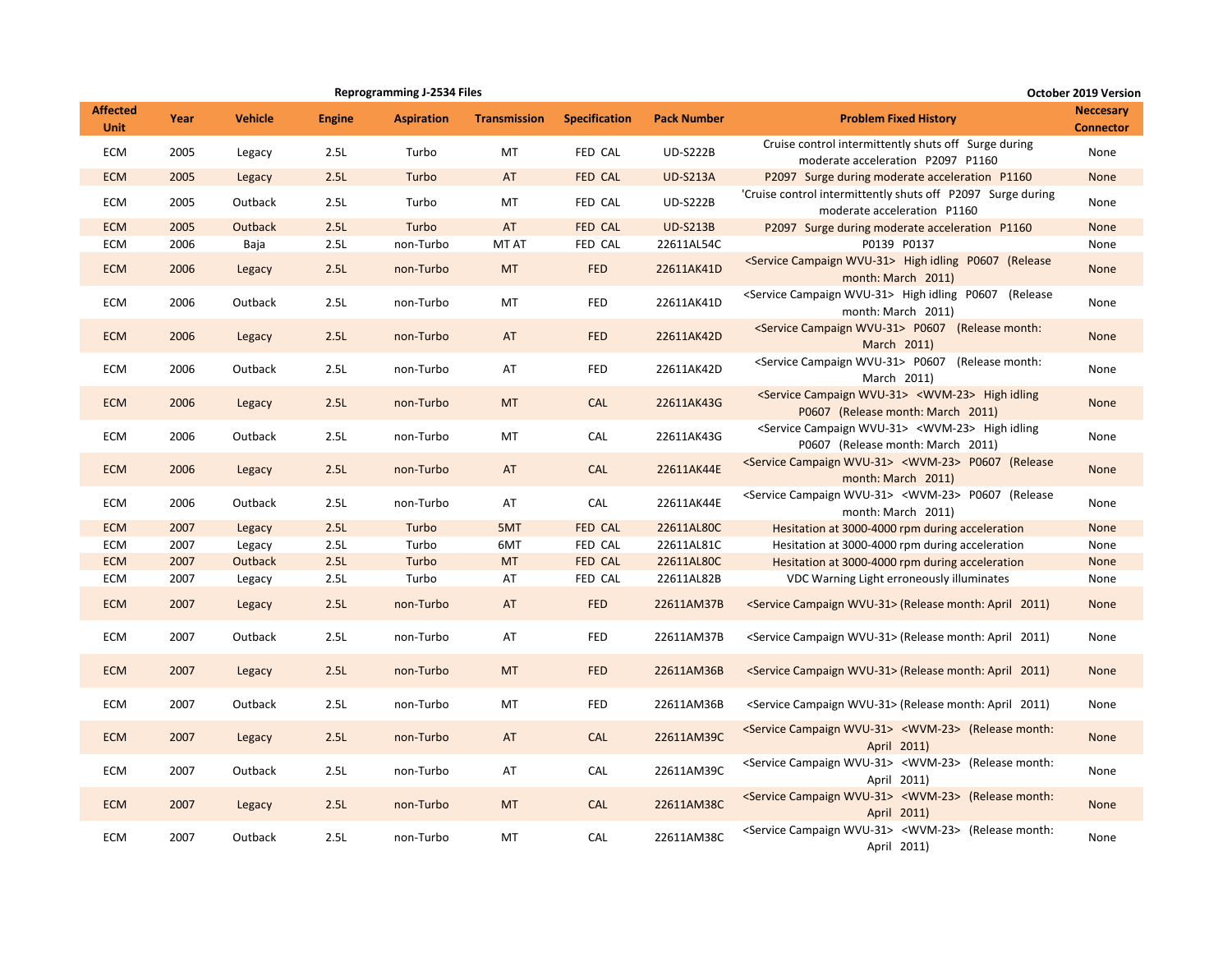|                                |      |                |               | <b>Reprogramming J-2534 Files</b> |                     |                      | <b>October 2019 Version</b> |                                                                                                                                                                                                                |                                      |  |  |
|--------------------------------|------|----------------|---------------|-----------------------------------|---------------------|----------------------|-----------------------------|----------------------------------------------------------------------------------------------------------------------------------------------------------------------------------------------------------------|--------------------------------------|--|--|
| <b>Affected</b><br><b>Unit</b> | Year | <b>Vehicle</b> | <b>Engine</b> | <b>Aspiration</b>                 | <b>Transmission</b> | <b>Specification</b> | <b>Pack Number</b>          | <b>Problem Fixed History</b>                                                                                                                                                                                   | <b>Neccesary</b><br><b>Connector</b> |  |  |
| <b>ECM</b>                     | 2008 | Legacy         | 2.5L          | Turbo                             | 5MT                 | <b>FED CAL</b>       | 22611AM96B                  | Hesitation at 3000-4000 rpm during acceleration                                                                                                                                                                | None                                 |  |  |
| ECM                            | 2008 | Outback        | 2.5L          | Turbo                             | 5MT                 | FED CAL              | 22611AM96B                  | Hesitation at 3000-4000 rpm during acceleration                                                                                                                                                                | None                                 |  |  |
| <b>ECM</b>                     | 2008 | Legacy         | 2.5L          | Turbo                             | 6MT                 | FED CAL              | 22611AM97B                  | Hesitation at 3000-4000 rpm during acceleration                                                                                                                                                                | None                                 |  |  |
| ECM                            | 2008 | Legacy         | 2.5L          | non-Turbo                         | AT                  | CAL                  | 22611AN02F                  | <service campaign="" wvu-31=""> <service campaign="" wvm-23=""><br/>(Release month: June 2011)</service></service>                                                                                             | None                                 |  |  |
| <b>ECM</b>                     | 2009 | Legacy         | 2.5L          | non-Turbo                         | AT                  | <b>CAL</b>           | 22611AN02F                  | <service campaign="" wvu-31=""> <service campaign="" wvm-23=""><br/>(Release month: June 2011)</service></service>                                                                                             | None                                 |  |  |
| ECM                            | 2008 | Outback        | 2.5L          | non-Turbo                         | AT                  | CAL                  | 22611AN02F                  | <service campaign="" wvu-31=""> <service campaign="" wvm-23=""><br/>(Release month: June 2011)</service></service>                                                                                             | None                                 |  |  |
| <b>ECM</b>                     | 2009 | Outback        | 2.5L          | non-Turbo                         | AT                  | <b>CAL</b>           | 22611AN02F                  | <service campaign="" wvu-31=""> <service campaign="" wvm-23=""><br/>(Release month: June 2011)</service></service>                                                                                             | None                                 |  |  |
| ECM                            | 2008 | Legacy         | 2.5L          | non-Turbo                         | MT                  | CAL                  | 22611AN01E                  | <service campaign="" wvm-23=""> <service campaign="" wvu-31=""><br/>Engine Speed rises to about 2000 rpm when clutch pedal is<br/>depress and vehicle is moving (Release month: June 2011)</service></service> | None                                 |  |  |
| <b>ECM</b>                     | 2009 | Legacy         | 2.5L          | non-Turbo                         | <b>MT</b>           | <b>CAL</b>           | 22611AN01E                  | <service campaign="" wvm-23=""> <service campaign="" wvu-31=""><br/>Engine Speed rises to about 2000 rpm when clutch pedal is<br/>depress and vehicle is moving (Release month: June 2011)</service></service> | None                                 |  |  |
| ECM                            | 2008 | Outback        | 2.5L          | non-Turbo                         | MT                  | CAL                  | 22611AN01E                  | <service campaign="" wvm-23=""> <service campaign="" wvu-31=""><br/>Engine Speed rises to about 2000 rpm when clutch pedal is<br/>depress and vehicle is moving (Release month: June 2011)</service></service> | None                                 |  |  |
| <b>ECM</b>                     | 2009 | Outback        | 2.5L          | non-Turbo                         | <b>MT</b>           | CAL                  | 22611AN01E                  | <service campaign="" wvm-23=""> <service campaign="" wvu-31=""><br/>Engine Speed rises to about 2000 rpm when clutch pedal is<br/>depress and vehicle is moving (Release month: June 2011)</service></service> | None                                 |  |  |
| ECM                            | 2008 | Legacy         | 2.5L          | non-Turbo                         | AT                  | <b>FED</b>           | 22611AN00E                  | <service campaign="" wvu-31=""> (Release month: June 2011)</service>                                                                                                                                           | None                                 |  |  |
| <b>ECM</b>                     | 2009 | Legacy         | 2.5L          | non-Turbo                         | AT                  | <b>FED</b>           | 22611AN00E                  | <service campaign="" wvu-31=""> (Release month: June 2011)</service>                                                                                                                                           | None                                 |  |  |
| ECM                            | 2008 | Outback        | 2.5L          | non-Turbo                         | AT                  | FED                  | 22611AN00E                  | <service campaign="" wvu-31=""> (Release month: June 2011)</service>                                                                                                                                           | None                                 |  |  |
| <b>ECM</b>                     | 2009 | Outback        | 2.5L          | non-Turbo                         | AT                  | <b>FED</b>           | 22611AN00E                  | <service campaign="" wvu-31=""> (Release month: June 2011)</service>                                                                                                                                           | None                                 |  |  |
| ECM                            | 2008 | Legacy         | 2.5L          | non-Turbo                         | MT                  | <b>FED</b>           | 22611AM99D                  | Engine Speed rises to about 2000 rpm when clutch pedal is<br>depress and vehicle is moving <service campaign="" wvu-31=""><br/>(Release month: June 2011)</service>                                            | None                                 |  |  |
| <b>ECM</b>                     | 2009 | Legacy         | 2.5L          | non-Turbo                         | <b>MT</b>           | <b>FED</b>           | 22611AM99D                  | Engine Speed rises to about 2000 rpm when clutch pedal is<br>depress and vehicle is moving <service campaign="" wvu-31=""><br/>(Release month: June 2011)</service>                                            | None                                 |  |  |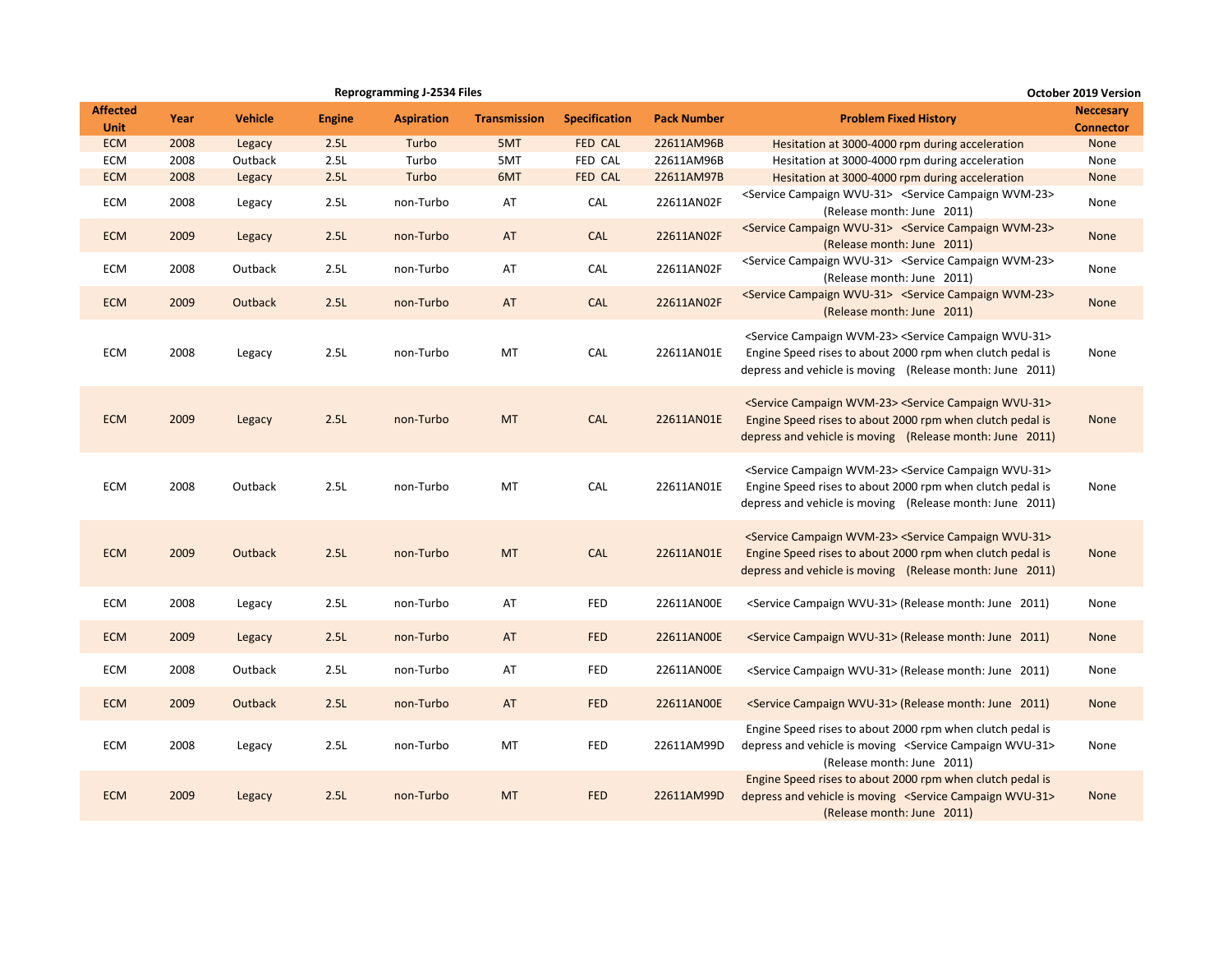|                                |      |                |               | <b>Reprogramming J-2534 Files</b> |                     |                      |                    |                                                                                                                                                                                                                                                   | October 2019 Version                 |
|--------------------------------|------|----------------|---------------|-----------------------------------|---------------------|----------------------|--------------------|---------------------------------------------------------------------------------------------------------------------------------------------------------------------------------------------------------------------------------------------------|--------------------------------------|
| <b>Affected</b><br><b>Unit</b> | Year | <b>Vehicle</b> | <b>Engine</b> | <b>Aspiration</b>                 | <b>Transmission</b> | <b>Specification</b> | <b>Pack Number</b> | <b>Problem Fixed History</b>                                                                                                                                                                                                                      | <b>Neccesary</b><br><b>Connector</b> |
| ECM                            | 2008 | Outback        | 2.5L          | non-Turbo                         | MT                  | <b>FED</b>           | 22611AM99D         | Engine Speed rises to about 2000 rpm when clutch pedal is<br>depress and vehicle is moving <service campaign="" wvu-31=""><br/>(Release month: June 2011)</service>                                                                               | None                                 |
| <b>ECM</b>                     | 2009 | Outback        | 2.5L          | non-Turbo                         | <b>MT</b>           | <b>FED</b>           | 22611AM99D         | Engine Speed rises to about 2000 rpm when clutch pedal is<br>depress and vehicle is moving <service campaign="" wvu-31=""><br/>(Release month: June 2011)</service>                                                                               | None                                 |
| ECM                            | 2010 | Legacy         | 2.5L          | non-Turbo                         | <b>CVT</b>          | CAL                  | 22765AB07D         | Engine rpm drops and rough idle at higher temp <service<br>Campaign WVU-31&gt; and Engine rpm drops when low vehicle<br/>speed with AC on condition Extended cranking times in<br/>winter temperature (Release Month: November 2012)</service<br> | None                                 |
| <b>ECM</b>                     | 2010 | Outback        | 2.5L          | non-Turbo                         | <b>CVT</b>          | <b>CAL</b>           | 22765AB07D         | Engine rpm drops and rough idle at higher temp <service<br>Campaign WVU-31&gt; and Engine rpm drops when low vehicle<br/>speed with AC on condition Extended cranking times in<br/>winter temperature (Release Month: November 2012)</service<br> | None                                 |
| <b>ECM</b>                     | 2010 | Outback        | 2.5L          | non-Turbo                         | MT                  | CAL                  | 22765AB06B         | Engine rpm drops below idle speed when clutch pedal<br>depressed <service campaign="" wvu-31=""> (Release month:<br/>May 2011)</service>                                                                                                          | None                                 |
| <b>ECM</b>                     | 2010 | Legacy         | 2.5L          | non-Turbo                         | <b>CVT</b>          | <b>FED</b>           | 22765AB09D         | Engine rpm drops and rough idle at higher temp <service<br>Campaign WVU-31&gt; and Engine rpm drops when low vehicle<br/>speed with AC on condition Extended cranking times in<br/>winter temperature (Release Month: November 2012)</service<br> | None                                 |
| ECM                            | 2010 | Outback        | 2.5L          | non-Turbo                         | <b>CVT</b>          | <b>FED</b>           | 22765AB09D         | Engine rpm drops and rough idle at higher temp <service<br>Campaign WVU-31&gt; and Engine rpm drops when low vehicle<br/>speed with AC on condition Extended cranking times in<br/>winter temperature (Release Month: November 2012)</service<br> | None                                 |
| <b>ECM</b>                     | 2010 | Legacy         | 2.5L          | non-Turbo                         | <b>MT</b>           | <b>FED CAL</b>       | 22765AB08B         | Engine rpm drops below idle speed when clutch pedal<br>depressed <service campaign="" wvu-31=""> (Release month:<br/>May 2011)</service>                                                                                                          | <b>None</b>                          |
| ECM                            | 2010 | Outback        | 2.5L          | non-Turbo                         | MT                  | <b>FED</b>           | 22765AB08B         | Engine rpm drops below idle speed when clutch pedal<br>depressed <service campaign="" wvu-31=""> (Release month:<br/>May 2011)</service>                                                                                                          | None                                 |
| <b>ECM</b>                     | 2010 | Outback        | 3.6L          | non-Turbo                         | AT                  | <b>CAL</b>           | 22765AA05B         | Delay of acceleration feeling after depressing gas pedal<br>(Release month: November 2009)                                                                                                                                                        | None                                 |
| ECM                            | 2010 | Legacy         | 3.6L          | non-Turbo                         | AT                  | <b>FED</b>           | 22765AA06B         | Delay of acceleration feeling after depressing gas pedal<br>(Release month: November 2009)                                                                                                                                                        | None                                 |
| <b>ECM</b>                     | 2010 | Outback        | 3.6L          | non-Turbo                         | AT                  | <b>FED</b>           | 22765AA06B         | Delay of acceleration feeling after depressing gas pedal<br>(Release month: November 2009)                                                                                                                                                        | None                                 |
| ECM                            | 2010 | Legacy         | 3.6L          | non-Turbo                         | AT                  | CAL                  | 22765AA05B         | Delay of acceleration feeling after depressing gas pedal<br>(Release month: November 2009)                                                                                                                                                        | None                                 |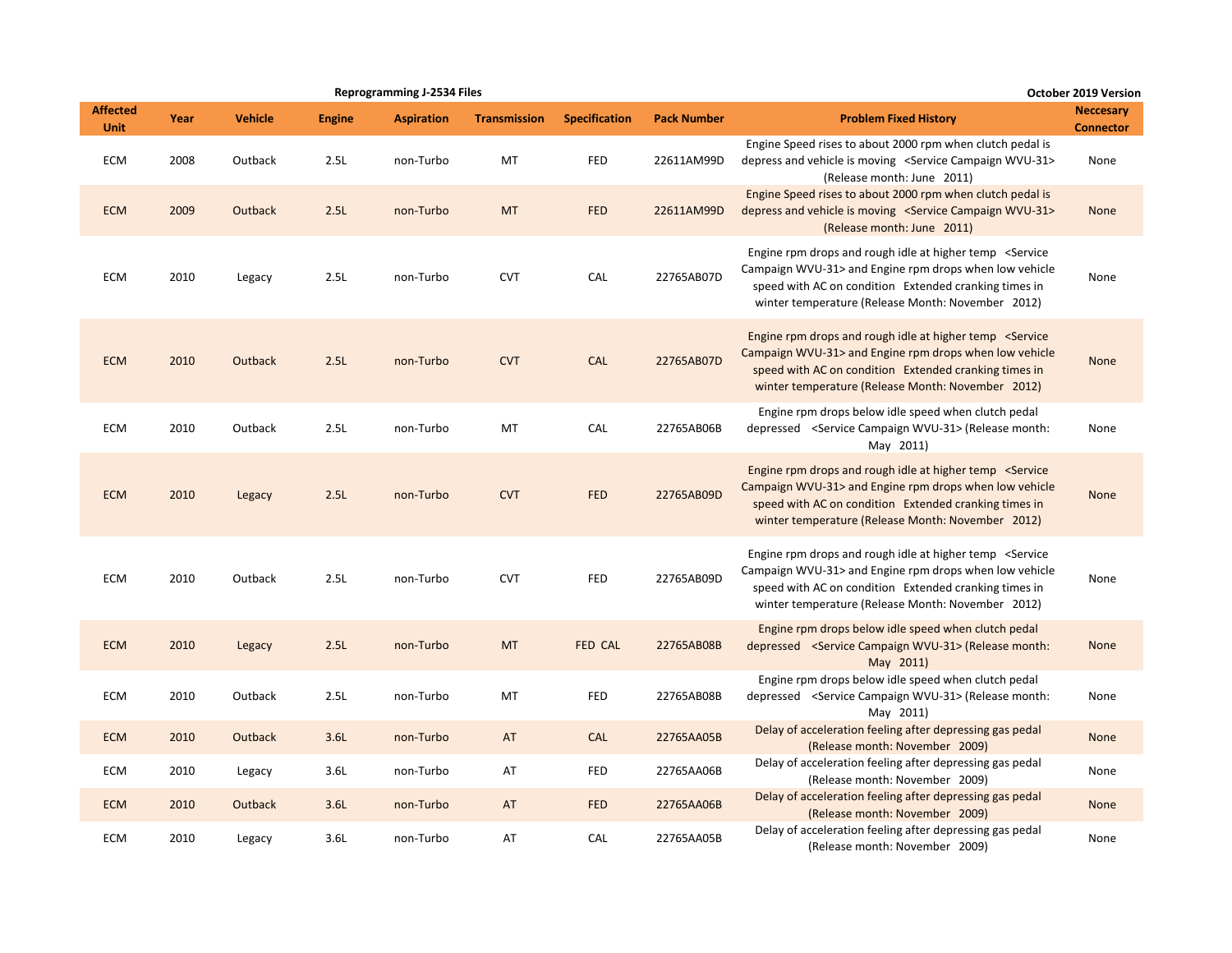|                                |      |                |               | <b>Reprogramming J-2534 Files</b> |                     |                      |                    |                                                                                                                                                                                                                                         | <b>October 2019 Version</b>          |
|--------------------------------|------|----------------|---------------|-----------------------------------|---------------------|----------------------|--------------------|-----------------------------------------------------------------------------------------------------------------------------------------------------------------------------------------------------------------------------------------|--------------------------------------|
| <b>Affected</b><br><b>Unit</b> | Year | <b>Vehicle</b> | <b>Engine</b> | <b>Aspiration</b>                 | <b>Transmission</b> | <b>Specification</b> | <b>Pack Number</b> | <b>Problem Fixed History</b>                                                                                                                                                                                                            | <b>Neccesary</b><br><b>Connector</b> |
| <b>ECM</b>                     | 2011 | <b>Outback</b> | 2.5L          | non-Turbo                         | <b>MT</b>           | CAL                  | 22765AB06B         | <service campaign="" wvt-30=""> Revise A/F sensor protection<br/>logic update Engine rpm drops below idle speed when<br/>clutch pedal depressed (Release month: August 2010)</service>                                                  | None                                 |
| ECM                            | 2011 | Legacy         | 2.5L          | non-Turbo                         | MT                  | FED CAL              | 22765AB08B         | <service campaign="" wvt-30=""> Revise A/F sensor protection<br/>logic update Engine rpm drops below idle speed when<br/>clutch pedal depressed (Release month: August 2010)</service>                                                  | None                                 |
| <b>ECM</b>                     | 2011 | <b>Outback</b> | 2.5L          | non-Turbo                         | <b>MT</b>           | <b>FED</b>           | 22765AB08B         | <service campaign="" wvt-30=""> Revise A/F sensor protection<br/>logic update Engine rpm drops below idle speed when<br/>clutch pedal depressed (Release month: August 2010)</service>                                                  | None                                 |
| <b>ECM</b>                     | 2011 | Legacy         | 2.5L          | Turbo                             | MT                  | FED CAL              | 22765AB11B         | <service campaign="" wvt-30=""> Revise A/F sensor protection<br/>logic update (Release month: August 2010)</service>                                                                                                                    | None                                 |
| <b>ECM</b>                     | 2011 | <b>Outback</b> | 2.5L          | Turbo                             | <b>MT</b>           | FED CAL              | 22765AB11B         | <service campaign="" wvt-30=""> Revise A/F sensor protection<br/>logic update (Release month: August 2010)</service>                                                                                                                    | None                                 |
| <b>ECM</b>                     | 2011 | Legacy         | 2.5L          | non-Turbo                         | <b>CVT</b>          | CAL                  | 22765AB07D         | Engine rpm drops and rough idle at higher temp Engine rpm<br>drops when low vehicle speed with AC on condition <service<br>Campaign WVT-30&gt; Revise A/F sensor protection logic<br/>update (Release Month: October 2012)</service<br> | None                                 |
| <b>ECM</b>                     | 2011 | <b>Outback</b> | 2.5L          | non-Turbo                         | <b>CVT</b>          | CAL                  | 22765AB07D         | Engine rpm drops and rough idle at higher temp Engine rpm<br>drops when low vehicle speed with AC on condition <service<br>Campaign WVT-30&gt; Revise A/F sensor protection logic<br/>update (Release Month: October 2012)</service<br> | <b>None</b>                          |
| <b>ECM</b>                     | 2011 | Legacy         | 2.5L          | non-Turbo                         | <b>CVT</b>          | <b>FED</b>           | 22765AB09D         | Engine rpm drops and rough idle at higher temp Engine rpm<br>drops when low vehicle speed with AC on condition <service<br>Campaign WVT-30&gt; Revise A/F sensor protection logic<br/>update (Release Month: October 2012)</service<br> | None                                 |
| <b>ECM</b>                     | 2011 | <b>Outback</b> | 2.5L          | non-Turbo                         | <b>CVT</b>          | <b>FED</b>           | 22765AB09D         | Engine rpm drops and rough idle at higher temp Engine rpm<br>drops when low vehicle speed with AC on condition <service<br>Campaign WVT-30&gt; Revise A/F sensor protection logic<br/>update (Release Month: October 2012)</service<br> | <b>None</b>                          |
| <b>ECM</b>                     | 2011 | Legacy         | 2.5L          | Turbo                             | MT                  | FED CAL              | 22765AC96D         | P050A OBDII Thermostat Monitoring <service campaign<br="">WQC-39 for CAL states&gt; P0128 (Release Month: October<br/>2013)</service>                                                                                                   | None                                 |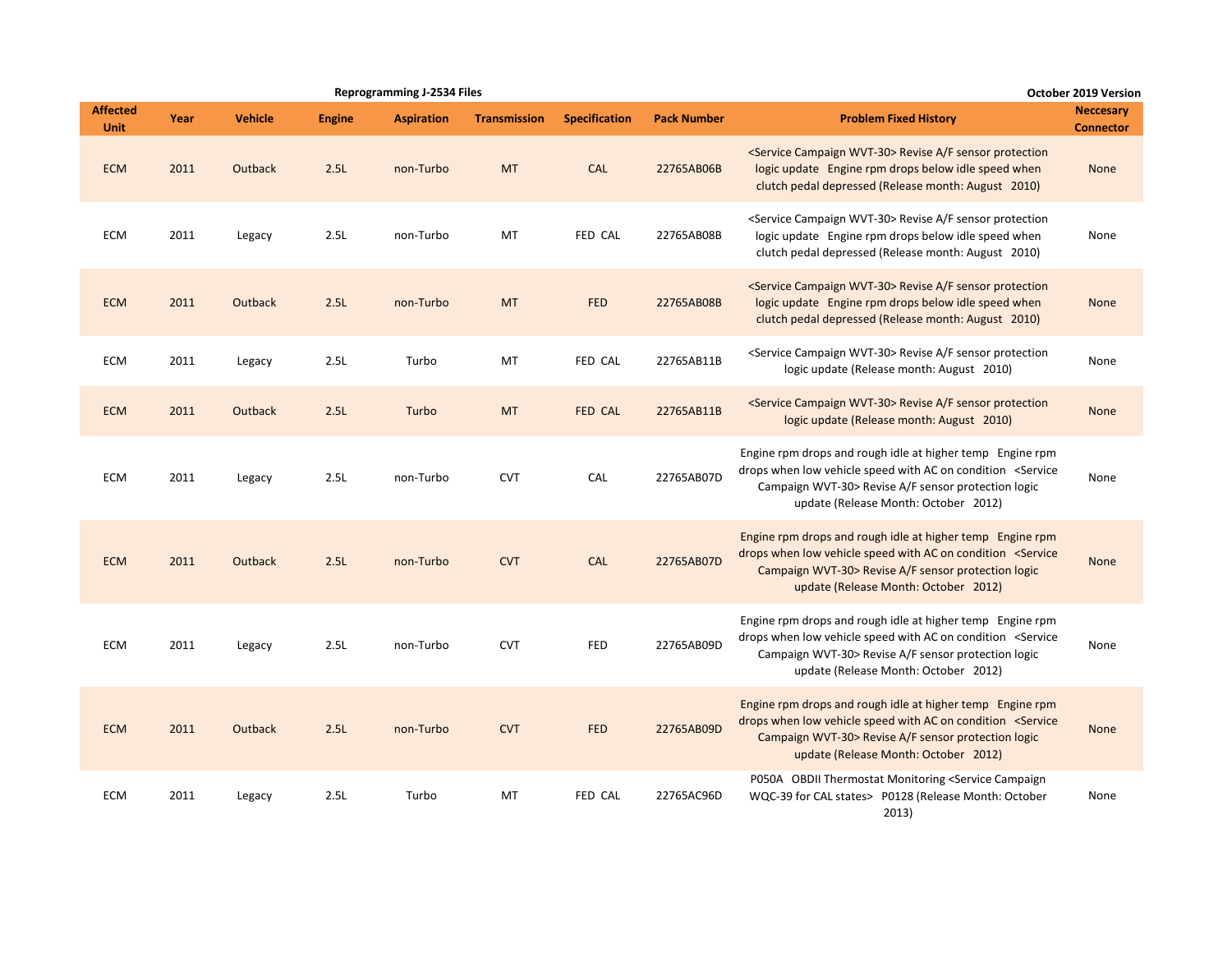|                                | <b>Reprogramming J-2534 Files</b><br>Year<br><b>Vehicle</b><br><b>Aspiration</b><br><b>Transmission</b><br><b>Engine</b><br>2011<br>Outback<br>2.5L<br><b>MT</b><br>non-Turbo<br>2011<br>2.5L<br><b>CVT</b><br>non-Turbo<br>Legacy<br>2011<br>2.5L<br><b>CVT</b><br>Outback<br>non-Turbo<br>2011<br>2.5L<br>MT<br>non-Turbo<br>Legacy<br>2011<br><b>Outback</b><br>2.5L<br><b>MT</b><br>non-Turbo<br><b>CVT</b><br>2011<br>2.5L<br>non-Turbo<br>Legacy<br>2011<br><b>Outback</b><br>2.5L<br><b>CVT</b><br>non-Turbo<br>AT<br>2011<br>3.6L<br>non-Turbo<br>Legacy<br>2011<br><b>Outback</b><br>3.6L<br>AT<br>non-Turbo |        |      |           |    |                      |                    |                                                                                                                                                                                                                                                                                             | October 2019 Version                 |
|--------------------------------|-----------------------------------------------------------------------------------------------------------------------------------------------------------------------------------------------------------------------------------------------------------------------------------------------------------------------------------------------------------------------------------------------------------------------------------------------------------------------------------------------------------------------------------------------------------------------------------------------------------------------|--------|------|-----------|----|----------------------|--------------------|---------------------------------------------------------------------------------------------------------------------------------------------------------------------------------------------------------------------------------------------------------------------------------------------|--------------------------------------|
| <b>Affected</b><br><b>Unit</b> |                                                                                                                                                                                                                                                                                                                                                                                                                                                                                                                                                                                                                       |        |      |           |    | <b>Specification</b> | <b>Pack Number</b> | <b>Problem Fixed History</b>                                                                                                                                                                                                                                                                | <b>Neccesary</b><br><b>Connector</b> |
| <b>ECM</b>                     |                                                                                                                                                                                                                                                                                                                                                                                                                                                                                                                                                                                                                       |        |      |           |    | CAL                  | 22765AC92E         | P050A OBDII Thermostat Monitoring <service campaign<br="">WQC-39 for CAL states&gt; P0128 P0456 Program module<br/>unification for engine speed stability (Release Month:<br/>October 2013)</service>                                                                                       | <b>None</b>                          |
| <b>ECM</b>                     |                                                                                                                                                                                                                                                                                                                                                                                                                                                                                                                                                                                                                       |        |      |           |    | CAL                  | 22765AC93E         | OBDII Thermostat Monitoring <service campaign="" for<br="" wqc-39="">CAL states&gt; P0128 P0456 Engine rpm drops and rough idle<br/>at higher temp Engine speed stability P050A Engine rpm<br/>drops when low vehicle speed with AC on (Release Month:<br/>October 2012)</service>          | None                                 |
| <b>ECM</b>                     |                                                                                                                                                                                                                                                                                                                                                                                                                                                                                                                                                                                                                       |        |      |           |    | <b>CAL</b>           | 22765AC93E         | OBDII Thermostat Monitoring <service campaign="" for<br="" wqc-39="">CAL states&gt; P0128 P0456 Engine rpm drops and rough idle<br/>at higher temp Engine speed stability P050A Engine rpm<br/>drops when low vehicle speed with AC on (Release Month:<br/>October 2012)</service>          | None                                 |
| <b>ECM</b>                     |                                                                                                                                                                                                                                                                                                                                                                                                                                                                                                                                                                                                                       |        |      |           |    | <b>FED CAL</b>       | 22765AC94E         | P050A OBDII Thermostat Monitoring <service campaign<br="">WQC-39 for CAL states&gt; P0128 Program module unification<br/>for engine speed stability (Release Month: October 2013)</service>                                                                                                 | None                                 |
| <b>ECM</b>                     |                                                                                                                                                                                                                                                                                                                                                                                                                                                                                                                                                                                                                       |        |      |           |    | <b>FED</b>           | 22765AC94E         | P050A OBDII Thermostat Monitoring <service campaign<br="">WQC-39 for CAL states&gt; P0128 Program module unification<br/>for engine speed stability (Release Month: October 2013)</service>                                                                                                 | <b>None</b>                          |
| <b>ECM</b>                     |                                                                                                                                                                                                                                                                                                                                                                                                                                                                                                                                                                                                                       |        |      |           |    | <b>FED</b>           | 22765AC95D         | OBDII Thermostat Monitoring <service campaign="" for<br="" wqc-39="">CAL states &gt; P0128 Engine rpm drops and rough idle at<br/>higher temp Engine speed stability P050A Engine rpm<br/>drops when low vehicle speed with AC on (Release Month:<br/>October 2012)</service>               | None                                 |
| <b>ECM</b>                     |                                                                                                                                                                                                                                                                                                                                                                                                                                                                                                                                                                                                                       |        |      |           |    | <b>FED</b>           | 22765AC95D         | <b>OBDII Thermostat Monitoring <service b="" campaign="" for<="" wqc-39=""><br/>CAL states&gt; P0128 Engine rpm drops and rough idle at<br/>higher temp Engine speed stability P050A Engine rpm<br/>drops when low vehicle speed with AC on (Release Month:<br/>October 2012)</service></b> | <b>None</b>                          |
| <b>ECM</b>                     |                                                                                                                                                                                                                                                                                                                                                                                                                                                                                                                                                                                                                       |        |      |           |    | CAL                  | 22765AB12B         | <service campaign="" wvt-30=""> Revise A/F sensor protection<br/>logic update (Release month: August 2010)</service>                                                                                                                                                                        | None                                 |
| <b>ECM</b>                     |                                                                                                                                                                                                                                                                                                                                                                                                                                                                                                                                                                                                                       |        |      |           |    | CAL                  | 22765AB12B         | <service campaign="" wvt-30=""> Revise A/F sensor protection<br/>logic update (Release month: August 2010)</service>                                                                                                                                                                        | <b>None</b>                          |
| <b>ECM</b>                     | 2011                                                                                                                                                                                                                                                                                                                                                                                                                                                                                                                                                                                                                  | Legacy | 3.6L | non-Turbo | AT | <b>FED</b>           | 22765AB13B         | <service campaign="" wvt-30=""> Revise A/F sensor protection<br/>logic update (Release month: August 2010)</service>                                                                                                                                                                        | None                                 |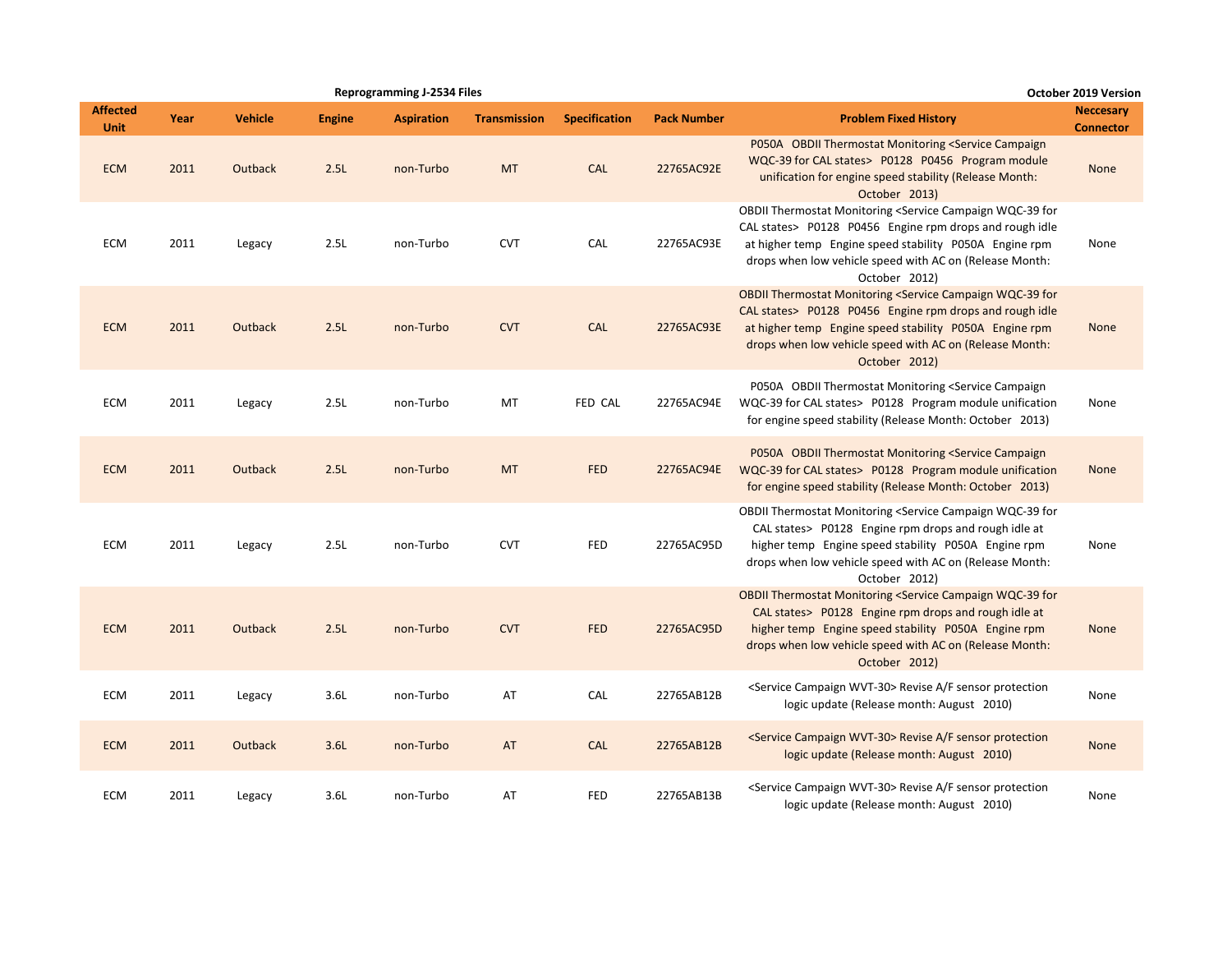|                                |      |                |               | <b>Reprogramming J-2534 Files</b> |                     |                      |                    |                                                                                                                                                                                                           | October 2019 Version                 |
|--------------------------------|------|----------------|---------------|-----------------------------------|---------------------|----------------------|--------------------|-----------------------------------------------------------------------------------------------------------------------------------------------------------------------------------------------------------|--------------------------------------|
| <b>Affected</b><br><b>Unit</b> | Year | <b>Vehicle</b> | <b>Engine</b> | <b>Aspiration</b>                 | <b>Transmission</b> | <b>Specification</b> | <b>Pack Number</b> | <b>Problem Fixed History</b>                                                                                                                                                                              | <b>Neccesary</b><br><b>Connector</b> |
| <b>ECM</b>                     | 2011 | Outback        | 3.6L          | non-Turbo                         | AT                  | <b>FED</b>           | 22765AB13B         | <service campaign="" wvt-30=""> Revise A/F sensor protection<br/>logic update (Release month: August 2010)</service>                                                                                      | None                                 |
| ECM                            | 2011 | Legacy         | 3.6L          | non-Turbo                         | AT                  | FED                  | 22765AC98C         | OBDII Thermostat Monitoring <service campaign="" for<br="" wqc-39="">CAL states&gt; (Release Month: October 2012)</service>                                                                               | None                                 |
| <b>ECM</b>                     | 2011 | Outback        | 3.6L          | non-Turbo                         | AT                  | <b>FED</b>           | 22765AC98C         | <b>OBDII Thermostat Monitoring <service b="" campaign="" for<="" wqc-39=""><br/>CAL states&gt; (Release Month: October 2012)</service></b>                                                                | None                                 |
| <b>ECM</b>                     | 2011 | Legacy         | 3.6L          | non-Turbo                         | AT                  | CAL                  | 22765AC97C         | OBDII Thermostat Monitoring <service campaign="" for<br="" wqc-39="">CAL states&gt; (Release Month: October 2012)</service>                                                                               | None                                 |
| <b>ECM</b>                     | 2011 | Outback        | 3.6L          | non-Turbo                         | AT                  | <b>CAL</b>           | 22765AC97C         | <b>OBDII Thermostat Monitoring <service b="" campaign="" for<="" wqc-39=""><br/>CAL states&gt; (Release Month: October 2012)</service></b>                                                                | None                                 |
| <b>ECM</b>                     | 2012 | Outback        | 2.5L          | non-Turbo                         | MT                  | CAL                  | 22765AC65E         | P050A OBDII Thermostat Monitoring <service campaign<br="">WQC-39 for CAL states&gt; P0128 P0456 (Release Month:<br/>October 2013)</service>                                                               | None                                 |
| <b>ECM</b>                     | 2012 | Legacy         | 2.5L          | non-Turbo                         | <b>CVT</b>          | <b>CAL</b>           | 22765AC66C         | <b>OBDII Thermostat Monitoring <service b="" campaign="" for<="" wqc-39=""><br/>CAL states&gt; P0128 P0456 Engine rpm drops and rough idle<br/>at higher temp (Release Month: October 2012)</service></b> | None                                 |
| <b>ECM</b>                     | 2012 | Outback        | 2.5L          | non-Turbo                         | <b>CVT</b>          | CAL                  | 22765AC66C         | OBDII Thermostat Monitoring <service campaign="" for<br="" wqc-39="">CAL states&gt; P0128 P0456 Engine rpm drops and rough idle<br/>at higher temp (Release Month: October 2012)</service>                | None                                 |
| <b>ECM</b>                     | 2012 | Legacy         | 2.5L          | non-Turbo                         | <b>MT</b>           | FED CAL              | 22765AD31D         | P050A OBDII Thermostat Monitoring <service campaign<br="">WQC-39 for CAL states&gt; P0128 P0456 (Release Month:<br/>October 2013)</service>                                                               | None                                 |
| <b>ECM</b>                     | 2012 | Outback        | 2.5L          | non-Turbo                         | МT                  | <b>FED</b>           | 22765AD31D         | P050A OBDII Thermostat Monitoring <service campaign<br="">WQC-39 for CAL states&gt; P0128 P0456 (Release Month:<br/>October 2013)</service>                                                               | None                                 |
| <b>ECM</b>                     | 2012 | Legacy         | 2.5L          | non-Turbo                         | <b>CVT</b>          | <b>FED</b>           | 22765AC67C         | OBDII Thermostat Monitoring <service campaign="" for<br="" wqc-39="">CAL states&gt; P0128 P0456 Engine rpm drops and rough idle<br/>at higher temp (Release Month: October 2012)</service>                | None                                 |
| <b>ECM</b>                     | 2012 | Outback        | 2.5L          | non-Turbo                         | <b>CVT</b>          | FED                  | 22765AC67C         | OBDII Thermostat Monitoring <service campaign="" for<br="" wqc-39="">CAL states&gt; P0128 P0456 Engine rpm drops and rough idle<br/>at higher temp (Release Month: October 2012)</service>                | None                                 |
| <b>ECM</b>                     | 2012 | Legacy         | 2.5L          | Turbo                             | <b>MT</b>           | FED CAL              | 22765AD30C         | P050A OBDII Thermostat Monitoring <service campaign<br="">WQC-39 for CAL states&gt; P0128 P0456 (Release Month:<br/>October 2013)</service>                                                               | None                                 |
| <b>ECM</b>                     | 2012 | Legacy         | 3.6L          | non-Turbo                         | AT                  | CAL                  | 22765AC68C         | OBDII Thermostat Monitoring <service campaign="" for<br="" wqc-39="">CAL states&gt; P0456 (Release Month: November 2012)</service>                                                                        | None                                 |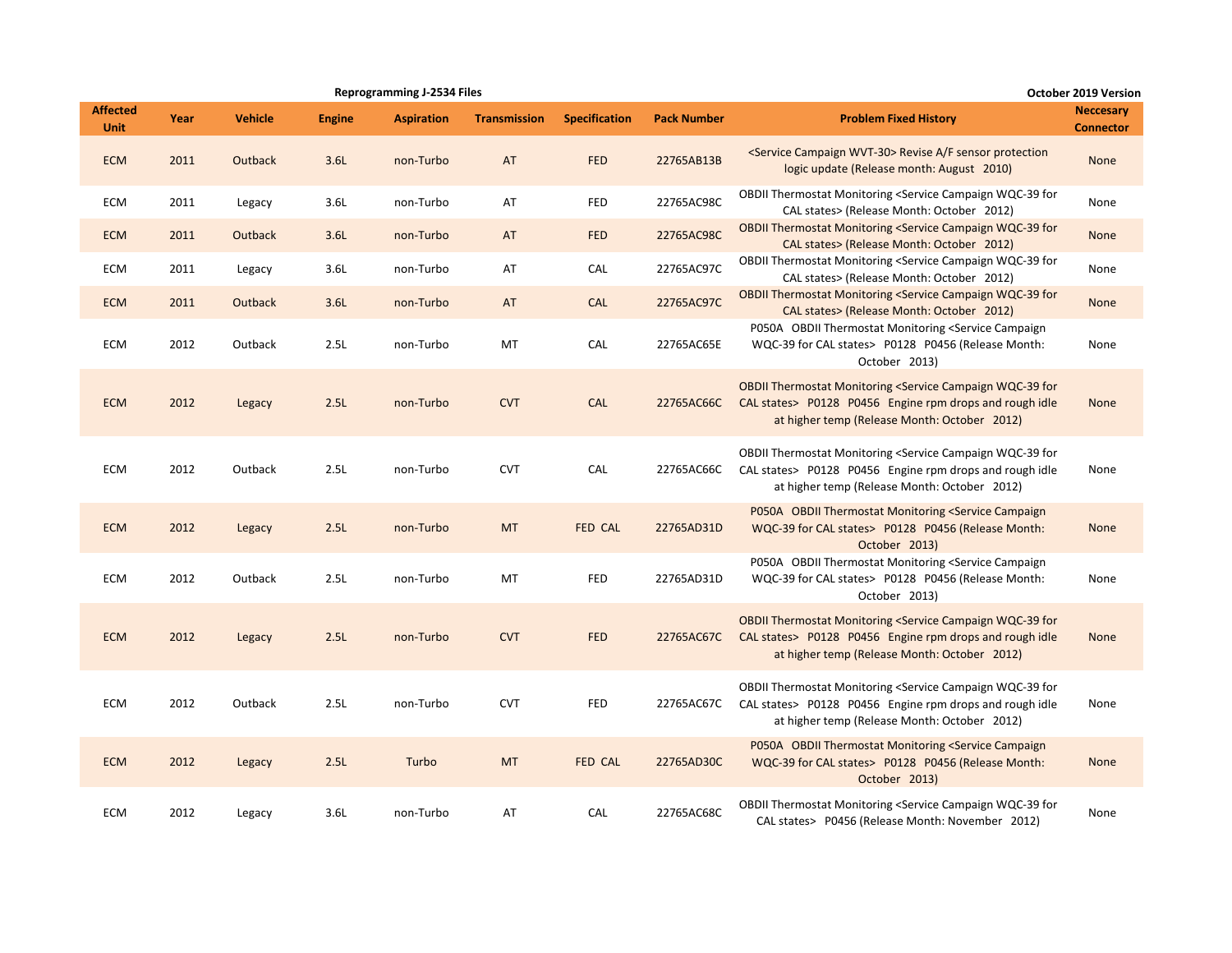|                                |      |                |               | <b>Reprogramming J-2534 Files</b> |                     |                      |                    |                                                                                                                                                                                               | <b>October 2019 Version</b>          |
|--------------------------------|------|----------------|---------------|-----------------------------------|---------------------|----------------------|--------------------|-----------------------------------------------------------------------------------------------------------------------------------------------------------------------------------------------|--------------------------------------|
| <b>Affected</b><br><b>Unit</b> | Year | <b>Vehicle</b> | <b>Engine</b> | <b>Aspiration</b>                 | <b>Transmission</b> | <b>Specification</b> | <b>Pack Number</b> | <b>Problem Fixed History</b>                                                                                                                                                                  | <b>Neccesary</b><br><b>Connector</b> |
| <b>ECM</b>                     | 2012 | Outback        | 3.6L          | non-Turbo                         | AT                  | <b>CAL</b>           | 22765AC68C         | <b>OBDII Thermostat Monitoring <service b="" campaign="" for<="" wqc-39=""><br/>CAL states&gt; P0456 (Release Month: November 2012)</service></b>                                             | <b>None</b>                          |
| ECM                            | 2012 | Legacy         | 3.6L          | non-Turbo                         | AT                  | <b>FED</b>           | 22765AC69C         | OBDII Thermostat Monitoring <service campaign="" for<br="" wqc-39="">CAL states&gt; P0456 (Release Month: November 2012)</service>                                                            | None                                 |
| <b>ECM</b>                     | 2012 | Outback        | 3.6L          | non-Turbo                         | AT                  | <b>FED</b>           | 22765AC69C         | <b>OBDII Thermostat Monitoring <service b="" campaign="" for<="" wqc-39=""><br/>CAL states&gt; P0456 (Release Month: November 2012)</service></b>                                             | <b>None</b>                          |
| <b>ECM</b>                     | 2013 | Legacy         | 3.6L          | non-Turbo                         | AT                  | CAL                  | 22765AD09B         | P0341 P0346 (Release Month: July 2012)                                                                                                                                                        | None                                 |
| <b>ECM</b>                     | 2013 | Legacy         | 3.6L          | non-Turbo                         | AT                  | <b>CAL</b>           | 22765AD90B         | P0341 P0346 (Release Month: July 2012)                                                                                                                                                        | None                                 |
| <b>ECM</b>                     | 2013 | Legacy         | 3.6L          | non-Turbo                         | AT                  | <b>FED</b>           | 22765AD10B         | P0341 P0346 (Release Month: July 2012)                                                                                                                                                        | None                                 |
| <b>ECM</b>                     | 2013 | Legacy         | 3.6L          | non-Turbo                         | AT                  | <b>FED</b>           | 22765AD91B         | P0341 P0346 (Release Month: July 2012)                                                                                                                                                        | None                                 |
| ECM                            | 2013 | Outback        | 3.6L          | non-Turbo                         | AT                  | <b>CAL</b>           | 22765AD09B         | P0341 P0346 (Release Month: July 2012)                                                                                                                                                        | None                                 |
| <b>ECM</b>                     | 2013 | Outback        | 3.6L          | non-Turbo                         | AT                  | <b>CAL</b>           | 22765AD90B         | P0341 P0346 (Release Month: July 2012)                                                                                                                                                        | <b>None</b>                          |
| ECM                            | 2013 | Outback        | 3.6L          | non-Turbo                         | AT                  | <b>FED</b>           | 22765AD10B         | P0341 P0346 (Release Month: July 2012)                                                                                                                                                        | None                                 |
| <b>ECM</b>                     | 2013 | Outback        | 3.6L          | non-Turbo                         | AT                  | <b>FED</b>           | 22765AD91B         | P0341 P0346 (Release Month: July 2012)                                                                                                                                                        | None                                 |
| ECM                            | 2013 | Legacy         | 2.5L          | non-Turbo                         | <b>CVT</b>          | CAL                  | 22765AE06G         | Extended engine cranking (applicable for 13MY) Improve the<br>accuracy of oil level detection Spark knock Surge<br>improvement Rpm drop with electrical load (Release Month:<br>October 2014) | None                                 |
| <b>ECM</b>                     | 2014 | Legacy         | 2.5L          | non-Turbo                         | <b>CVT</b>          | CAL                  | 22765AE06G         | Extended engine cranking (applicable for 13MY) Improve the<br>accuracy of oil level detection Spark knock Surge<br>improvement Rpm drop with electrical load (Release Month:<br>October 2014) | <b>None</b>                          |
| ECM                            | 2013 | Legacy         | 2.5L          | non-Turbo                         | MT                  | FED CAL              | 22765AE05G         | Extended engine cranking (applicable for 13MY) Improve the<br>accuracy of oil level detection Spark knock Surge<br>improvement Rpm drop with electrical load (Release Month:<br>October 2014) | None                                 |
| <b>ECM</b>                     | 2014 | Legacy         | 2.5L          | non-Turbo                         | MT                  | FED CAL              | 22765AE05G         | Extended engine cranking (applicable for 13MY) Improve the<br>accuracy of oil level detection Spark knock Surge<br>improvement Rpm drop with electrical load (Release Month:<br>October 2014) | None                                 |
| ECM                            | 2013 | Legacy         | 2.5L          | non-Turbo                         | <b>CVT</b>          | <b>FED</b>           | 22765AE07G         | Extended engine cranking (applicable for 13MY) Improve the<br>accuracy of oil level detection Spark knock Surge<br>improvement Rpm drop with electrical load (Release Month:<br>October 2014) | None                                 |
| <b>ECM</b>                     | 2014 | Legacy         | 2.5L          | non-Turbo                         | <b>CVT</b>          | <b>FED</b>           | 22765AE07G         | Extended engine cranking (applicable for 13MY) Improve the<br>accuracy of oil level detection Spark knock Surge<br>improvement Rpm drop with electrical load (Release Month:<br>October 2014) | None                                 |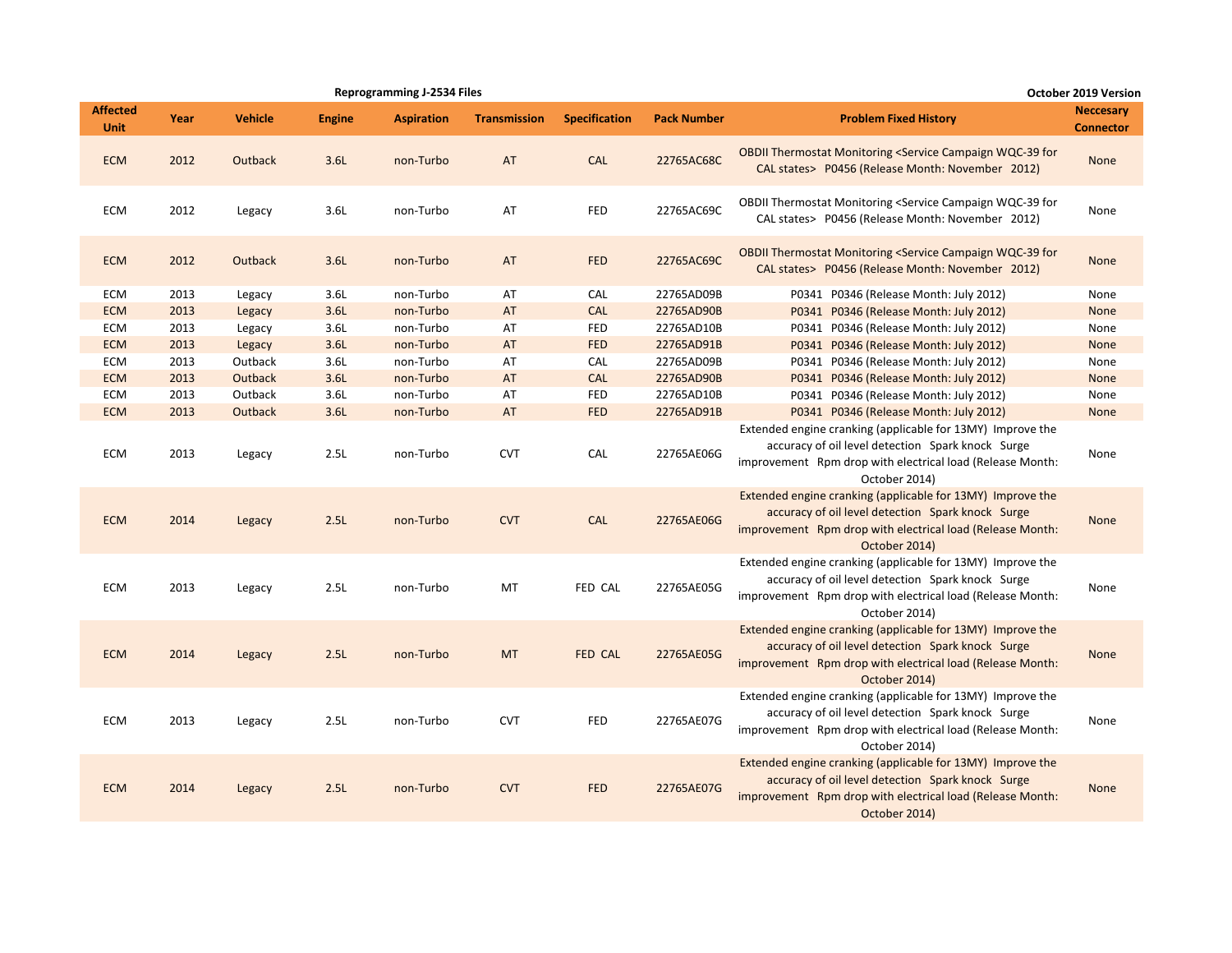|                                |      |                |               | <b>Reprogramming J-2534 Files</b> |                     |                      |                    |                                                                                                                                                                                                                                                            | <b>October 2019 Version</b>          |
|--------------------------------|------|----------------|---------------|-----------------------------------|---------------------|----------------------|--------------------|------------------------------------------------------------------------------------------------------------------------------------------------------------------------------------------------------------------------------------------------------------|--------------------------------------|
| <b>Affected</b><br><b>Unit</b> | Year | <b>Vehicle</b> | <b>Engine</b> | <b>Aspiration</b>                 | <b>Transmission</b> | <b>Specification</b> | <b>Pack Number</b> | <b>Problem Fixed History</b>                                                                                                                                                                                                                               | <b>Neccesary</b><br><b>Connector</b> |
| <b>ECM</b>                     | 2013 | Outback        | 2.5L          | non-Turbo                         | <b>MT</b>           | CAL                  | 22765AE04G         | Extended engine cranking (applicable for 13MY) Improve the<br>accuracy of oil level detection Spark knock Surge<br>improvement Rpm drop with electrical load (Release Month:<br>October 2014)                                                              | None                                 |
| <b>ECM</b>                     | 2014 | <b>Outback</b> | 2.5L          | non-Turbo                         | <b>MT</b>           | <b>CAL</b>           | 22765AE04G         | Extended engine cranking (applicable for 13MY) Improve the<br>accuracy of oil level detection Spark knock Surge<br>improvement Rpm drop with electrical load (Release Month:<br>October 2014)                                                              | None                                 |
| <b>ECM</b>                     | 2013 | Outback        | 2.5L          | non-Turbo                         | <b>CVT</b>          | CAL                  | 22765AE06G         | Extended engine cranking (applicable for 13MY) Improve the<br>accuracy of oil level detection Spark knock Surge<br>improvement Rpm drop with electrical load (Release Month:<br>October 2014)                                                              | None                                 |
| <b>ECM</b>                     | 2014 | <b>Outback</b> | 2.5L          | non-Turbo                         | <b>CVT</b>          | CAL                  | 22765AE06G         | Extended engine cranking (applicable for 13MY) Improve the<br>accuracy of oil level detection Spark knock Surge<br>improvement Rpm drop with electrical load (Release Month:<br>October 2014)                                                              | None                                 |
| <b>ECM</b>                     | 2013 | Outback        | 2.5L          | non-Turbo                         | MT                  | FED                  | 22765AE05G         | Extended engine cranking (applicable for 13MY) Improve the<br>accuracy of oil level detection Spark knock Surge<br>improvement Rpm drop with electrical load (Release Month:<br>October 2014)                                                              | None                                 |
| <b>ECM</b>                     | 2014 | Outback        | 2.5L          | non-Turbo                         | <b>MT</b>           | <b>FED</b>           | 22765AE05G         | Extended engine cranking (applicable for 13MY) Improve the<br>accuracy of oil level detection Spark knock Surge<br>improvement Rpm drop with electrical load (Release Month:<br>October 2014)                                                              | None                                 |
| <b>ECM</b>                     | 2013 | Outback        | 2.5L          | non-Turbo                         | <b>CVT</b>          | FED                  | 22765AE07G         | Extended engine cranking (applicable for 13MY) Improve the<br>accuracy of oil level detection Spark knock Surge<br>improvement Rpm drop with electrical load (Release Month:<br>October 2014)                                                              | None                                 |
| <b>ECM</b>                     | 2014 | <b>Outback</b> | 2.5L          | non-Turbo                         | <b>CVT</b>          | <b>FED</b>           | 22765AE07G         | Extended engine cranking (applicable for 13MY) Improve the<br>accuracy of oil level detection Spark knock Surge<br>improvement Rpm drop with electrical load (Release Month:<br>October 2014)                                                              | <b>None</b>                          |
| <b>ECM</b>                     | 2015 | Legacy         | 2.5L          | non-Turbo                         | MT                  | CANADA               | 22765AF34F         | Optimize A/F correction control reducing rpm drop when A/C<br>is set to off at idle as engine warms. Enhanced charging logic<br>for improved battery life P05A0 P0137 idle drop during<br>hot start Extended engine cranking. (Release Month: Jan<br>2018) | None                                 |
| <b>ECM</b>                     | 2015 | <b>Outback</b> | 2.5L          | non-Turbo                         | <b>MT</b>           | <b>CANADA</b>        | 22765AF34F         | Optimize A/F correction control reducing rpm drop when A/C<br>is set to off at idle as engine warms. Enhanced charging logic<br>for improved battery life P05A0 P0137 idle drop during<br>hot start Extended engine cranking. (Release Month: Jan<br>2018) | None                                 |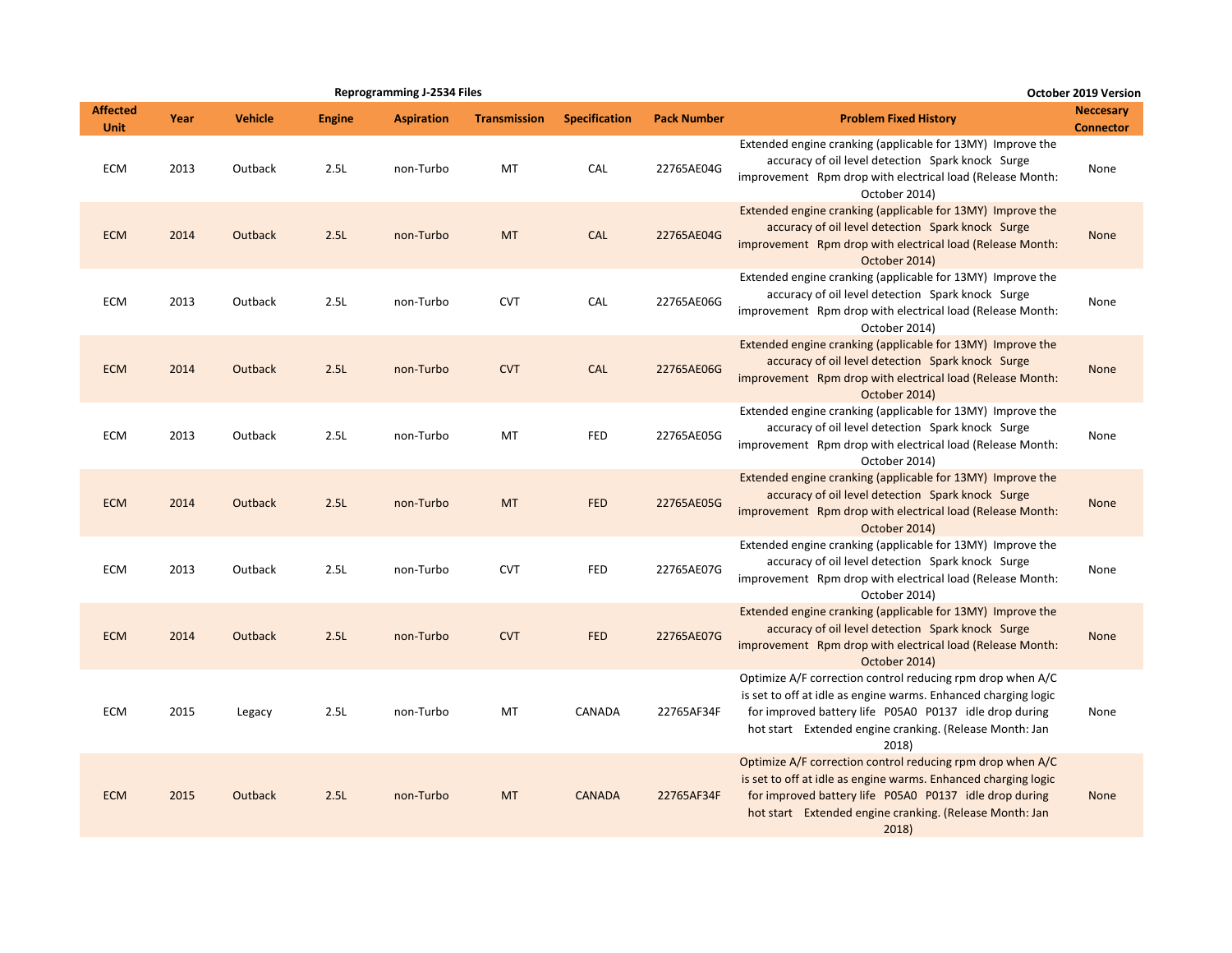|                                |      |                |               | <b>Reprogramming J-2534 Files</b> |                     |                      |                    |                                                                                                                                                                                                                                                                         | October 2019 Version                 |
|--------------------------------|------|----------------|---------------|-----------------------------------|---------------------|----------------------|--------------------|-------------------------------------------------------------------------------------------------------------------------------------------------------------------------------------------------------------------------------------------------------------------------|--------------------------------------|
| <b>Affected</b><br><b>Unit</b> | Year | <b>Vehicle</b> | <b>Engine</b> | <b>Aspiration</b>                 | <b>Transmission</b> | <b>Specification</b> | <b>Pack Number</b> | <b>Problem Fixed History</b>                                                                                                                                                                                                                                            | <b>Neccesary</b><br><b>Connector</b> |
| <b>ECM</b>                     | 2015 | Legacy         | 2.5L          | non-Turbo                         | <b>CVT</b>          | FED                  | 22765AF35G         | Optimize A/F correction control reducing rpm drop when A/C<br>is set to off at idle as engine warms. Enhanced charging logic<br>for improved battery life P05A0 P0137 idle drop during<br>hot start Improve the accuracy of oil level detection<br>Extended engi        | None                                 |
| <b>ECM</b>                     | 2015 | Outback        | 2.5L          | non-Turbo                         | <b>CVT</b>          | <b>FED</b>           | 22765AF35G         | Optimize A/F correction control reducing rpm drop when A/C<br>is set to off at idle as engine warms. Enhanced charging logic<br>for improved battery life P05A0 P0137 idle drop during<br>hot start Improve the accuracy of oil level detection<br><b>Extended engi</b> | None                                 |
| <b>ECM</b>                     | 2015 | Legacy         | 2.5L          | non-Turbo                         | <b>CVT</b>          | CAL                  | 22765AF36G         | Optimize A/F correction control reducing rpm drop when A/C<br>is set to off at idle as engine warms. Enhanced charging logic<br>for improved battery life P05A0 P0137 idle drop during<br>hot start Improve the accuracy of oil level detection<br>Extended engi        | None                                 |
| <b>ECM</b>                     | 2015 | Outback        | 2.5L          | non-Turbo                         | <b>CVT</b>          | <b>CAL</b>           | 22765AF36G         | Optimize A/F correction control reducing rpm drop when A/C<br>is set to off at idle as engine warms. Enhanced charging logic<br>for improved battery life P05A0 P0137 idle drop during<br>hot start Improve the accuracy of oil level detection<br>Extended engi        | None                                 |
| <b>ECM</b>                     | 2015 | Legacy         | 2.5L          | non-Turbo                         | <b>CVT</b>          | CAL                  | 22765AK16E         | Optimize A/F correction control reducing rpm drop when A/C<br>is set to off at idle as engine warms. Enhanced charging logic<br>for improved battery life P05A0 P0137 idle drop during<br>hot start. (Release Month: Jan 2018)                                          | None                                 |
| <b>ECM</b>                     | 2015 | Outback        | 2.5L          | non-Turbo                         | <b>CVT</b>          | CAL                  | 22765AK16E         | Optimize A/F correction control reducing rpm drop when A/C<br>is set to off at idle as engine warms. Enhanced charging logic<br>for improved battery life P05A0 P0137 idle drop during<br>hot start. (Release Month: Jan 2018)                                          | None                                 |
| <b>ECM</b>                     | 2016 | Legacy         | 2.5L          | non-Turbo                         | MT                  | CANADA               | 22765AJ13D         | Optimize A/F correction control reducing rpm drop when A/C<br>is set to off at idle as engine warms. Enhanced charging logic<br>for improved battery life P05A0. (Release Month: Jan 2018)                                                                              | None                                 |
| <b>ECM</b>                     | 2016 | Outback        | 2.5L          | non-Turbo                         | <b>MT</b>           | <b>CANADA</b>        | 22765AJ13D         | Optimize A/F correction control reducing rpm drop when A/C<br>is set to off at idle as engine warms. Enhanced charging logic<br>for improved battery life P05A0. (Release Month: Jan 2018)                                                                              | <b>None</b>                          |
| <b>ECM</b>                     | 2016 | Legacy         | 2.5L          | non-Turbo                         | <b>CVT</b>          | CAL                  | 22765AJ14D         | Optimize A/F correction control reducing rpm drop when A/C<br>is set to off at idle as engine warms. Enhanced charging logic<br>for improved battery life P05A0. (Release Month: Jan 2018)                                                                              | None                                 |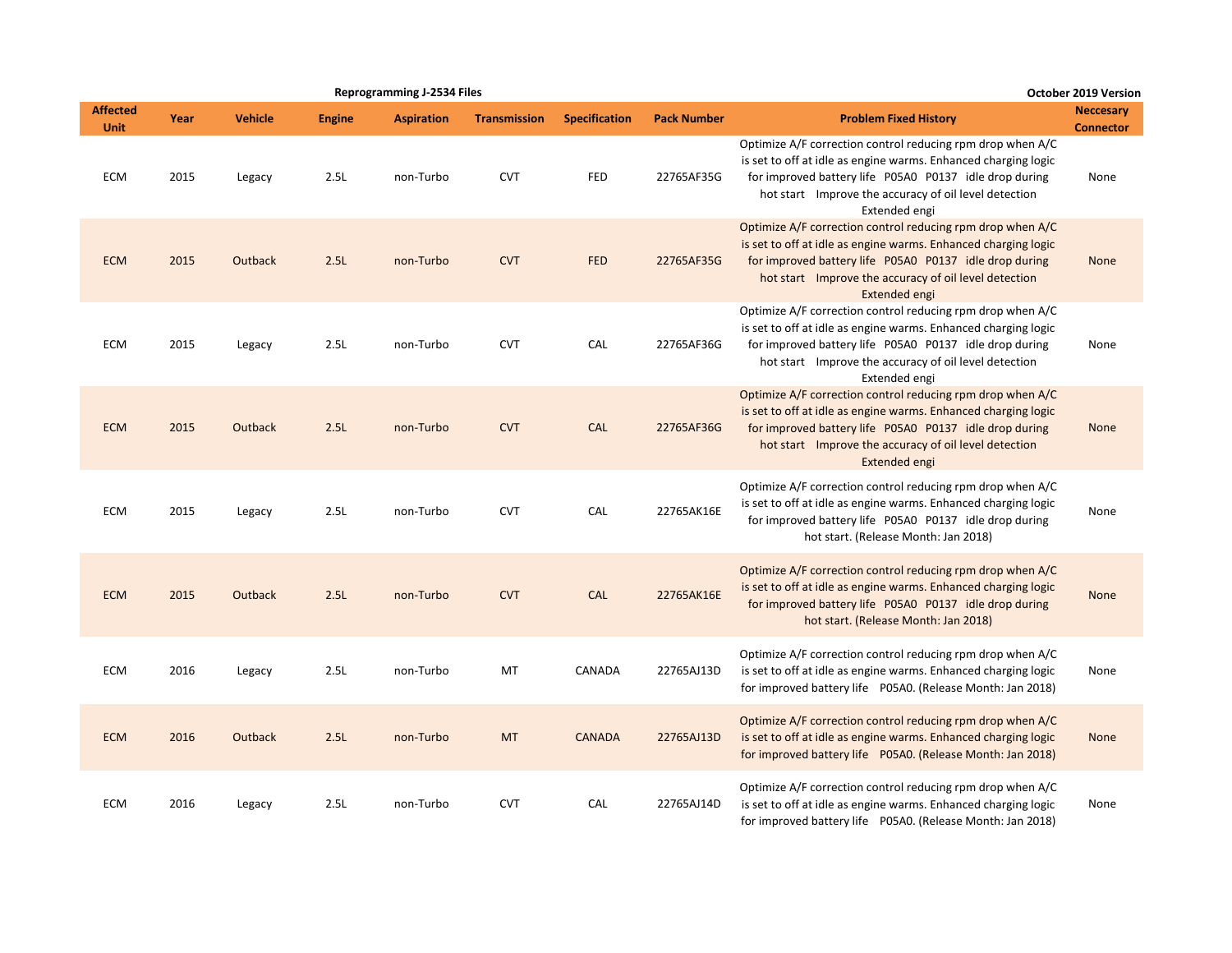|                                |      |                |               | <b>Reprogramming J-2534 Files</b> |                     |                      |                    |                                                                                                                                                                                                       | <b>October 2019 Version</b>          |
|--------------------------------|------|----------------|---------------|-----------------------------------|---------------------|----------------------|--------------------|-------------------------------------------------------------------------------------------------------------------------------------------------------------------------------------------------------|--------------------------------------|
| <b>Affected</b><br><b>Unit</b> | Year | <b>Vehicle</b> | <b>Engine</b> | <b>Aspiration</b>                 | <b>Transmission</b> | <b>Specification</b> | <b>Pack Number</b> | <b>Problem Fixed History</b>                                                                                                                                                                          | <b>Neccesary</b><br><b>Connector</b> |
| <b>ECM</b>                     | 2016 | <b>Outback</b> | 2.5L          | non-Turbo                         | <b>CVT</b>          | <b>CAL</b>           | 22765AJ14D         | Optimize A/F correction control reducing rpm drop when A/C<br>is set to off at idle as engine warms. Enhanced charging logic<br>for improved battery life P05A0. (Release Month: Jan 2018)            | <b>None</b>                          |
| <b>ECM</b>                     | 2016 | Legacy         | 2.5L          | non-Turbo                         | <b>CVT</b>          | FED                  | 22765AJ15D         | Optimize A/F correction control reducing rpm drop when A/C<br>is set to off at idle as engine warms. Enhanced charging logic<br>for improved battery life P05A0. (Release Month: Jan 2018)            | None                                 |
| <b>ECM</b>                     | 2016 | <b>Outback</b> | 2.5L          | non-Turbo                         | <b>CVT</b>          | <b>FED</b>           | 22765AJ15D         | Optimize A/F correction control reducing rpm drop when A/C<br>is set to off at idle as engine warms. Enhanced charging logic<br>for improved battery life P05A0. (Release Month: Jan 2018)            | <b>None</b>                          |
| <b>ECM</b>                     | 2017 | Legacy         | 2.5L          | non-Turbo                         | MT                  | CANADA               | 22765AK49E         | Optimize A/F correction control reducing rpm drop when A/C<br>is set to off at idle as engine warms. Enhanced charging logic<br>for improved battery life  P05A0  P013F. (Release Month:<br>Jan 2018) | None                                 |
| <b>ECM</b>                     | 2017 | <b>Outback</b> | 2.5L          | non-Turbo                         | <b>MT</b>           | <b>CANADA</b>        | 22765AK49E         | Optimize A/F correction control reducing rpm drop when A/C<br>is set to off at idle as engine warms. Enhanced charging logic<br>for improved battery life P05A0 P013F. (Release Month:<br>Jan 2018)   | <b>None</b>                          |
| ECM                            | 2017 | Legacy         | 2.5L          | non-Turbo                         | <b>CVT</b>          | CAL                  | 22765AK48E         | Optimize A/F correction control reducing rpm drop when A/C<br>is set to off at idle as engine warms. Enhanced charging logic<br>for improved battery life P05A0 P013F. (Release Month:<br>Jan 2018)   | None                                 |
| <b>ECM</b>                     | 2017 | <b>Outback</b> | 2.5L          | non-Turbo                         | <b>CVT</b>          | CAL                  | 22765AK48E         | Optimize A/F correction control reducing rpm drop when A/C<br>is set to off at idle as engine warms. Enhanced charging logic<br>for improved battery life P05A0 P013F. (Release Month:<br>Jan 2018)   | <b>None</b>                          |
| <b>ECM</b>                     | 2017 | Legacy         | 2.5L          | non-Turbo                         | <b>CVT</b>          | <b>FED</b>           | 22765AK50E         | Optimize A/F correction control reducing rpm drop when A/C<br>is set to off at idle as engine warms. Enhanced charging logic<br>for improved battery life P05A0 P013F. (Release Month:<br>Jan 2018)   | None                                 |
| <b>ECM</b>                     | 2017 | <b>Outback</b> | 2.5L          | non-Turbo                         | <b>CVT</b>          | <b>FED</b>           | 22765AK50E         | Optimize A/F correction control reducing rpm drop when A/C<br>is set to off at idle as engine warms. Enhanced charging logic<br>for improved battery life P05A0 P013F. (Release Month:<br>Jan 2018)   | <b>None</b>                          |
| <b>ECM</b>                     | 2018 | Legacy         | 2.5L          | non-Turbo                         | <b>CVT</b>          | CAL                  | 22765AK85B         | Optimize A/F correction control reducing rpm drop when A/C<br>is set to off at idle as engine warms. (Release Month: Jan<br>2018)                                                                     | None                                 |
| <b>ECM</b>                     | 2018 | <b>Outback</b> | 2.5L          | non-Turbo                         | <b>CVT</b>          | <b>CAL</b>           | 22765AK85B         | Optimize A/F correction control reducing rpm drop when A/C<br>is set to off at idle as engine warms. (Release Month: Jan<br>2018)                                                                     | <b>None</b>                          |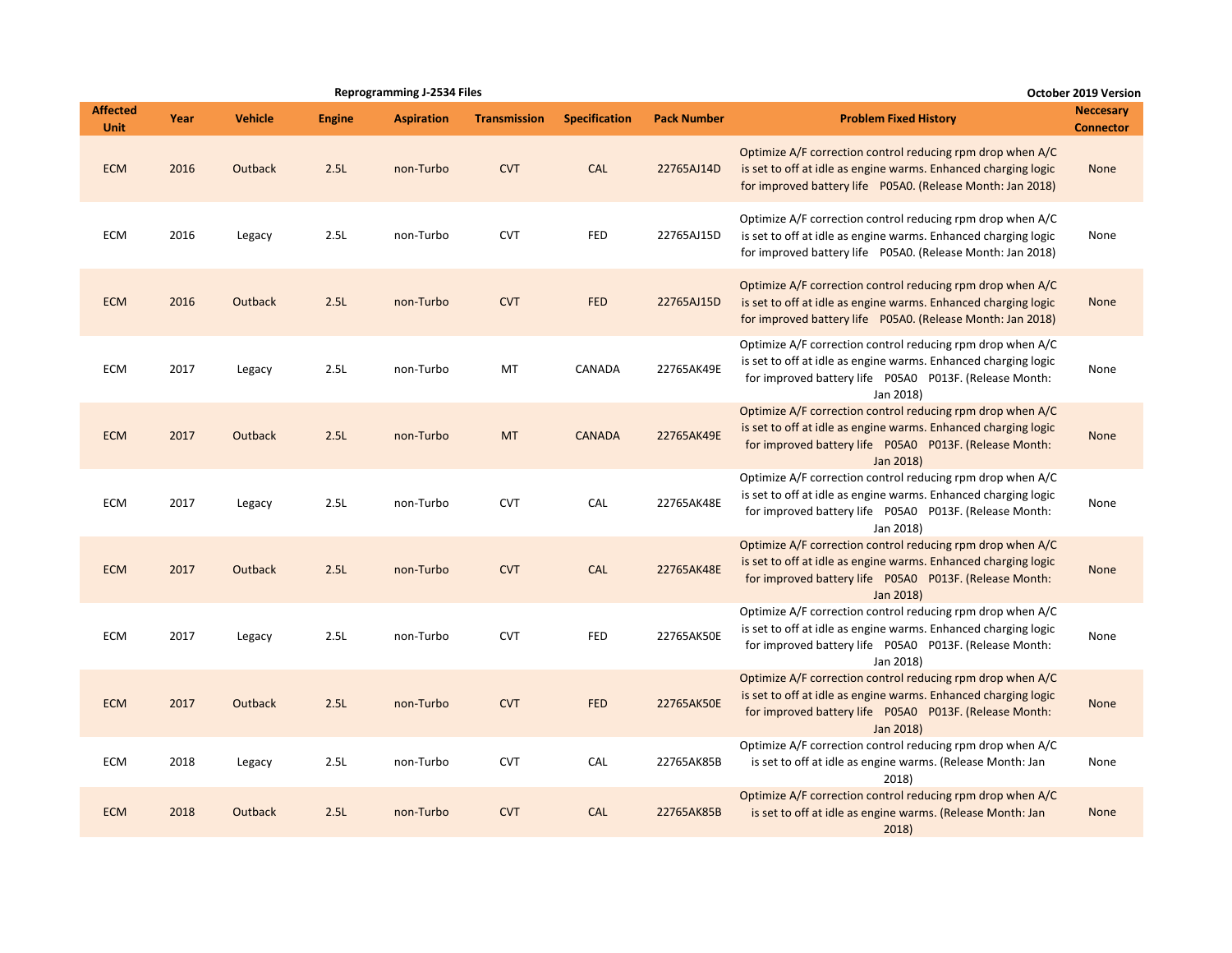|                                |      |                |                  | <b>Reprogramming J-2534 Files</b> |                     | October 2019 Version |                    |                                                                                                                                                               |                                      |
|--------------------------------|------|----------------|------------------|-----------------------------------|---------------------|----------------------|--------------------|---------------------------------------------------------------------------------------------------------------------------------------------------------------|--------------------------------------|
| <b>Affected</b><br><b>Unit</b> | Year | <b>Vehicle</b> | <b>Engine</b>    | <b>Aspiration</b>                 | <b>Transmission</b> | <b>Specification</b> | <b>Pack Number</b> | <b>Problem Fixed History</b>                                                                                                                                  | <b>Neccesary</b><br><b>Connector</b> |
| <b>ECM</b>                     | 2015 | Legacy         | 3.6L             | non-Turbo                         | <b>CVT</b>          | FED CAL              | 22765AF45D         | Enhanced charging logic for improved battery life P0137<br>idle drop when selecting R to D P000A P000C (Release<br>Month: July 2017)                          | None                                 |
| <b>ECM</b>                     | 2015 | <b>Outback</b> | 3.6L             | non-Turbo                         | <b>CVT</b>          | FED CAL              | 22765AF45D         | Enhanced charging logic for improved battery life P0137<br>idle drop when selecting R to D P000A P000C (Release<br>Month: July 2017)                          | <b>None</b>                          |
| ECM                            | 2006 | Tribeca        | 3.0 <sub>L</sub> | non-Turbo                         | AT                  | FED CAL              | 22611AK12B         | P0607 (Throttle control system)                                                                                                                               | None                                 |
| <b>ECM</b>                     | 2003 | Impreza        | 2.5L             | non-Turbo                         | MT AT               | FED CAL              | <b>UD-S205C</b>    | Hesitation(Step1) P0172 Hesitation(Step2) P030X Hard<br>start with open throttle P0172                                                                        | $E/G-2$                              |
| ECM                            | 2004 | Impreza        | 2.0 <sub>L</sub> | Turbo                             | MT                  | FED CAL              | <b>UD-S217</b>     | P030X(Step1) P030X(Step2) P0139 Spark Knock                                                                                                                   | $E/G-2$                              |
| <b>ECM</b>                     | 2004 | Impreza        | 2.0L             | Turbo                             | AT                  | FED CAL              | <b>UD-S217</b>     | P0139 Spark Knock                                                                                                                                             | $E/G-2$                              |
| ECM                            | 2004 | Impreza        | 2.5L             | Turbo                             | MT                  | FED CAL              | <b>UD-S202</b>     | Pinging P0139                                                                                                                                                 | None                                 |
| <b>ECM</b>                     | 2004 | Impreza        | 2.5L             | non-Turbo                         | <b>MT AT</b>        | FED CAL              | 22611AH525         | P0172 Hard start with open throttle P2097 P0139                                                                                                               | <b>None</b>                          |
| ECM                            | 2005 | Impreza        | 2.5L             | non-Turbo                         | AT                  | FED CAL              | <b>UD-S215B</b>    | P1160 P2097                                                                                                                                                   | None                                 |
| <b>ECM</b>                     | 2005 | Impreza        | 2.5L             | non-Turbo                         | <b>MT</b>           | FED CAL              | <b>UD-S215B</b>    | P1160 P2097                                                                                                                                                   | <b>None</b>                          |
| <b>ECM</b>                     | 2005 | Impreza        | 2.0 <sub>L</sub> | Turbo                             | <b>MT</b>           | <b>FED CAL</b>       | <b>UD-S217</b>     | Spark Knock at around 5000rpm on full throttle acceleration                                                                                                   | $E/G-2$                              |
| <b>ECM</b>                     | 2005 | Impreza        | 2.0 <sub>L</sub> | Turbo                             | AT                  | FED CAL              | <b>UD-S217</b>     | Spark Knock at around 5000rpm on full throttle acceleration                                                                                                   | $E/G-2$                              |
| ECM                            | 2006 | Impreza        | 2.5L             | non-Turbo                         | AT                  | FED CAL              | 22611AL213         | P0607 < Service Campaign WVU-31> (Release month: March<br>2011)                                                                                               | None                                 |
| <b>ECM</b>                     | 2006 | Impreza        | 2.5L             | non-Turbo                         | <b>MT</b>           | FED CAL              | 22611AM442         | High idling P0607 ETC coasting surge <service campaign<br="">WVU-31&gt; (Release month: March 2011)</service>                                                 | <b>None</b>                          |
| ECM                            | 2006 | Impreza        | 2.5L             | Turbo                             | MT                  | FED CAL              | <b>UD-S221C</b>    | P0607 (Throttle control system)                                                                                                                               | None                                 |
| <b>ECM</b>                     | 2006 | Impreza        | 2.5L             | Turbo                             | <b>MT</b>           | FED CAL              | 22611AL352         | Code P030* (Misfiring during engine warm up at 1600-1900<br>rpm)                                                                                              | None                                 |
| ECM                            | 2006 | Impreza        | 2.5L             | Turbo                             | AT                  | FED CAL              | 22611AL361         | Code P030* (Misfiring during engine warm up at 1600-1900<br>rpm)                                                                                              | None                                 |
| <b>ECM</b>                     | 2007 | Impreza        | 2.5L             | non-Turbo                         | <b>MT</b>           | FED CAL              | 22611AM442         | ETC coasting surge <service campaign="" wvu-31=""> (Release<br/>month: April 2011)</service>                                                                  | None                                 |
| ECM                            | 2007 | Impreza        | 2.5L             | non-Turbo                         | AT                  | FED CAL              | 22611AM451         | <service campaign="" wvu-31=""> (Release month: April 2011)</service>                                                                                         | None                                 |
| <b>ECM</b>                     | 2007 | Impreza        | 2.5L             | Turbo                             | <b>MT</b>           | FED CAL              | 22611AM421         | Code P030* (Misfiring during engine warm up at 1600-1900<br>rpm)                                                                                              | <b>None</b>                          |
| ECM                            | 2007 | Impreza        | 2.5L             | Turbo                             | AT                  | FED CAL              | 22611AM431         | Code P030* (Misfiring during engine warm up at 1600-1900<br>rpm)                                                                                              | None                                 |
| <b>ECM</b>                     | 2007 | Impreza        | 2.5L             | Turbo                             | 6MT                 | FED CAL              | 22611AM412         | Enhanced exhaust temperature control to optimize catalytic<br>convertor life Surge on acceleration between 3000 and 4000<br>rpm (Release Month: January 2012) | None                                 |
| <b>ECM</b>                     | 2008 | Impreza        | 2.5L             | Turbo                             | MT                  | FED CAL              | 22611AN351         | To prevent the abnormal combustion during fuel cut and<br>recovery condition by rev. limiter (WVE-15)                                                         | None                                 |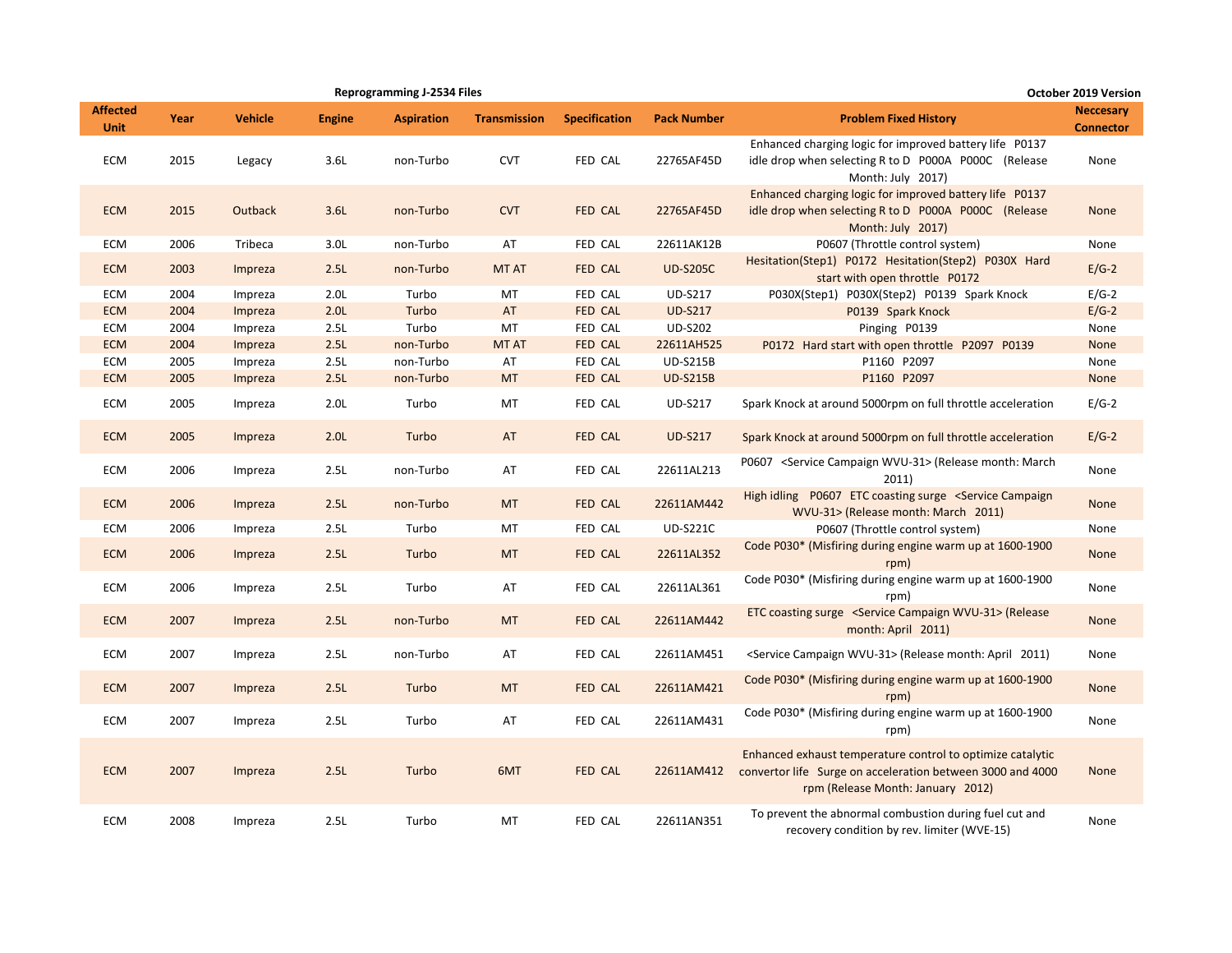|                                |      |                |               | <b>Reprogramming J-2534 Files</b> |                     |                      |                    |                                                                                                                                                                                                    | <b>October 2019 Version</b>          |
|--------------------------------|------|----------------|---------------|-----------------------------------|---------------------|----------------------|--------------------|----------------------------------------------------------------------------------------------------------------------------------------------------------------------------------------------------|--------------------------------------|
| <b>Affected</b><br><b>Unit</b> | Year | <b>Vehicle</b> | <b>Engine</b> | <b>Aspiration</b>                 | <b>Transmission</b> | <b>Specification</b> | <b>Pack Number</b> | <b>Problem Fixed History</b>                                                                                                                                                                       | <b>Neccesary</b><br><b>Connector</b> |
| <b>ECM</b>                     | 2008 | Impreza        | 2.5L          | non-Turbo                         | AT                  | FED CAL              | 22611AM702         | <service campaign="" wvu-31=""> (Release month: May 2011)</service>                                                                                                                                | None                                 |
| <b>ECM</b>                     | 2008 | Impreza        | 2.5L          | non-Turbo                         | MT                  | FED CAL              | 22611AM692         | Engine Speed rises to about 2000 rpm when clutch pedal is<br>depress and vehicle is moving <service campaign="" wvu-31=""><br/>(Release month: May 2011)</service>                                 | None                                 |
| <b>ECM</b>                     | 2009 | Impreza        | 2.5L          | non-Turbo                         | <b>MT</b>           | FED CAL              | 22611AM692         | Engine Speed rises to about 2000 rpm when clutch pedal is<br>depress and vehicle is moving <service campaign="" wvu-31=""><br/>(Release month: May 2011)</service>                                 | None                                 |
| <b>ECM</b>                     | 2009 | Impreza        | 2.5L          | Turbo                             | 5MT                 | FED CAL              | 22611AP391         | Engine Speed rises when clutch pedal is depressed at very<br>low speeds or coming to a stop. (Release Month: January<br>2012)                                                                      | None                                 |
| <b>ECM</b>                     | 2010 | Impreza        | 2.5L          | non-Turbo                         | AT                  | <b>FED CAL</b>       | 22765AA792         | <service campaign="" wvu-31=""> (Release month: May 2011)</service>                                                                                                                                | None                                 |
| ECM                            | 2010 | Impreza        | 2.5L          | non-Turbo                         | MT                  | FED CAL              | 22765AA782         | <service campaign="" wvu-31=""> (Release month: May 2011)</service>                                                                                                                                | None                                 |
| <b>ECM</b>                     | 2010 | Impreza        | 2.5L          | Turbo                             | 5MT                 | FED CAL              | 22765AA821         | Engine Speed rises when clutch pedal is depressed at very<br>low speeds or coming to a stop. (Release Month: January<br>2012)                                                                      | None                                 |
| <b>ECM</b>                     | 2011 | Impreza        | 2.5L          | non-Turbo                         | MT                  | FED CAL              | 22765AB011         | <service campaign="" wvt-30=""> Revise A/F sensor protection<br/>logic update (Release month: August 2010)</service>                                                                               | None                                 |
| <b>ECM</b>                     | 2011 | Impreza        | 2.5L          | non-Turbo                         | AT                  | <b>FED CAL</b>       | 22765AB021         | <service campaign="" wvt-30=""> Revise A/F sensor protection<br/>logic update (Release month: August 2010)</service>                                                                               | None                                 |
| <b>ECM</b>                     | 2011 | Impreza        | 2.5L          | non-Turbo                         | AT                  | FED CAL              | 22765AD012         | OBDII Thermostat Monitoring <service campaign="" for<br="" wqc-39="">CAL states&gt; P0128 P050A (Release Month: November<br/>2012)</service>                                                       | None                                 |
| <b>ECM</b>                     | 2011 | Impreza        | 2.5L          | non-Turbo                         | <b>MT</b>           | FED CAL              | 22765AD003         | P050A OBDII Thermostat Monitoring <service campaign<br="">WQC-39 for CAL states&gt; P0128 (Release Month: October<br/>2013)</service>                                                              | None                                 |
| <b>ECM</b>                     | 2011 | Impreza        | 2.5L          | Turbo                             | 6MT                 | FED CAL              | 22765AB211         | <service campaign="" wvt-30=""> Revise A/F sensor protection<br/>logic update (Release month: August 2010)</service>                                                                               | None                                 |
| <b>ECM</b>                     | 2011 | Impreza        | 2.5L          | Turbo                             | 5MT                 | <b>FED CAL</b>       | 22765AB201         | <service campaign="" wvt-30=""> Revise A/F sensor protection<br/>logic update Engine rpm delay in lowering when clutch<br/>pedal depressed (Release month: August 2010)</service>                  | None                                 |
| <b>ECM</b>                     | 2011 | Impreza        | 2.5L          | Turbo                             | 5MT                 | FED CAL              | 22765AD023         | OBDII Thermostat Monitoring <service campaign="" for<br="" wqc-39="">CAL states&gt; P0128 P030* <misfire detection=""> P050A<br/>(Release Month: November 2012)</misfire></service>                | None                                 |
| <b>ECM</b>                     | 2011 | Impreza        | 2.5L          | Turbo                             | 6MT                 | FED CAL              | 22765AD033         | <b>OBDII Thermostat Monitoring <service b="" campaign="" for<="" wqc-39=""><br/>CAL states&gt; P0128 P030* <misfire detection=""> P050A<br/>(Release Month: November 2012)</misfire></service></b> | None                                 |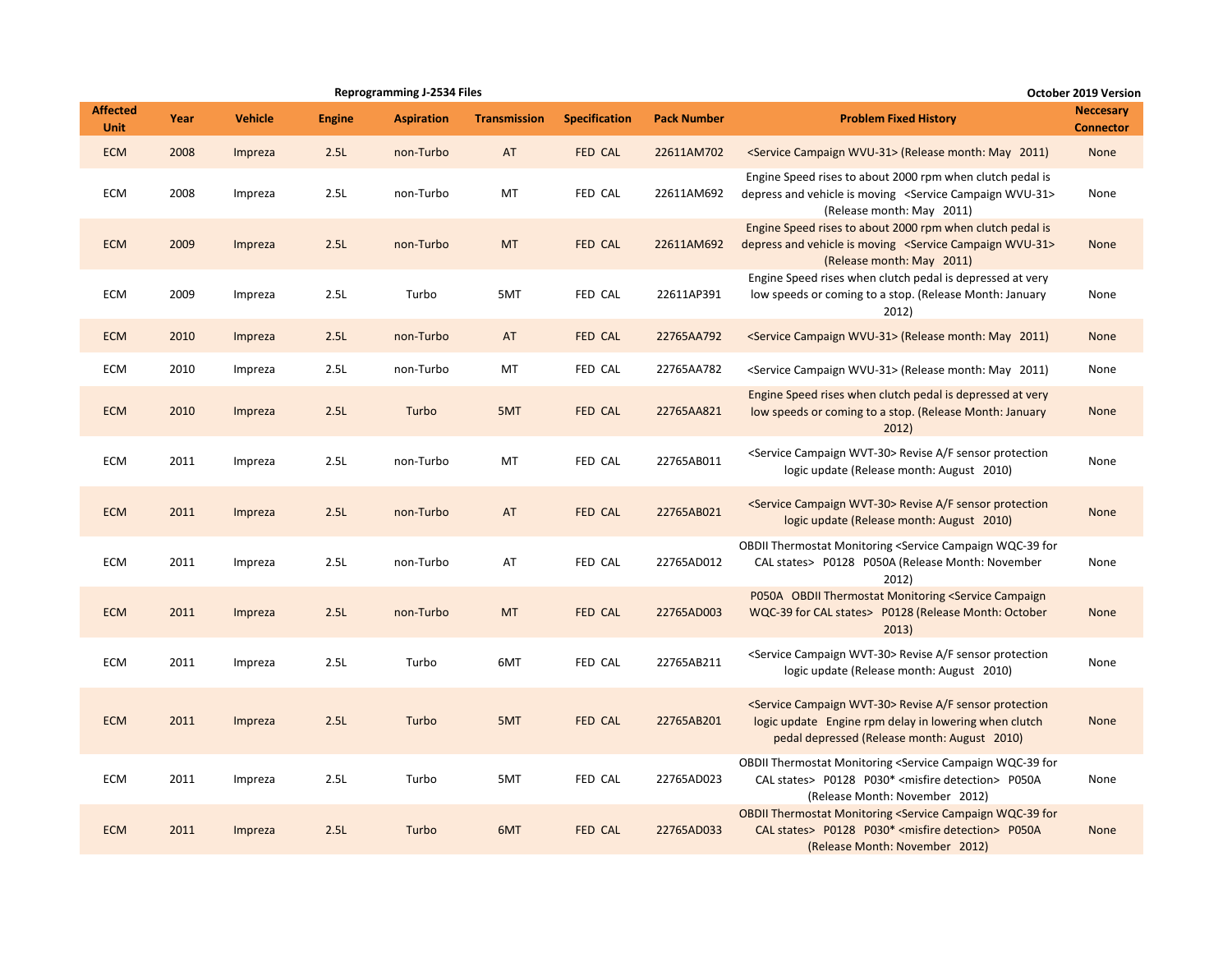|                         |      |                |                  | <b>Reprogramming J-2534 Files</b> |                     |                      |                    |                                                                                                                                                                                                                                                                            | October 2019 Version                 |
|-------------------------|------|----------------|------------------|-----------------------------------|---------------------|----------------------|--------------------|----------------------------------------------------------------------------------------------------------------------------------------------------------------------------------------------------------------------------------------------------------------------------|--------------------------------------|
| <b>Affected</b><br>Unit | Year | <b>Vehicle</b> | <b>Engine</b>    | <b>Aspiration</b>                 | <b>Transmission</b> | <b>Specification</b> | <b>Pack Number</b> | <b>Problem Fixed History</b>                                                                                                                                                                                                                                               | <b>Neccesary</b><br><b>Connector</b> |
| <b>ECM</b>              | 2012 | Impreza        | 2.0 <sub>L</sub> | non-Turbo                         | <b>CVT</b>          | <b>CAL</b>           | 22765AC426         | Extended engine cranking Improve the accuracy of oil level<br>detection P0017 P0019 OBDII Thermostat Monitoring<br><service cal="" campaign="" for="" states="" wqc-39=""> P0128 P030*<br/><misfire detection=""> (Release Month: April 2015)</misfire></service>          | None                                 |
| <b>ECM</b>              | 2012 | Impreza        | 2.0L             | non-Turbo                         | <b>CVT</b>          | <b>FED</b>           | 22765AC386         | Extended engine cranking Improve the accuracy of oil level<br>detection P0017 P0019 OBDII Thermostat Monitoring<br><service cal="" campaign="" for="" states="" wqc-39=""> P0128 P030*<br/><misfire detection=""> (Release Month: April 2015)</misfire></service>          | None                                 |
| ECM                     | 2012 | Impreza        | 2.0 <sub>L</sub> | non-Turbo                         | MT                  | CAL                  | 22765AC407         | Extended engine cranking Improve the accuracy of oil level<br>detection P050A P0017 P0019 OBDII Thermostat<br>Monitoring <service cal="" campaign="" for="" states="" wqc-39=""><br/>P0128 P030* <misfire detection=""> (Release Month: Aprl<br/>2015)</misfire></service> | None                                 |
| <b>ECM</b>              | 2012 | Impreza        | 2.0L             | non-Turbo                         | <b>MT</b>           | <b>FED</b>           | 22765AC367         | Extended engine cranking Improve the accuracy of oil level<br>detection P050A P0017 P0019 OBDII Thermostat<br>Monitoring <service cal="" campaign="" for="" states="" wqc-39=""><br/>P0128 P030* <misfire detection=""> (Release Month: Aprl<br/>2015)</misfire></service> | None                                 |
| <b>ECM</b>              | 2012 | Impreza        | 2.5L             | Turbo                             | 5MT                 | FED CAL              | 22765AC733         | OBDII Thermostat Monitoring <service campaign="" for<br="" wqc-39="">CAL states&gt; P0128 P030* <misfire detection=""> P050A<br/>(Release Month: November 2012)</misfire></service>                                                                                        | None                                 |
| <b>ECM</b>              | 2012 | Impreza        | 2.5L             | Turbo                             | 6MT                 | <b>FED CAL</b>       | 22765AC743         | <b>OBDII Thermostat Monitoring <service b="" campaign="" for<="" wqc-39=""><br/>CAL states&gt; P0128 P030* <misfire detection=""> P050A<br/>(Release Month: November 2012)</misfire></service></b>                                                                         | None                                 |
| <b>ECM</b>              | 2013 | Impreza        | 2.0 <sub>L</sub> | non-Turbo                         | <b>CVT</b>          | <b>FED</b>           | 22765AE744         | Extended engine cranking Improve the accuracy of oil level<br>detection P0017 P0019 (Release Month: July 2015)                                                                                                                                                             | None                                 |
| <b>ECM</b>              | 2013 | Impreza        | 2.0 <sub>L</sub> | non-Turbo                         | <b>CVT</b>          | <b>CAL</b>           | 22765AE764         | Extended engine cranking Improve the accuracy of oil level<br>detection P0017 P0019 (Release Month: July 2015)                                                                                                                                                             | <b>None</b>                          |
| <b>ECM</b>              | 2013 | Impreza        | 2.0 <sub>L</sub> | non-Turbo                         | MT                  | <b>FED</b>           | 22765AE733         | Extended engine cranking Improve the accuracy of oil level<br>detection P0017 P0019 (Release Month: October 2014)                                                                                                                                                          | None                                 |
| <b>ECM</b>              | 2013 | Impreza        | 2.0L             | non-Turbo                         | <b>MT</b>           | <b>CAL</b>           | 22765AE753         | Extended engine cranking Improve the accuracy of oil level<br>detection P0017 P0019 (Release Month: October 2014)                                                                                                                                                          | <b>None</b>                          |
| <b>ECM</b>              | 2013 | Impreza        | 2.5L             | Turbo                             | 5MT                 | FED CAL              | 22765AF172         | P0341 P0346 at high engine rpm (Release Month: January<br>2014)                                                                                                                                                                                                            | None                                 |
| <b>ECM</b>              | 2013 | Impreza        | 2.5L             | Turbo                             | 6MT                 | <b>FED CAL</b>       | 22765AF182         | P0341 P0346 at high engine rpm (Release Month: January<br>2014)                                                                                                                                                                                                            | None                                 |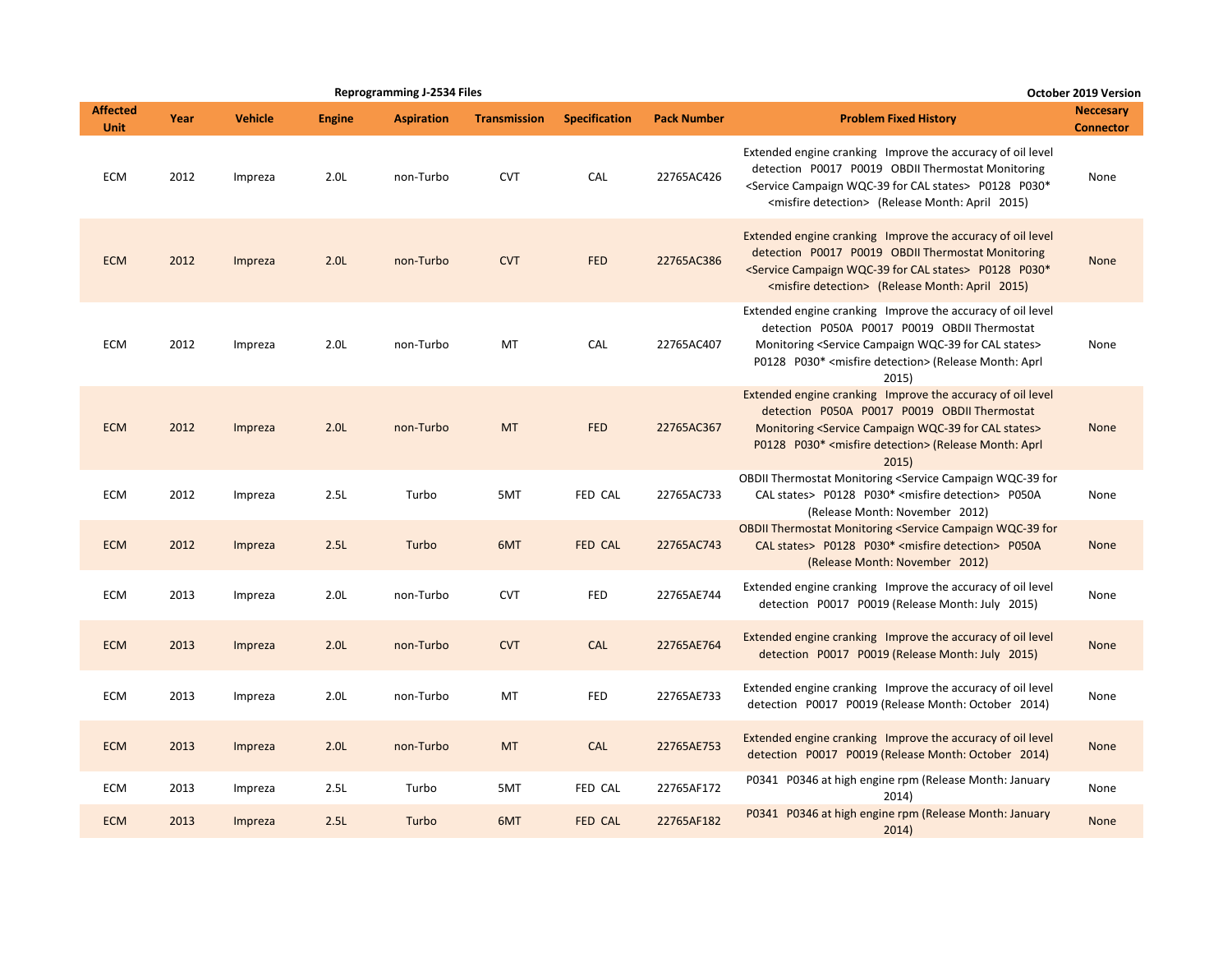|                                |      |                     |                  | <b>Reprogramming J-2534 Files</b> |                     |                      |                    | October 2019 Version                                                                                                         |                                      |  |  |
|--------------------------------|------|---------------------|------------------|-----------------------------------|---------------------|----------------------|--------------------|------------------------------------------------------------------------------------------------------------------------------|--------------------------------------|--|--|
| <b>Affected</b><br><b>Unit</b> | Year | <b>Vehicle</b>      | <b>Engine</b>    | <b>Aspiration</b>                 | <b>Transmission</b> | <b>Specification</b> | <b>Pack Number</b> | <b>Problem Fixed History</b>                                                                                                 | <b>Neccesary</b><br><b>Connector</b> |  |  |
| <b>ECM</b>                     | 2014 | Impreza             | 2.0 <sub>L</sub> | non-Turbo                         | MT                  | <b>FED</b>           | 22765AG002         | Extended engine cranking Improve the accuracy of oil level<br>detection (Release Month: April 2015)                          | None                                 |  |  |
| <b>ECM</b>                     | 2014 | Impreza             | 2.0 <sub>L</sub> | non-Turbo                         | <b>MT</b>           | CAL                  | 22765AG022         | Extended engine cranking Improve the accuracy of oil level<br>detection (Release Month: April 2015)                          | None                                 |  |  |
| ECM                            | 2014 | Impreza             | 2.5L             | Turbo                             | 5MT                 | FED CAL              | 22765AF741         | P0341 P0346 at high engine rpm (Release Month: January<br>2014)                                                              | None                                 |  |  |
| <b>ECM</b>                     | 2014 | Impreza             | 2.5L             | Turbo                             | 6MT                 | FED CAL              | 22765AF751         | P0341 P0346 at high engine rpm (Release Month: January<br>2014)                                                              | <b>None</b>                          |  |  |
| ECM                            | 2014 | Impreza             | 2.0 <sub>L</sub> | non-Turbo                         | <b>CVT</b>          | <b>FED</b>           | 22765AG013         | 1) Improve the accuracy of oil level detection 2) Extended<br>engine cranking 3) P0300 at Cold Start (Rel. Month: July 2018) | None                                 |  |  |
| <b>ECM</b>                     | 2014 | Impreza             | 2.0 <sub>L</sub> | non-Turbo                         | <b>CVT</b>          | <b>CAL</b>           | 22765AG033         | 1) Improve the accuracy of oil level detection 2) Extended<br>engine cranking 3) P0300 at Cold Start (Rel. Month: July 2018) | <b>None</b>                          |  |  |
| <b>ECM</b>                     | 2015 | Impreza             | 2.0 <sub>L</sub> | non-Turbo                         | MT                  | CAL                  | 22765AH181         | Extended engine cranking (Release Month: November 2014)                                                                      | None                                 |  |  |
| <b>ECM</b>                     | 2015 | Impreza             | 2.0 <sub>L</sub> | non-Turbo                         | <b>CVT</b>          | CAL                  | 22765AH191         | Extended engine cranking (Release Month: November 2014)                                                                      | <b>None</b>                          |  |  |
| ECM                            | 2013 | XV Crosstrek        | 2.0 <sub>L</sub> | non-Turbo                         | <b>CVT</b>          | <b>FED</b>           | 22765AE854         | Extended engine cranking Improve the accuracy of oil level<br>detection P0017 P0019 (Release Month: July 2015)               | None                                 |  |  |
| <b>ECM</b>                     | 2013 | <b>XV Crosstrek</b> | 2.0 <sub>L</sub> | non-Turbo                         | <b>CVT</b>          | CAL                  | 22765AE874         | Extended engine cranking Improve the accuracy of oil level<br>detection P0017 P0019 (Release Month: July 2015)               | <b>None</b>                          |  |  |
| ECM                            | 2013 | XV Crosstrek        | 2.0 <sub>L</sub> | non-Turbo                         | МT                  | FED                  | 22765AE843         | Extended engine cranking Improve the accuracy of oil level<br>detection P0017 P0019 (Release Month: October 2014)            | None                                 |  |  |
| <b>ECM</b>                     | 2013 | <b>XV Crosstrek</b> | 2.0 <sub>L</sub> | non-Turbo                         | <b>MT</b>           | CAL                  | 22765AE863         | Extended engine cranking Improve the accuracy of oil level<br>detection P0017 P0019 (Release Month: October 2014)            | <b>None</b>                          |  |  |
| ECM                            | 2014 | <b>XV Crosstrek</b> | 2.0 <sub>L</sub> | non-Turbo                         | <b>CVT</b>          | FED                  | 22765AG093         | 1) Improve the accuracy of oil level detection 2) Extended<br>engine cranking 3) P0300 at Cold Start (Rel. Month: July 2018) | None                                 |  |  |
| <b>ECM</b>                     | 2014 | <b>XV Crosstrek</b> | 2.0 <sub>L</sub> | non-Turbo                         | <b>CVT</b>          | CAL                  | 22765AG113         | 1) Improve the accuracy of oil level detection 2) Extended<br>engine cranking 3) P0300 at Cold Start (Rel. Month: July 2018) | <b>None</b>                          |  |  |
| ECM                            | 2014 | XV Crosstrek        | 2.0L             | non-Turbo                         | MT                  | <b>FED</b>           | 22765AG082         | Extended engine cranking Improve the accuracy of oil level<br>detection (Release Month: April 2015)                          | None                                 |  |  |
| <b>ECM</b>                     | 2014 | <b>XV Crosstrek</b> | 2.0 <sub>L</sub> | non-Turbo                         | <b>MT</b>           | CAL                  | 22765AG102         | Extended engine cranking Improve the accuracy of oil level<br>detection (Release Month: October 2014)                        | <b>None</b>                          |  |  |
| ECM                            | 2014 | XV Hybrid           | 2.0 <sub>L</sub> | non-Turbo                         | <b>CVT</b>          | FED CAL              | 22765AE632         | Improve the accuracy of oil level detection (Release Month:<br>October 2014)                                                 | None                                 |  |  |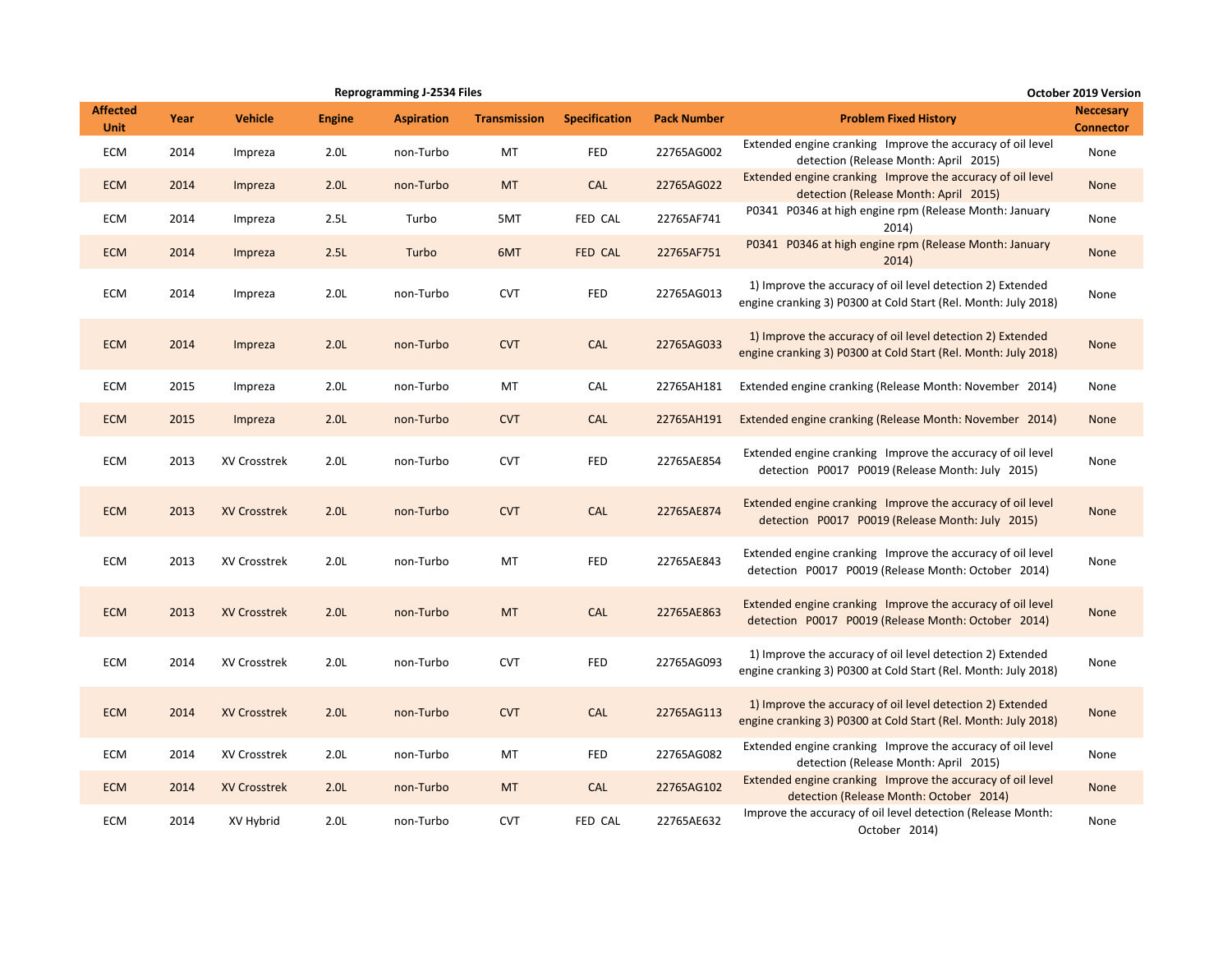|                                |      |                     |                  | <b>Reprogramming J-2534 Files</b> |                     |                      |                    |                                                                                                                                                                                                                                                | <b>October 2019 Version</b>          |
|--------------------------------|------|---------------------|------------------|-----------------------------------|---------------------|----------------------|--------------------|------------------------------------------------------------------------------------------------------------------------------------------------------------------------------------------------------------------------------------------------|--------------------------------------|
| <b>Affected</b><br><b>Unit</b> | Year | <b>Vehicle</b>      | <b>Engine</b>    | <b>Aspiration</b>                 | <b>Transmission</b> | <b>Specification</b> | <b>Pack Number</b> | <b>Problem Fixed History</b>                                                                                                                                                                                                                   | <b>Neccesary</b><br><b>Connector</b> |
| <b>ECM</b>                     | 2015 | <b>XV Crosstrek</b> | 2.0 <sub>L</sub> | non-Turbo                         | <b>MT</b>           | <b>CAL</b>           | 22765AH481         | Extended engine cranking (Release Month: November 2014)                                                                                                                                                                                        | None                                 |
| <b>ECM</b>                     | 2015 | XV Crosstrek        | 2.0 <sub>L</sub> | non-Turbo                         | <b>CVT</b>          | CAL                  | 22765AH491         | Extended engine cranking (Release Month: November 2014)                                                                                                                                                                                        | None                                 |
| <b>ECM</b>                     | 2015 | <b>WRX</b>          | 2.0 <sub>L</sub> | Turbo                             | <b>MT</b>           | FED CAL              | 22765AG238         | Enhanced charging logic for improved battery life Spark<br>knocking at high air intake temperature P2270 <service<br>Campaign WQW-58&gt; P0300 Improvement of knock control<br/>P0420 P2610 P0134 P0606 (Release Month: May 2017)</service<br> | <b>None</b>                          |
| <b>ECM</b>                     | 2015 | <b>WRX</b>          | 2.0 <sub>L</sub> | Turbo                             | <b>CVT</b>          | FED CAL              | 22765AG248         | Enhanced charging logic for improved battery life Spark<br>knocking at high air intake temperature P2270 <service<br>Campaign WQW-58&gt; P0300 Improvement of knock control<br/>P0420 P2610 P0134 P0606 (Release Month: May 2017)</service<br> | None                                 |
| <b>ECM</b>                     | 2015 | <b>WRX</b>          | 2.5L             | Turbo                             | 6MT                 | FED CAL              | 22765AF581         | Loss of boost at high ambient temperature (Release month:<br>Apr 2016)                                                                                                                                                                         | None                                 |
| <b>ECM</b>                     | 2016 | <b>WRX</b>          | 2.5L             | Turbo                             | 6MT                 | FED CAL              | 22765AH602         | Misfire reduction at extreme low fuel levels Idle drop Loss<br>of boost at high ambient temperature (Release month: Apr<br>2016)                                                                                                               | None                                 |
| <b>ECM</b>                     | 2004 | Forester            | 2.5L             | non-Turbo                         | <b>MT AT</b>        | FED CAL              | 22611AJ012         | P0172 P0139                                                                                                                                                                                                                                    | None                                 |
| ECM                            | 2004 | Forester            | 2.5L             | Turbo                             | AT                  | FED CAL              | <b>UD-S211A</b>    | Rough idle after cold soak in high altitude area                                                                                                                                                                                               | None                                 |
| <b>ECM</b>                     | 2004 | Forester            | 2.5L             | Turbo                             | <b>MT</b>           | FED CAL              | <b>UD-S222C</b>    | Rough idle after cold soak in high altitude area Cruise<br>control intermittently shuts off                                                                                                                                                    | None                                 |
| ECM                            | 2005 | Forester            | 2.5L             | non-Turbo                         | MT                  | FED CAL              | <b>UD-S215A</b>    | P1160 P2097                                                                                                                                                                                                                                    | None                                 |
| <b>ECM</b>                     | 2005 | Forester            | 2.5L             | non-Turbo                         | AT                  | FED CAL              | <b>UD-S215A</b>    | P1160 P2097                                                                                                                                                                                                                                    | None                                 |
| ECM                            | 2005 | Forester            | 2.5L             | Turbo                             | AT                  | FED CAL              | <b>UD-S211B</b>    | Rough idle after cold soak in high altitude area P1160                                                                                                                                                                                         | None                                 |
| <b>ECM</b>                     | 2005 | Forester            | 2.5L             | Turbo                             | <b>MT</b>           | FED CAL              | <b>UD-S211B</b>    | Rough idle after cold soak in high altitude area P1160                                                                                                                                                                                         | None                                 |
| <b>ECM</b>                     | 2006 | Forester            | 2.5L             | non-Turbo                         | AT                  | FED CAL              | 22611AK743         | P2097 Hesitation P0607 <service campaign="" wvu-31=""><br/>(Release month: March 2011)</service>                                                                                                                                               | None                                 |
| <b>ECM</b>                     | 2006 | Forester            | 2.5L             | non-Turbo                         | <b>MT</b>           | FED CAL              | 22611AK734         | P2097 Hesitation High idling P0607 ETC coasting surge<br><service campaign="" wvu-31=""> (Release month: March 2011)</service>                                                                                                                 | None                                 |
| <b>ECM</b>                     | 2006 | Forester            | 2.5L             | Turbo                             | MT                  | FED CAL              | <b>UD-S221C</b>    | P0607 (Throttle control system)                                                                                                                                                                                                                | None                                 |
| <b>ECM</b>                     | 2007 | Forester            | 2.5L             | non-Turbo                         | AT                  | <b>CAL</b>           | 22611AM324         | <wvm-23 wvn-24=""> <service campaign="" wvu-31=""> (Release<br/>month: April 2011)</service></wvm-23>                                                                                                                                          | None                                 |
| <b>ECM</b>                     | 2007 | Forester            | 2.5L             | non-Turbo                         | MT                  | CAL                  | 22611AM314         | <wvm-23 wvn-24=""> <service campaign="" wvu-31=""> (Release<br/>month: April 2011)</service></wvm-23>                                                                                                                                          | None                                 |
| <b>ECM</b>                     | 2007 | Forester            | 2.5L             | non-Turbo                         | AT                  | <b>FED</b>           | 22611AM302         | <service campaign="" wvu-31=""> (Release month: April 2011)</service>                                                                                                                                                                          | None                                 |
| ECM                            | 2007 | Forester            | 2.5L             | non-Turbo                         | MT                  | <b>FED</b>           | 22611AP181         | ETC coasting surge <service campaign="" wvu-31=""> (Release<br/>month: April 2011)</service>                                                                                                                                                   | None                                 |
| <b>ECM</b>                     | 2008 | Forester            | 2.5L             | non-Turbo                         | AT                  | <b>CAL</b>           | 22611AN085         | <service &="" campaign="" wvm-23="" wvn-24=""> <service campaign<br="">WVU-31&gt; (Release month: June 2011)</service></service>                                                                                                               | None                                 |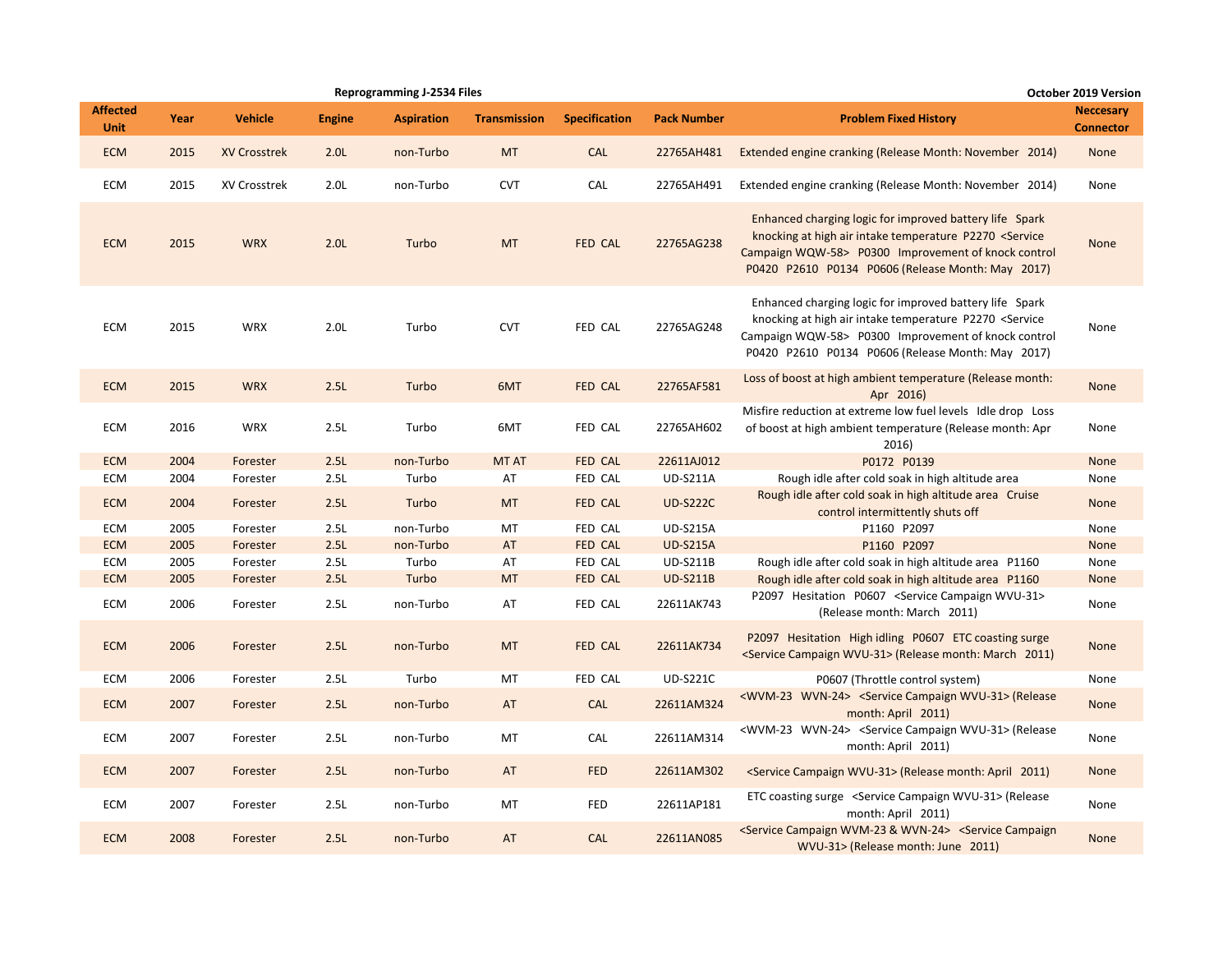|                                | <b>Reprogramming J-2534 Files</b><br>Year<br><b>Vehicle</b><br><b>Aspiration</b><br><b>Engine</b><br><b>Transmission</b><br>2008<br>2.5L<br>MT<br>Forester<br>non-Turbo<br>2008<br>2.5L<br>non-Turbo<br>AT<br>Forester<br>2008<br>2.5L<br>MT<br>Forester<br>non-Turbo<br>2009<br>AT<br>2.5L<br>non-Turbo<br>Forester<br>2009<br>2.5L<br>MT<br>non-Turbo<br>Forester<br>2009<br>2.5L<br>Forester<br>non-Turbo<br>AT<br>2009<br>2.5L<br><b>MT</b><br>non-Turbo<br>Forester<br>2010<br>2.5L<br>Forester<br>non-Turbo<br>AT<br>2010<br>Forester<br>2.5L<br>non-Turbo<br>MT<br>2010<br>2.5L<br>AT<br>Forester<br>non-Turbo<br>2010<br>2.5L<br>MT<br>Forester<br>non-Turbo<br>2011<br>2.5L<br>Turbo<br>AT<br>Forester<br>2011<br>2.5L<br>AT<br>Forester<br>non-Turbo<br>2011<br>2.5L<br>non-Turbo<br><b>MT</b><br>Forester |  |  |  |                      |                    | <b>October 2019 Version</b>                                                                                                                                                                                                                                                              |                                      |
|--------------------------------|----------------------------------------------------------------------------------------------------------------------------------------------------------------------------------------------------------------------------------------------------------------------------------------------------------------------------------------------------------------------------------------------------------------------------------------------------------------------------------------------------------------------------------------------------------------------------------------------------------------------------------------------------------------------------------------------------------------------------------------------------------------------------------------------------------------------|--|--|--|----------------------|--------------------|------------------------------------------------------------------------------------------------------------------------------------------------------------------------------------------------------------------------------------------------------------------------------------------|--------------------------------------|
| <b>Affected</b><br><b>Unit</b> |                                                                                                                                                                                                                                                                                                                                                                                                                                                                                                                                                                                                                                                                                                                                                                                                                      |  |  |  | <b>Specification</b> | <b>Pack Number</b> | <b>Problem Fixed History</b>                                                                                                                                                                                                                                                             | <b>Neccesary</b><br><b>Connector</b> |
| <b>ECM</b>                     |                                                                                                                                                                                                                                                                                                                                                                                                                                                                                                                                                                                                                                                                                                                                                                                                                      |  |  |  | CAL                  | 22611AN074         | Engine Speed rises to about 2000 rpm when clutch pedal is<br>depress and vehicle is moving <service campaign="" wvm-23<br="">&amp; WVN-24&gt; <service campaign="" wvu-31=""> (Release month:<br/>June 2011)</service></service>                                                         | None                                 |
| <b>ECM</b>                     |                                                                                                                                                                                                                                                                                                                                                                                                                                                                                                                                                                                                                                                                                                                                                                                                                      |  |  |  | <b>CANADA</b>        | 22611AN061         | <service campaign="" wvu-31=""> (Release month: June 2011)</service>                                                                                                                                                                                                                     | None                                 |
| ECM                            |                                                                                                                                                                                                                                                                                                                                                                                                                                                                                                                                                                                                                                                                                                                                                                                                                      |  |  |  | CANADA               | 22611AP191         | ETC coasting surge at very slight throttle <service campaign<br="">WVU-31&gt; (Release month: June 2011)</service>                                                                                                                                                                       | None                                 |
| <b>ECM</b>                     |                                                                                                                                                                                                                                                                                                                                                                                                                                                                                                                                                                                                                                                                                                                                                                                                                      |  |  |  | <b>CAL</b>           | 22611AN453         | <wvm-23 &="" wvn-24=""> <service campaign="" wvu-31=""> (Release<br/>month: May 2011)</service></wvm-23>                                                                                                                                                                                 | None                                 |
| ECM                            |                                                                                                                                                                                                                                                                                                                                                                                                                                                                                                                                                                                                                                                                                                                                                                                                                      |  |  |  | CAL                  | 22611AN443         | Engine Speed rises to about 2000 rpm when clutch pedal is<br>depress and vehicle is moving <wvm-23 &="" wvn-24=""><br/><service campaign="" wvu-31=""> (Release month: May 2011)</service></wvm-23>                                                                                      | None                                 |
| <b>ECM</b>                     |                                                                                                                                                                                                                                                                                                                                                                                                                                                                                                                                                                                                                                                                                                                                                                                                                      |  |  |  | <b>FED</b>           | 22611AN432         | <service campaign="" wvu-31=""> (Release month: May 2011)</service>                                                                                                                                                                                                                      | <b>None</b>                          |
| <b>ECM</b>                     |                                                                                                                                                                                                                                                                                                                                                                                                                                                                                                                                                                                                                                                                                                                                                                                                                      |  |  |  | <b>FED</b>           | 22611AN422         | Engine Speed rises to about 2000 rpm when clutch pedal is<br>depress and vehicle is moving <service campaign="" wvu-31=""><br/>(Release month: May 2011)</service>                                                                                                                       | None                                 |
| <b>ECM</b>                     |                                                                                                                                                                                                                                                                                                                                                                                                                                                                                                                                                                                                                                                                                                                                                                                                                      |  |  |  | <b>CAL</b>           | 22765AA362         | <wvm-23 &="" wvn-24=""> <service campaign="" wvu-31=""> (Release<br/>month: May 2011)</service></wvm-23>                                                                                                                                                                                 | None                                 |
| ECM                            |                                                                                                                                                                                                                                                                                                                                                                                                                                                                                                                                                                                                                                                                                                                                                                                                                      |  |  |  | CAL                  | 22765AA352         | <wvm-23 &="" wvn-24=""> <service campaign="" wvu-31=""> (Release<br/>month: May 2011)</service></wvm-23>                                                                                                                                                                                 | None                                 |
| <b>ECM</b>                     |                                                                                                                                                                                                                                                                                                                                                                                                                                                                                                                                                                                                                                                                                                                                                                                                                      |  |  |  | <b>FED</b>           | 22765AA342         | <service campaign="" wvu-31=""> (Release month: May 2011)</service>                                                                                                                                                                                                                      | None                                 |
| ECM                            |                                                                                                                                                                                                                                                                                                                                                                                                                                                                                                                                                                                                                                                                                                                                                                                                                      |  |  |  | <b>FED</b>           | 22765AA332         | <service campaign="" wvu-31=""> (Release month: May 2011)</service>                                                                                                                                                                                                                      | None                                 |
| <b>ECM</b>                     |                                                                                                                                                                                                                                                                                                                                                                                                                                                                                                                                                                                                                                                                                                                                                                                                                      |  |  |  | FED CAL              | 22765AB285         | P050A OBDII Thermostat Monitoring <service campaign<br="">WQC-39 for CAL states&gt; P0128 P030* <misfire detection=""><br/>(Release Month: October 2013)</misfire></service>                                                                                                             | None                                 |
| ECM                            |                                                                                                                                                                                                                                                                                                                                                                                                                                                                                                                                                                                                                                                                                                                                                                                                                      |  |  |  | CAL                  | 22765AB408         | Extended engine cranking OBDII Thermostat Monitoring<br><service cal="" campaign="" for="" states="" wqc-39=""> P0128 P030*<br/><misfire detection=""> P0108 P050A P2610 Program module<br/>unification for engine speed stability (Release Month:<br/>January 2015)</misfire></service> | None                                 |
| <b>ECM</b>                     |                                                                                                                                                                                                                                                                                                                                                                                                                                                                                                                                                                                                                                                                                                                                                                                                                      |  |  |  | <b>CAL</b>           | 22765AB418         | P050A Extended engine cranking OBDII Thermostat<br>Monitoring <service cal="" campaign="" for="" states="" wqc-39=""><br/>P0128 P030* <misfire detection=""> P0108 P2610 Program<br/>module unification for engine speed stability (Release Month:<br/>October 2013)</misfire></service> | None                                 |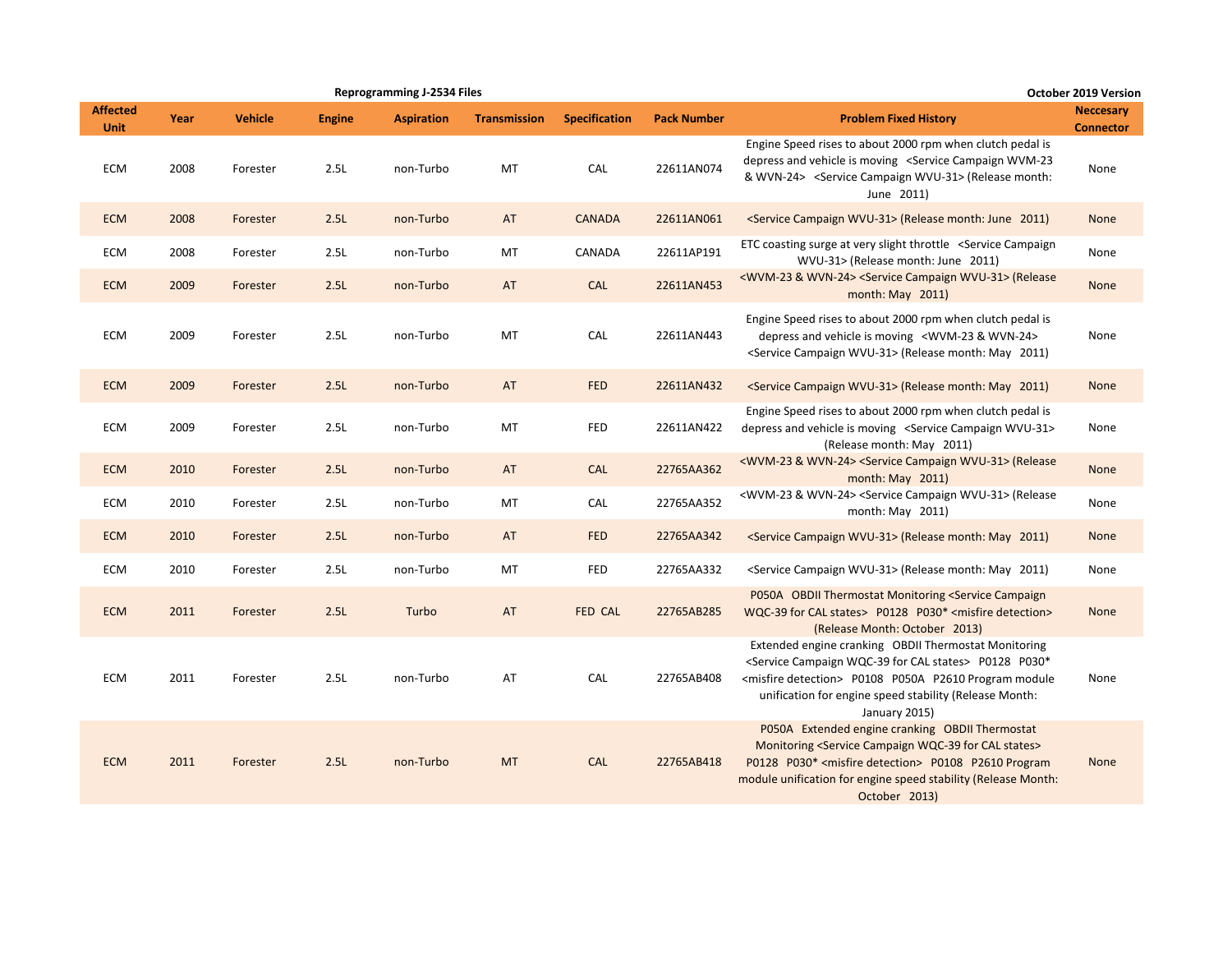|                                | <b>Reprogramming J-2534 Files</b><br><b>Vehicle</b><br>Year<br><b>Engine</b><br><b>Aspiration</b><br><b>Transmission</b><br>2011<br>2.5L<br>Forester<br>non-Turbo<br>AT<br>2011<br>2.5L<br><b>MT</b><br>non-Turbo<br>Forester<br>2012<br>2.5L<br>AT<br>Forester<br>non-Turbo<br>2012<br>2.5L<br>non-Turbo<br><b>MT</b><br>Forester<br>2012<br>2.5L<br>AT<br>Forester<br>non-Turbo<br>2012<br>2.5L<br>non-Turbo<br><b>MT</b><br>Forester<br>2012<br>2.5L<br>Turbo<br>AT<br>Forester<br>2013<br>2.5L<br>non-Turbo<br>AT<br>Forester<br>2013<br>2.5L<br>MT<br>Forester<br>non-Turbo<br>2013<br>Forester<br>2.5L<br>non-Turbo<br>AT |          |      |           |    |                      |                    |                                                                                                                                                                                                                                                                                          | <b>October 2019 Version</b>          |
|--------------------------------|---------------------------------------------------------------------------------------------------------------------------------------------------------------------------------------------------------------------------------------------------------------------------------------------------------------------------------------------------------------------------------------------------------------------------------------------------------------------------------------------------------------------------------------------------------------------------------------------------------------------------------|----------|------|-----------|----|----------------------|--------------------|------------------------------------------------------------------------------------------------------------------------------------------------------------------------------------------------------------------------------------------------------------------------------------------|--------------------------------------|
| <b>Affected</b><br><b>Unit</b> |                                                                                                                                                                                                                                                                                                                                                                                                                                                                                                                                                                                                                                 |          |      |           |    | <b>Specification</b> | <b>Pack Number</b> | <b>Problem Fixed History</b>                                                                                                                                                                                                                                                             | <b>Neccesary</b><br><b>Connector</b> |
| <b>ECM</b>                     |                                                                                                                                                                                                                                                                                                                                                                                                                                                                                                                                                                                                                                 |          |      |           |    | <b>FED</b>           | 22765AB428         | Extended engine cranking OBDII Thermostat Monitoring<br><service cal="" campaign="" for="" states="" wqc-39=""> P0128 P030*<br/><misfire detection=""> P0108 P050A P2610 Program module<br/>unification for engine speed stability (Release Month:<br/>January 2015)</misfire></service> | None                                 |
| <b>ECM</b>                     |                                                                                                                                                                                                                                                                                                                                                                                                                                                                                                                                                                                                                                 |          |      |           |    | <b>FED</b>           | 22765AB438         | P050A Extended engine cranking OBDII Thermostat<br>Monitoring <service cal="" campaign="" for="" states="" wqc-39=""><br/>P0128 P030* <misfire detection=""> P0108 P2610 Program<br/>module unification for engine speed stability (Release Month:<br/>October 2013)</misfire></service> | <b>None</b>                          |
| <b>ECM</b>                     |                                                                                                                                                                                                                                                                                                                                                                                                                                                                                                                                                                                                                                 |          |      |           |    | CAL                  | 22765AD395         | Extended engine cranking OBDII Thermostat Monitoring<br><service cal="" campaign="" for="" states="" wqc-39=""> P0128 P030*<br/><misfire detection=""> (Release Month: January 2015)</misfire></service>                                                                                 | None                                 |
| <b>ECM</b>                     |                                                                                                                                                                                                                                                                                                                                                                                                                                                                                                                                                                                                                                 |          |      |           |    | <b>CAL</b>           | 22765AD405         | P050A Extended engine cranking OBDII Thermostat<br>Monitoring <service cal="" campaign="" for="" states="" wqc-39=""><br/>P0128 P030* <misfire detection=""> (Release Month: October<br/>2013)</misfire></service>                                                                       | <b>None</b>                          |
| <b>ECM</b>                     |                                                                                                                                                                                                                                                                                                                                                                                                                                                                                                                                                                                                                                 |          |      |           |    | FED                  | 22765AD414         | Extended engine cranking OBDII Thermostat Monitoring<br><service cal="" campaign="" for="" states="" wqc-39=""> P0128 P030*<br/><misfire detection=""> (Release Month: January 2015)</misfire></service>                                                                                 | None                                 |
| <b>ECM</b>                     |                                                                                                                                                                                                                                                                                                                                                                                                                                                                                                                                                                                                                                 |          |      |           |    | <b>FED</b>           | 22765AD424         | P050A Extended engine cranking OBDII Thermostat<br>Monitoring <service cal="" campaign="" for="" states="" wqc-39=""><br/>P0128 P030* <misfire detection=""> (Release Month: October<br/>2013)</misfire></service>                                                                       | <b>None</b>                          |
| <b>ECM</b>                     |                                                                                                                                                                                                                                                                                                                                                                                                                                                                                                                                                                                                                                 |          |      |           |    | FED CAL              | 22765AD443         | P050A OBDII Thermostat Monitoring <service campaign<br="">WQC-39 for CAL states&gt; P0128 P0456 P030* <misfire<br>detection&gt; (Release Month: October 2013)</misfire<br></service>                                                                                                     | None                                 |
| <b>ECM</b>                     |                                                                                                                                                                                                                                                                                                                                                                                                                                                                                                                                                                                                                                 |          |      |           |    | <b>CAL</b>           | 22765AE572         | Extended engine cranking (Release Month: November 2014)                                                                                                                                                                                                                                  | <b>None</b>                          |
| <b>ECM</b>                     |                                                                                                                                                                                                                                                                                                                                                                                                                                                                                                                                                                                                                                 |          |      |           |    | CAL                  | 22765AE582         | Extended engine cranking (Release Month: November 2014)                                                                                                                                                                                                                                  | None                                 |
| <b>ECM</b>                     |                                                                                                                                                                                                                                                                                                                                                                                                                                                                                                                                                                                                                                 |          |      |           |    | <b>FED</b>           | 22765AE592         | Extended engine cranking (Release Month: November 2014)                                                                                                                                                                                                                                  | None                                 |
| <b>ECM</b>                     | 2013                                                                                                                                                                                                                                                                                                                                                                                                                                                                                                                                                                                                                            | Forester | 2.5L | non-Turbo | MT | <b>FED</b>           | 22765AE602         | Extended engine cranking (Release Month: November 2014)                                                                                                                                                                                                                                  | None                                 |
| <b>ECM</b>                     | 2013                                                                                                                                                                                                                                                                                                                                                                                                                                                                                                                                                                                                                            | Forester | 2.5L | Turbo     | AT | FED CAL              | 22765AE562         | P0341 P0346 at high engine rpm P050A (Release Month:<br>January 2014)                                                                                                                                                                                                                    | None                                 |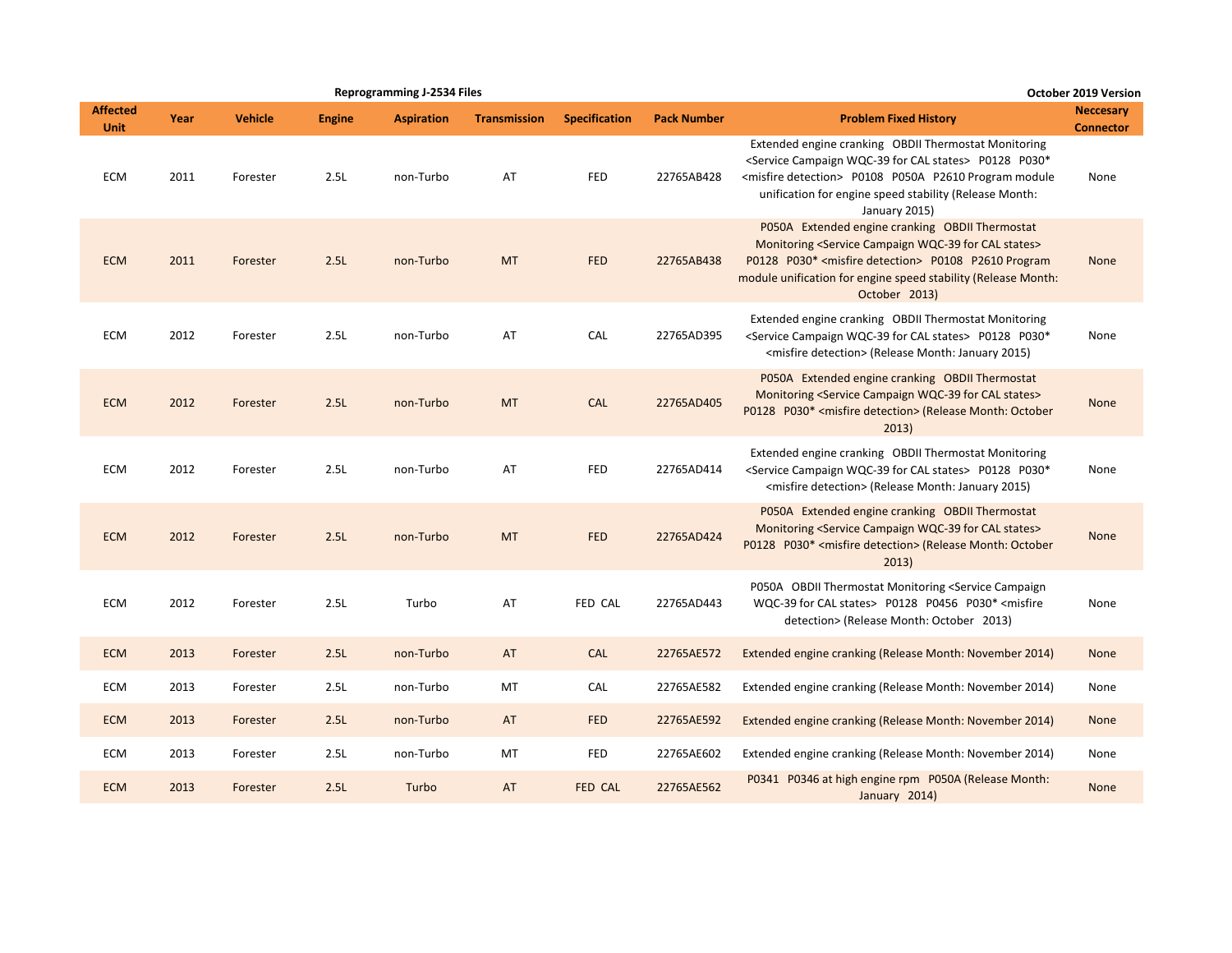|                                |      |                |               | <b>Reprogramming J-2534 Files</b> |                     |                      |                    |                                                                                                                                                                                                                                  | October 2019 Version                 |
|--------------------------------|------|----------------|---------------|-----------------------------------|---------------------|----------------------|--------------------|----------------------------------------------------------------------------------------------------------------------------------------------------------------------------------------------------------------------------------|--------------------------------------|
| <b>Affected</b><br><b>Unit</b> | Year | <b>Vehicle</b> | <b>Engine</b> | <b>Aspiration</b>                 | <b>Transmission</b> | <b>Specification</b> | <b>Pack Number</b> | <b>Problem Fixed History</b>                                                                                                                                                                                                     | <b>Neccesary</b><br><b>Connector</b> |
| ECM                            | 2014 | Forester       | 2.5L          | non-Turbo                         | MT                  | <b>FED</b>           | 22765AE194         | HVAC blower speed variation improvement Extended engine<br>cranking Improve the accuracy of oil level detection Spark<br>knock occurring in high altitude areas (Release Month: March<br>2017)                                   | None                                 |
| <b>ECM</b>                     | 2014 | Forester       | 2.5L          | non-Turbo                         | <b>CVT</b>          | <b>FED</b>           | 22765AE204         | HVAC blower speed variation improvement Extended engine<br>cranking Improve the accuracy of oil level detection Spark<br>knock occurring in high altitude areas (Release Month: March<br>2017)                                   | None                                 |
| <b>ECM</b>                     | 2014 | Forester       | 2.5L          | non-Turbo                         | MT                  | CAL                  | 22765AE214         | HVAC blower speed variation improvement Extended engine<br>cranking Improve the accuracy of oil level detection Spark<br>knock occurring in high altitude areas (Release Month: March<br>2017)                                   | None                                 |
| <b>ECM</b>                     | 2014 | Forester       | 2.5L          | non-Turbo                         | <b>CVT</b>          | <b>CAL</b>           | 22765AE224         | HVAC blower speed variation improvement Extended engine<br>cranking Improve the accuracy of oil level detection Spark<br>knock occurring in high altitude areas (Release Month: March<br>2017)                                   | None                                 |
| <b>ECM</b>                     | 2014 | Forester       | 2.0L          | Turbo                             | <b>CVT</b>          | FED, CAL             | 22611BG962         | Improvement for hesitation felt when accelerating. (Release<br>Month: December 2018), HVAC blower speed variation<br>improvement, Spark knocking at high air intake temperature,<br>P2270, P0137, Surge felt during acceleration | None                                 |
| <b>ECM</b>                     | 2015 | Forester       | 2.0L          | Turbo                             | <b>CVT</b>          | FED, CAL             | 22765AG978         | Improvement for hesitation felt when accelerating. (Release<br>Month: December 2018), HVAC blower speed variation<br>improvement, Spark knocking at high air intake temperature,<br>P2270, P0137, Surge felt during acceleration | None                                 |
| <b>ECM</b>                     | 2016 | Forester       | 2.0L          | Turbo                             | <b>CVT</b>          | FED, CAL             | 22765AH514         | Improvement for hesitation felt when accelerating. (Release<br>Month: December 2018), HVAC blower speed variation<br>improvement, Spark knocking at high air intake temperature,<br>Surge felt during acceleration               | None                                 |
| <b>ECM</b>                     | 2015 | Forester       | 2.5L          | non-Turbo                         | <b>MT</b>           | <b>FED</b>           | 22765AG724         | HVAC blower speed variation improvement Extended engine<br>cranking Improve the accuracy of oil level detection Spark<br>knock occurring in high altitude areas (Release Month: March<br>2017)                                   | None                                 |
| <b>ECM</b>                     | 2015 | Forester       | 2.5L          | non-Turbo                         | <b>CVT</b>          | FED                  | 22765AG734         | HVAC blower speed variation improvement Extended engine<br>cranking Improve the accuracy of oil level detection Spark<br>knock occurring in high altitude areas (Release Month: March<br>2017)                                   | None                                 |
| <b>ECM</b>                     | 2015 | Forester       | 2.5L          | non-Turbo                         | <b>MT</b>           | <b>CAL</b>           | 22765AG744         | HVAC blower speed variation improvement Extended engine<br>cranking Improve the accuracy of oil level detection Spark<br>knock occurring in high altitude areas (Release Month: March<br>2017)                                   | None                                 |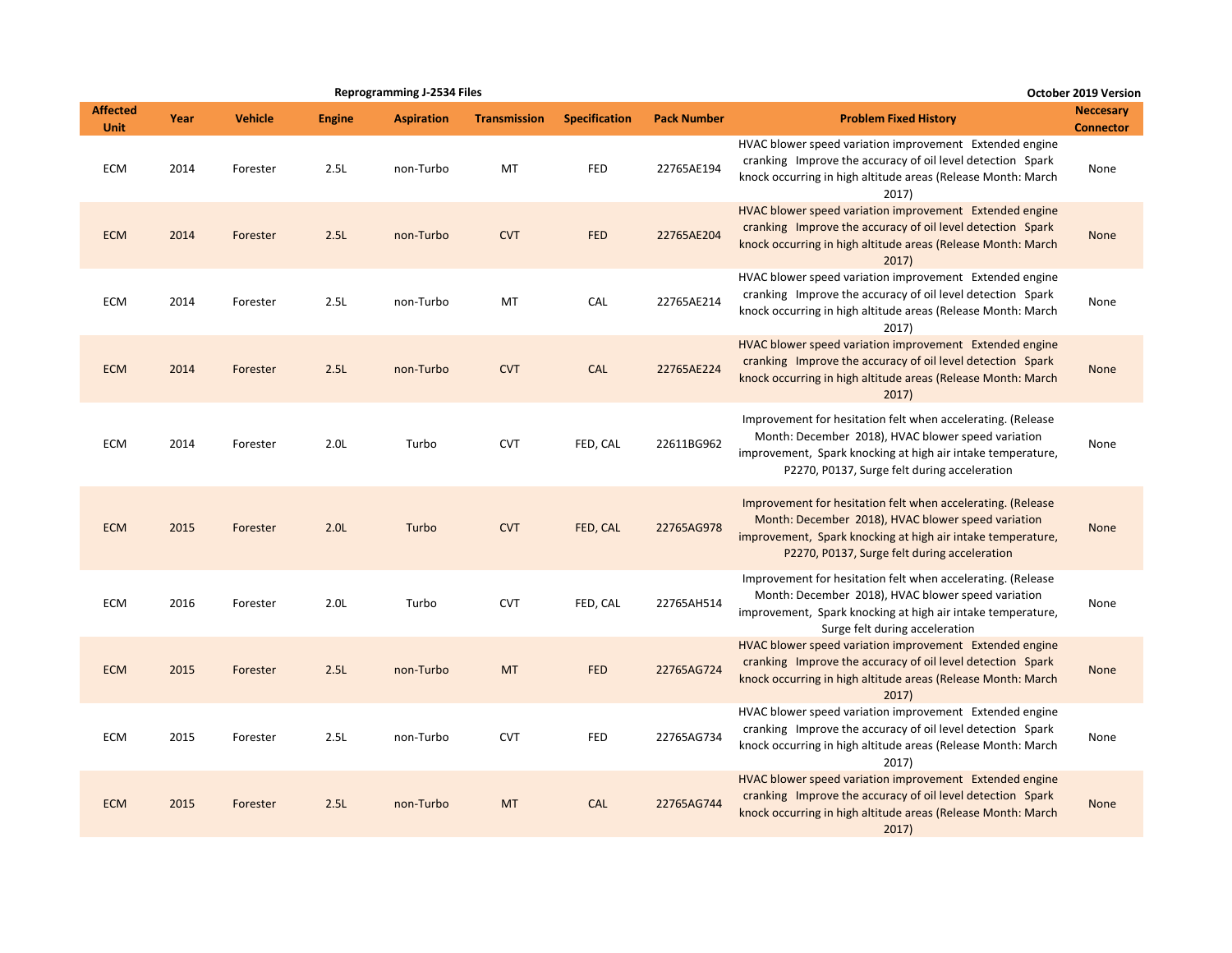|                                |      |                |                  | <b>Reprogramming J-2534 Files</b> |                     |                      |                    |                                                                                                                                                                                                                                         | October 2019 Version                 |
|--------------------------------|------|----------------|------------------|-----------------------------------|---------------------|----------------------|--------------------|-----------------------------------------------------------------------------------------------------------------------------------------------------------------------------------------------------------------------------------------|--------------------------------------|
| <b>Affected</b><br><b>Unit</b> | Year | <b>Vehicle</b> | <b>Engine</b>    | <b>Aspiration</b>                 | <b>Transmission</b> | <b>Specification</b> | <b>Pack Number</b> | <b>Problem Fixed History</b>                                                                                                                                                                                                            | <b>Neccesary</b><br><b>Connector</b> |
| ECM                            | 2015 | Forester       | 2.5L             | non-Turbo                         | <b>CVT</b>          | CAL                  | 22765AG754         | HVAC blower speed variation improvement Extended engine<br>cranking Improve the accuracy of oil level detection Spark<br>knock occurring in high altitude areas (Release Month: March<br>2017)                                          | None                                 |
| <b>ECM</b>                     | 2013 | <b>BRZ</b>     | 2.0 <sub>L</sub> | non-Turbo                         | AT                  | FED CAL              | 22765AG501         | Improve idle stability following AC compressor off and<br>extended engine cranking OBDII Thermostat Monitoring<br><service cal="" campaign="" for="" states="" wqc-39=""> P0017 P0019<br/>P1235 (Release Month: January 2014)</service> | None                                 |
| <b>ECM</b>                     | 2013 | <b>BRZ</b>     | 2.0 <sub>L</sub> | non-Turbo                         | MT                  | FED CAL              | 22765AG511         | Improve idle stability following AC compressor off and<br>extended engine cranking OBDII Thermostat Monitoring<br><service cal="" campaign="" for="" states="" wqc-39=""> P0017 P0019<br/>P1235 (Release Month: January 2014)</service> | None                                 |
| <b>ECM</b>                     | 2014 | <b>BRZ</b>     | 2.0 <sub>L</sub> | non-Turbo                         | AT                  | FED CAL              | 22765AG501         | Improve idle stability following AC compressor off and<br>extended engine cranking (Release Month: January 2014)                                                                                                                        | None                                 |
| <b>ECM</b>                     | 2014 | <b>BRZ</b>     | 2.0 <sub>L</sub> | non-Turbo                         | MT                  | FED CAL              | 22765AG511         | Improve idle stability following AC compressor off and<br>extended engine cranking (Release Month: January 2014)                                                                                                                        | None                                 |
| <b>ECM</b>                     | 2016 | <b>WRX</b>     | 2.0L             | Turbo                             | <b>MT</b>           | FED CAL              | 22765AH613         | Enhanced charging logic for improved battery life Spark<br>knocking at high air intake temperature P2270 (Release<br>Month: April 2017)                                                                                                 | None                                 |
| ECM                            | 2016 | <b>WRX</b>     | 2.0 <sub>L</sub> | Turbo                             | <b>CVT</b>          | FED CAL              | 22765AH623         | Enhanced charging logic for improved battery life Spark<br>knocking at high air intake temperature P2270 (Release<br>Month: April 2017)                                                                                                 | None                                 |
| <b>ECM</b>                     | 2017 | Forester       | 2.5L             | non-Turbo                         | <b>MT</b>           | <b>CANADA</b>        | 22765AH832         | Enhanced charging logic for improved battery life Reduce<br>engine rpm hold time when clutch depressed P013F<br>(Release Month: May 2017)                                                                                               | None                                 |
| ECM                            | 2017 | Forester       | 2.5L             | non-Turbo                         | <b>CVT</b>          | CANADA               | 22765AH842         | Surge under light acceleration Enhanced charging logic for<br>improved battery life P013F (Release Month: October<br>2016)                                                                                                              | None                                 |
| <b>ECM</b>                     | 2017 | Forester       | 2.5L             | non-Turbo                         | <b>MT</b>           | <b>CAL</b>           | 22765AH852         | Enhanced charging logic for improved battery life Reduce<br>engine rpm hold time when clutch depressed P013F<br>(Release Month: May 2017)                                                                                               | None                                 |
| ECM                            | 2017 | Forester       | 2.5L             | non-Turbo                         | <b>CVT</b>          | <b>CAL</b>           | 22765AH862         | Surge under light acceleration Enhanced charging logic for<br>improved battery life P013F (Release Month: July 2017)                                                                                                                    | None                                 |
| <b>ECM</b>                     | 2017 | Legacy         | 3.6L             | non-Turbo                         | <b>CVT</b>          | <b>FED CAL</b>       | 22765AK31C         | Enhanced charging logic for improved battery life P013F<br>P014B (Release Month: April 2017)                                                                                                                                            | None                                 |
| ECM                            | 2017 | Outback        | 3.6L             | non-Turbo                         | <b>CVT</b>          | FED CAL              | 22765AK31C         | Enhanced charging logic for improved battery life P013F<br>P014B (Release Month: April 2017)                                                                                                                                            | None                                 |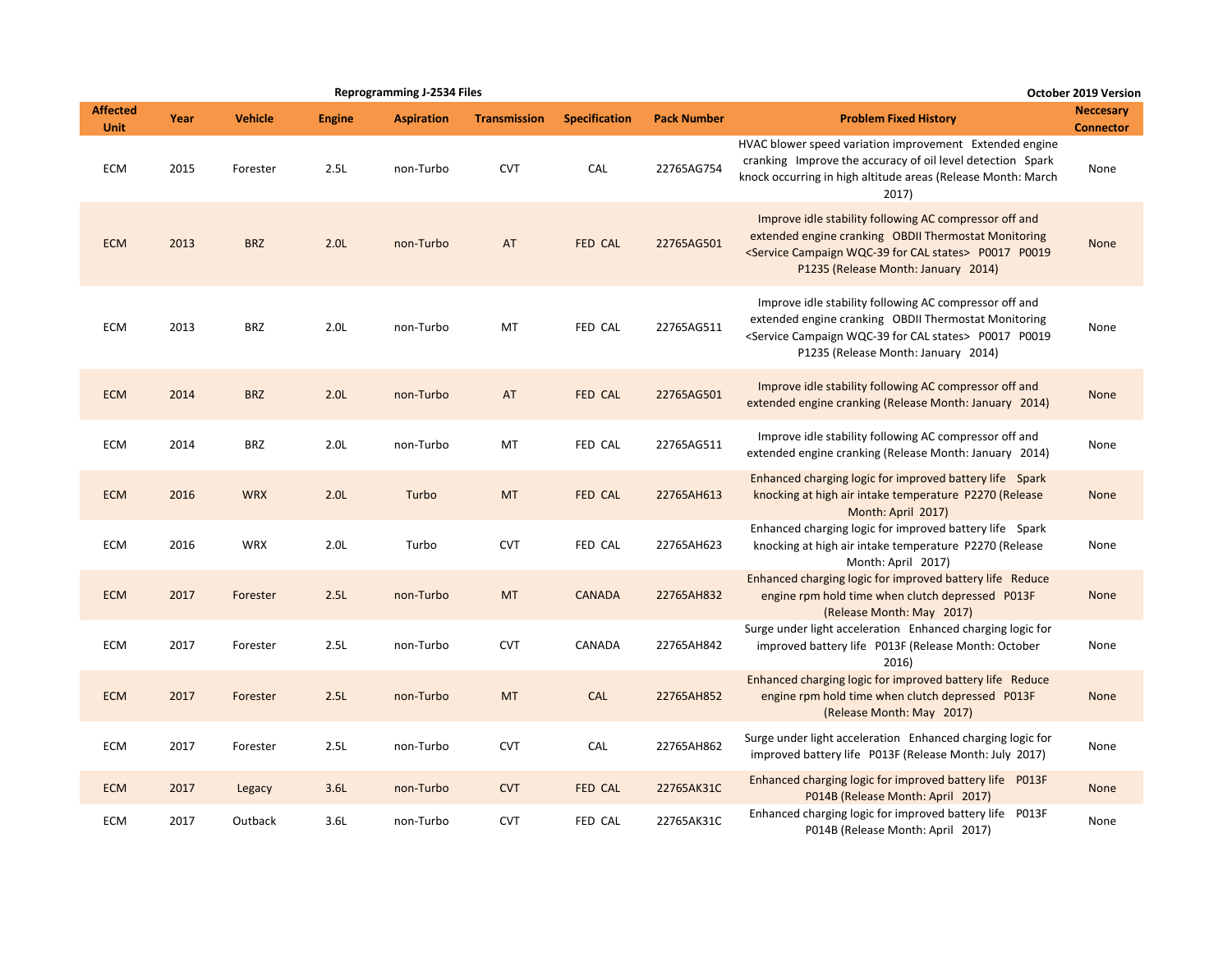|                                |      |                |                  | <b>Reprogramming J-2534 Files</b> |                     |                      |                    |                                                                                                                                                                                                                                                                                                 | <b>October 2019 Version</b>          |
|--------------------------------|------|----------------|------------------|-----------------------------------|---------------------|----------------------|--------------------|-------------------------------------------------------------------------------------------------------------------------------------------------------------------------------------------------------------------------------------------------------------------------------------------------|--------------------------------------|
| <b>Affected</b><br><b>Unit</b> | Year | <b>Vehicle</b> | <b>Engine</b>    | <b>Aspiration</b>                 | <b>Transmission</b> | <b>Specification</b> | <b>Pack Number</b> | <b>Problem Fixed History</b>                                                                                                                                                                                                                                                                    | <b>Neccesary</b><br><b>Connector</b> |
| <b>ECM</b>                     | 2017 | <b>WRX</b>     | 2.5L             | Turbo                             | <b>MT</b>           | FED, CAL             | 22765AK172         | DTC P0300 during stop/go driving (Release: January 2019),<br><b>P013F</b>                                                                                                                                                                                                                       | None                                 |
| ECM                            | 2018 | WRX            | 2.5L             | Turbo                             | MT                  | FED, CAL             | 22765AK921         | DTC P0300 during stop/go driving (Release: January 2019)                                                                                                                                                                                                                                        | None                                 |
| <b>ECM</b>                     | 2017 | Forester       | 2.0L             | Turbo                             | <b>CVT</b>          | FED, CAL             | 22765AH923         | Improvement for hesitation felt when accelerating. (Release<br>Month: December 2018), HVAC blower speed variation<br>improvement, Spark knocking at high air intake temperature                                                                                                                 | None                                 |
| ECM                            | 2018 | Forester       | 2.0 <sub>L</sub> | Turbo                             | <b>CVT</b>          | FED, CAL             | 22765AL591         | Improvement for hesitation felt when accelerating. (Release<br>Month: December 2018)                                                                                                                                                                                                            | None                                 |
| <b>ECM</b>                     | 2017 | <b>WRX</b>     | 2.0 <sub>L</sub> | Turbo                             | <b>MT</b>           | FED CAL              | 22765AK382         | Enhanced charging logic for improved battery life Spark<br>knocking at high air intake temperature (Release Month:<br>April 2017)                                                                                                                                                               | None                                 |
| ECM                            | 2017 | <b>WRX</b>     | 2.0 <sub>L</sub> | Turbo                             | <b>CVT</b>          | FED CAL              | 22765AK392         | Enhanced charging logic for improved battery life Spark<br>knocking at high air intake temperature (Release Month:<br>April 2017)                                                                                                                                                               | None                                 |
| <b>ECM</b>                     | 2017 | Impreza        | 2.0L             | non-Turbo                         | <b>MT</b>           | FED, CAL             | 22765AJ59H         | <service campaign="" wuq-02=""> Improvement of misfire feeling<br/>upon initial acceleration accompanied by rough idling and<br/>DTC P030*(Release: Oct. 2019), Enhanced logic to prevent<br/>rpm drop while stopping, WTP-75, P060A, Enhanced charging<br/>logic for improved batte</service>  | None                                 |
| ECM                            | 2017 | Impreza        | 2.0 <sub>L</sub> | non-Turbo                         | <b>CVT</b>          | FED, CAL             | 22765AJ60H         | <service campaign="" wuq-02=""> Improvement of misfire feeling<br/>upon initial acceleration accompanied by rough idling and<br/>DTC P030*(Release: Oct. 2019), Enhanced logic to prevent<br/>rpm drop while stopping, WTP-75, P060A, Enhanced charging<br/>logic for improved batte</service>  | None                                 |
| <b>ECM</b>                     | 2017 | Impreza        | 2.0L             | non-Turbo                         | <b>MT</b>           | FED, CAL             | 22765AK61H         | <service campaign="" wuq-02=""> Improvement of misfire feeling<br/>upon initial acceleration accompanied by rough idling and<br/>DTC P030* (Release: Oct. 2019), Enhanced logic to prevent<br/>rpm drop while stopping, WTP-75, P060A, Enhanced charging<br/>logic for improved batt</service>  | None                                 |
| ECM                            | 2017 | Impreza        | 2.0 <sub>L</sub> | non-Turbo                         | <b>CVT</b>          | FED, CAL             | 22765AL71H         | <service campaign="" wuq-02=""> Improvement of misfire feeling<br/>upon initial acceleration accompanied by rough idling and<br/>DTC P030*(Release: Oct. 2019), Enhanced logic to prevent<br/>rpm drop while stopping, WTP-75, P060A, Enhanced charging<br/>logic for improved batter</service> | None                                 |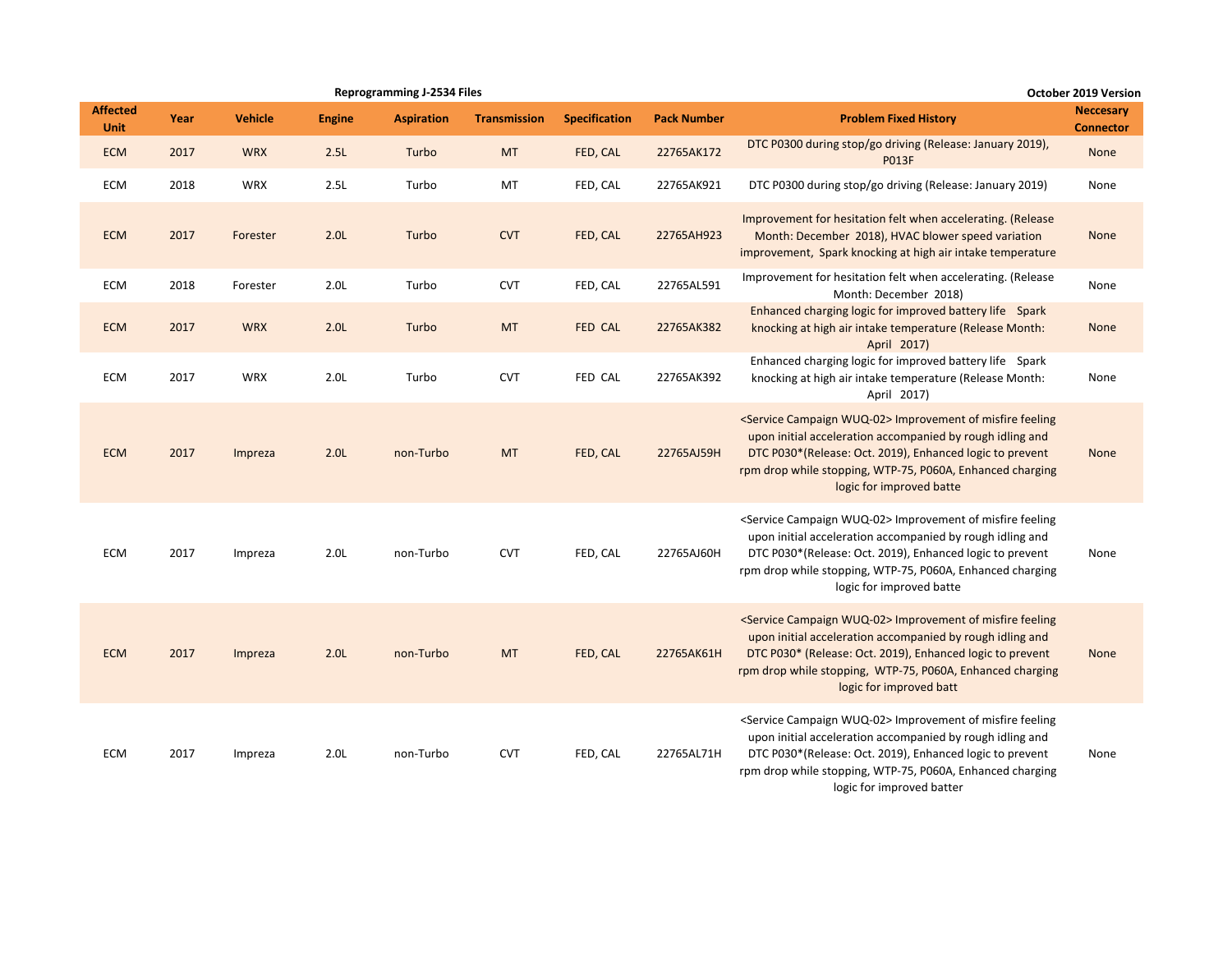|                                |      |                     |                  | <b>Reprogramming J-2534 Files</b> |                     |                      |                    | <b>October 2019 Version</b>                                                                                                                                                                                                                                                                     |                                      |
|--------------------------------|------|---------------------|------------------|-----------------------------------|---------------------|----------------------|--------------------|-------------------------------------------------------------------------------------------------------------------------------------------------------------------------------------------------------------------------------------------------------------------------------------------------|--------------------------------------|
| <b>Affected</b><br><b>Unit</b> | Year | <b>Vehicle</b>      | <b>Engine</b>    | <b>Aspiration</b>                 | <b>Transmission</b> | <b>Specification</b> | <b>Pack Number</b> | <b>Problem Fixed History</b>                                                                                                                                                                                                                                                                    | <b>Neccesary</b><br><b>Connector</b> |
| <b>ECM</b>                     | 2018 | Impreza             | 2.0L             | non-Turbo                         | <b>MT</b>           | FED, CAL             | 22765AJ59H         | <service campaign="" wuq-02=""> Improvement of misfire feeling<br/>upon initial acceleration accompanied by rough idling and<br/>DTC P030*(Release: Oct. 2019), Enhanced logic to prevent<br/>rpm drop while stopping, WTP-75, P060A, Enhanced charging<br/>logic for improved batter</service> | None                                 |
| <b>ECM</b>                     | 2018 | Impreza             | 2.0 <sub>L</sub> | non-Turbo                         | MT                  | FED, CAL             | 22765AK61H         | <service campaign="" wuq-02=""> Improvement of misfire feeling<br/>upon initial acceleration accompanied by rough idling and<br/>DTC P030* (Release: Oct. 2019), Enhanced logic to prevent<br/>rpm drop while stopping, WTP-75, P060A, Enhanced charging<br/>logic for improved batt</service>  | None                                 |
| <b>ECM</b>                     | 2018 | Impreza             | 2.0 <sub>L</sub> | non-Turbo                         | <b>CVT</b>          | FED, CAL             | 22765AL71H         | <service campaign="" wuq-02=""> Improvement of misfire feeling<br/>upon initial acceleration accompanied by rough idling and<br/>DTC P030* (Release: Oct. 2019), Enhanced logic to prevent<br/>rpm drop while stopping, WTP-75, P060A, Enhanced charging<br/>logic for improved batt</service>  | None                                 |
| <b>ECM</b>                     | 2018 | Impreza             | 2.0 <sub>L</sub> | non-Turbo                         | <b>CVT</b>          | FED, CAL             | 22765AM28F         | <service campaign="" wuq-02=""> Improvement of misfire feeling<br/>upon initial acceleration accompanied by rough idling and<br/>DTC P030* (Release: Oct. 2019), <wtt-79> Enhanced logic to<br/>prevent rpm drop while stopping</wtt-79></service>                                              | None                                 |
| <b>ECM</b>                     | 2018 | <b>XV Crosstrek</b> | 2.0L             | non-Turbo                         | <b>CVT</b>          | FED, CAL             | 22765AJ625         | <service campaign="" wuq-02=""> Improvement of misfire feeling<br/>upon initial acceleration accompanied by rough idling and<br/>DTC P030* (Release: Oct. 2019), <wtt-79> Enhanced logic to<br/>prevent rpm drop while stopping</wtt-79></service>                                              | None                                 |
| <b>ECM</b>                     | 2018 | <b>XV Crosstrek</b> | 2.0 <sub>L</sub> | non-Turbo                         | <b>MT</b>           | FED, CAL             | 22765AJ615         | <service campaign="" wuq-02=""> Improvement of misfire feeling<br/>upon initial acceleration accompanied by rough idling and<br/>DTC P030* (Release: Oct. 2019), Enhanced logic to prevent<br/>rpm drop while stopping, P060A and enhanced logic to<br/>prevent rpm drop while stoppi</service> | None                                 |
| <b>ECM</b>                     | 2019 | Impreza             | 2.0 <sub>L</sub> | non-Turbo                         | <b>MT</b>           | FED, CAL             | 22765AM65D         | <service campaign="" wuq-02=""> Improvement of misfire feeling<br/>upon initial acceleration accompanied by rough idling and<br/>DTC P030* (Release: Oct. 2019), Correction for mileage<br/>display inaccuracy when using GST, Enhanced logic to<br/>prevent rpm drop while stopping</service>  | None                                 |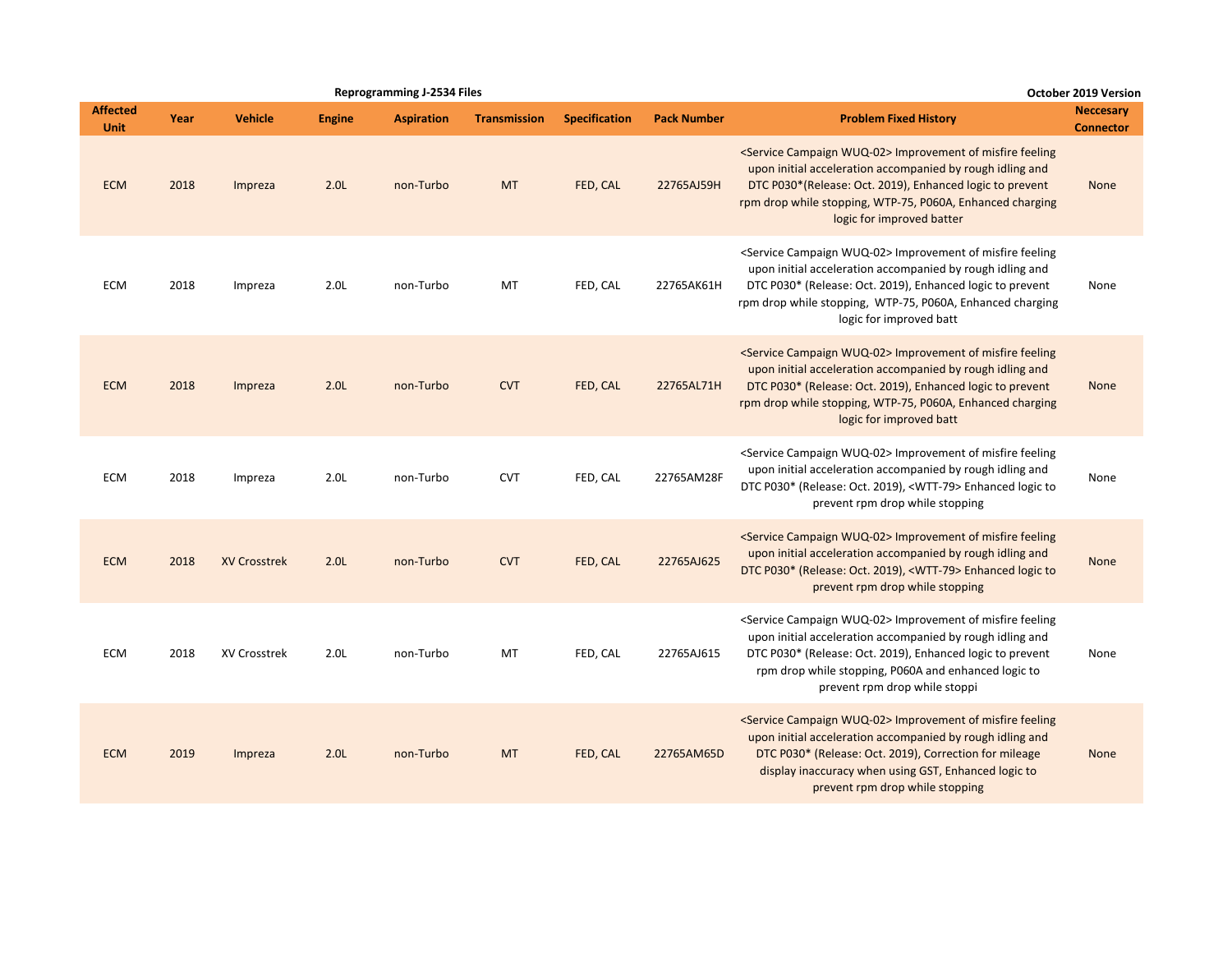|                                |      |                     |                  | <b>Reprogramming J-2534 Files</b> |                     |                      |                    |                                                                                                                                                                                                                                                                                                | <b>October 2019 Version</b>          |
|--------------------------------|------|---------------------|------------------|-----------------------------------|---------------------|----------------------|--------------------|------------------------------------------------------------------------------------------------------------------------------------------------------------------------------------------------------------------------------------------------------------------------------------------------|--------------------------------------|
| <b>Affected</b><br><b>Unit</b> | Year | <b>Vehicle</b>      | <b>Engine</b>    | <b>Aspiration</b>                 | <b>Transmission</b> | <b>Specification</b> | <b>Pack Number</b> | <b>Problem Fixed History</b>                                                                                                                                                                                                                                                                   | <b>Neccesary</b><br><b>Connector</b> |
| ECM                            | 2019 | Impreza             | 2.0L             | non-Turbo                         | <b>CVT</b>          | FED, CAL             | 22765AM67D         | <service campaign="" wuq-02=""> Improvement of misfire feeling<br/>upon initial acceleration accompanied by rough idling and<br/>DTC P030* (Release: Oct. 2019), Correction for mileage<br/>display inaccuracy when using GST, Enhanced logic to<br/>prevent rpm drop while stopping</service> | None                                 |
| <b>ECM</b>                     | 2019 | Impreza             | 2.0 <sub>L</sub> | non-Turbo                         | <b>MT</b>           | FED, CAL             | 22765AM64D         | <service campaign="" wuq-02=""> Improvement of misfire feeling<br/>upon initial acceleration accompanied by rough idling and<br/>DTC P030* (Release: Oct. 2019), Correction for mileage<br/>display inaccuracy when using GST, Enhanced logic to<br/>prevent rpm drop while stopping</service> | None                                 |
| <b>ECM</b>                     | 2019 | Impreza             | 2.0 <sub>L</sub> | non-Turbo                         | <b>CVT</b>          | FED, CAL             | 22765AM66D         | <service campaign="" wuq-02=""> Improvement of misfire feeling<br/>upon initial acceleration accompanied by rough idling and<br/>DTC P030* (Release: Oct. 2019), Correction for mileage<br/>display inaccuracy when using GST, Enhanced logic to<br/>prevent rpm drop while stopping</service> | None                                 |
| <b>ECM</b>                     | 2019 | <b>XV Crosstrek</b> | 2.0L             | non-Turbo                         | <b>MT</b>           | FED, CAL             | 22765AM813         | <service campaign="" wuq-02=""> Improvement of misfire feeling<br/>upon initial acceleration accompanied by rough idling and<br/>DTC P030* (Release: Oct. 2019), Correction for mileage<br/>display inaccuracy when using GST, Enhanced logic to<br/>prevent rpm drop while stopping</service> | None                                 |
| <b>ECM</b>                     | 2019 | XV Crosstrek        | 2.0L             | non-Turbo                         | <b>CVT</b>          | FED, CAL             | 22765AM823         | <service campaign="" wuq-02=""> Improvement of misfire feeling<br/>upon initial acceleration accompanied by rough idling and<br/>DTC P030* (Release: Oct. 2019), Correction for mileage<br/>display inaccuracy when using GST, Enhanced logic to<br/>prevent rpm drop while stopping</service> | None                                 |
| <b>ECM</b>                     | 2019 | XV Hybrid           | 2.0 <sub>L</sub> | non-Turbo                         | <b>CVT</b>          | FED, CAL             | 22765AM402         | Improvement of misfire feeling upon initial acceleration<br>accompanied by rough idling and DTC P030* (Release: Oct.<br>2019                                                                                                                                                                   | None                                 |
| <b>ECM</b>                     | 2016 | Forester            | 2.5L             | non-Turbo                         | MT                  | FED                  | 22765AH262         | HVAC blower speed variation improvement (Release Month:<br>March 2017)                                                                                                                                                                                                                         | None                                 |
| <b>ECM</b>                     | 2016 | Forester            | 2.5L             | non-Turbo                         | <b>CVT</b>          | <b>FED</b>           | 22765AH272         | HVAC blower speed variation improvement (Release Month:<br><b>March 2017)</b>                                                                                                                                                                                                                  | None                                 |
| ECM                            | 2016 | Forester            | 2.5L             | non-Turbo                         | MT                  | CAL                  | 22765AH283         | HVAC blower speed variation improvement (Release Month:<br>March 2017)                                                                                                                                                                                                                         | None                                 |
| <b>ECM</b>                     | 2016 | Forester            | 2.5L             | non-Turbo                         | <b>CVT</b>          | <b>CAL</b>           | 22765AH293         | HVAC blower speed variation improvement (Release Month:<br><b>March 2017)</b>                                                                                                                                                                                                                  | None                                 |
| ECM                            | 2018 | Forester            | 2.5L             | non-Turbo                         | MT                  | FED CAL              | 22765AL381         | Reduce engine rpm hold time when clutch depressed<br>(Release Month: May 2017)                                                                                                                                                                                                                 | None                                 |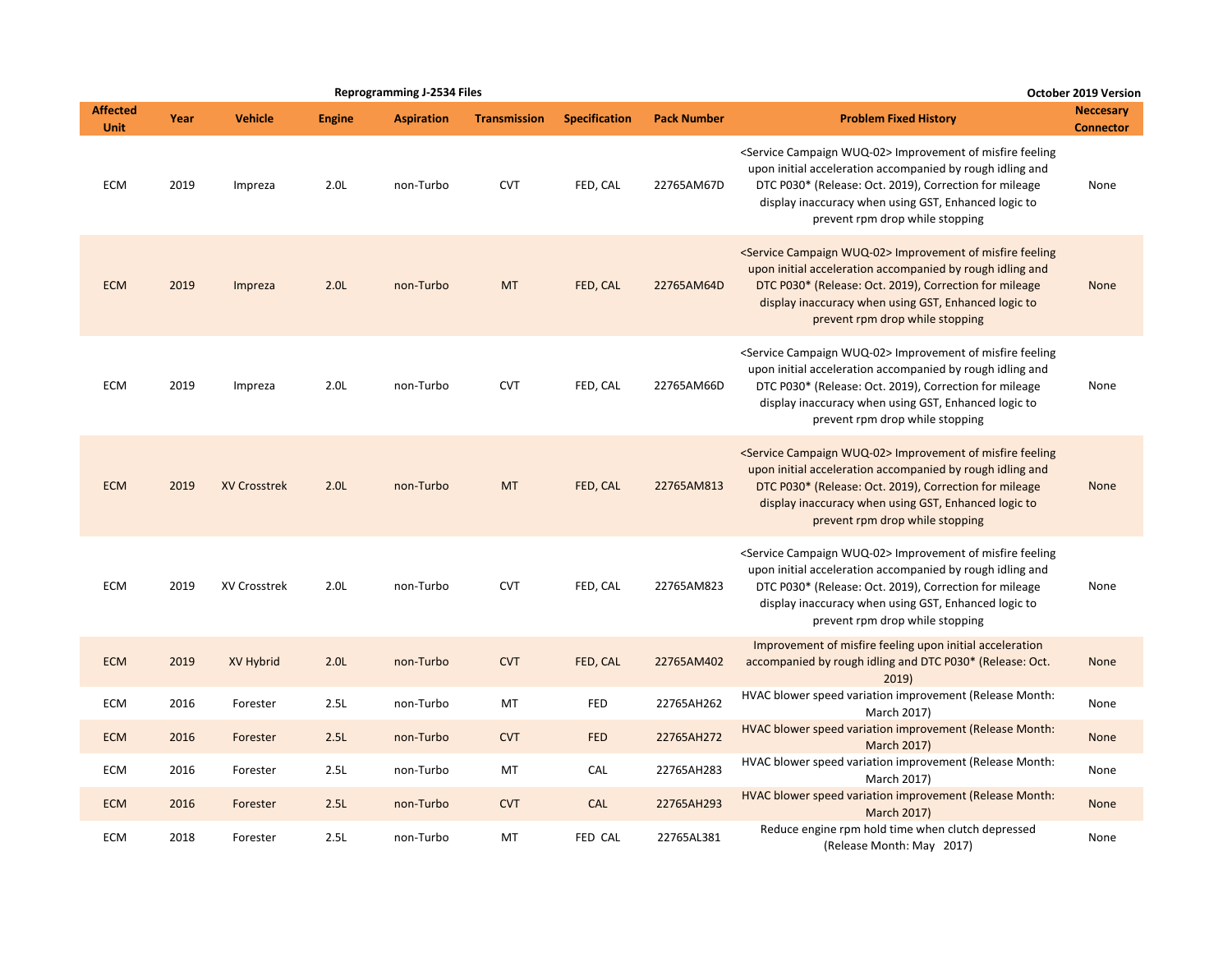|                                |      |                |                  | <b>Reprogramming J-2534 Files</b> |                     |                      |                    |                                                                                                                                                                     | October 2019 Version                 |
|--------------------------------|------|----------------|------------------|-----------------------------------|---------------------|----------------------|--------------------|---------------------------------------------------------------------------------------------------------------------------------------------------------------------|--------------------------------------|
| <b>Affected</b><br><b>Unit</b> | Year | <b>Vehicle</b> | <b>Engine</b>    | <b>Aspiration</b>                 | <b>Transmission</b> | <b>Specification</b> | <b>Pack Number</b> | <b>Problem Fixed History</b>                                                                                                                                        | <b>Neccesary</b><br><b>Connector</b> |
| <b>ECM</b>                     | 2018 | Forester       | 2.5L             | non-Turbo                         | <b>CVT</b>          | <b>FED CAL</b>       | 22765AL391         | Surge under light acceleration (Release Month: July 2017)                                                                                                           | None                                 |
| ECM                            | 2016 | Legacy         | 3.6L             | non-Turbo                         | <b>CVT</b>          | FED CAL              | 22765AJ17B         | Enhanced charging logic for improved battery life (Release<br>month: July 2017)                                                                                     | None                                 |
| <b>ECM</b>                     | 2016 | Outback        | 3.6L             | non-Turbo                         | <b>CVT</b>          | <b>FED CAL</b>       | 22765AJ17B         | Enhanced charging logic for improved battery life (Release<br>month: July 2017)                                                                                     | <b>None</b>                          |
| <b>TCM</b>                     | 2005 | Legacy         | 2.5L             | non-Turbo                         | AT                  | <b>FED</b>           | 31711AG831         | Downshift shock 4 to 3 and 3 to 2 when engine is cold.<br>Applicable when ATF temperature is 20 degree C (68 degree<br>F) or below.                                 | None                                 |
| <b>TCM</b>                     | 2005 | Outback        | 2.5L             | non-Turbo                         | AT                  | <b>FED</b>           | 31711AG851         | Downshift shock 4 to 3 and 3 to 2 when engine is cold.<br>Applicable when ATF temperature is 20 degree C (68 degree<br>F) or below.                                 | <b>None</b>                          |
| <b>TCM</b>                     | 2005 | Legacy         | 2.5L             | non-Turbo                         | AT                  | CAL                  | 31711AG861         | Downshift shock 4 to 3 and 3 to 2 when engine is cold.<br>Applicable when ATF temperature is 20 degree C (68 degree<br>F) or below.                                 | None                                 |
| <b>TCM</b>                     | 2005 | Outback        | 2.5L             | non-Turbo                         | AT                  | <b>CAL</b>           | 31711AG881         | Downshift shock 4 to 3 and 3 to 2 when engine is cold.<br>Applicable when ATF temperature is 20 degree C (68 degree<br>F) or below.                                 | <b>None</b>                          |
| <b>TCM</b>                     | 2005 | Legacy         | 2.5L             | Turbo                             | AT                  | FED CAL              | <b>UD-S209</b>     | P1799 P0771                                                                                                                                                         | None                                 |
| <b>TCM</b>                     | 2005 | Outback        | 2.5L             | Turbo                             | AT                  | <b>FED CAL</b>       | <b>UD-S209</b>     | P1799 P0771                                                                                                                                                         | None                                 |
| <b>TCM</b>                     | 2005 | Outback        | 3.0 <sub>L</sub> | non-Turbo                         | AT                  | FED CAL              | <b>UD-S209</b>     | P1799 P0771 Auto Up-shift" control in Manual mode"                                                                                                                  | None                                 |
| <b>TCM</b>                     | 2008 | Legacy         | 2.5L             | Turbo                             | AT                  | <b>FED CAL</b>       | 30919AA525         | Various automatic transmission P codes Improve judgment<br>criteria for oil pressure SW Shift shock on 2nd to 3rd and 3rd<br>to 2nd (Release month: September 2009) | None                                 |
| <b>TCM</b>                     | 2009 | Legacy         | 2.5L             | Turbo                             | AT                  | FED CAL              | 30919AA525         | Various automatic transmission P codes Improve judgment<br>criteria for oil pressure SW Shift shock on 2nd to 3rd and 3rd<br>to 2nd (Release month: September 2009) | None                                 |
| <b>TCM</b>                     | 2008 | Outback        | 2.5L             | Turbo                             | AT                  | <b>FED CAL</b>       | 30919AA535         | Various automatic transmission P codes Improve judgment<br>criteria for oil pressure SW Shift shock on 2nd to 3rd and 3rd<br>to 2nd (Release month: September 2009) | <b>None</b>                          |
| <b>TCM</b>                     | 2009 | Outback        | 2.5L             | Turbo                             | AT                  | <b>FED CAL</b>       | 30919AA535         | Various automatic transmission P codes Improve judgment<br>criteria for oil pressure SW Shift shock on 2nd to 3rd and 3rd<br>to 2nd (Release month: September 2009) | None                                 |
| <b>TCM</b>                     | 2008 | Legacy         | 3.0 <sub>L</sub> | non-Turbo                         | AT                  | FED CAL              | 30919AA555         | Various automatic transmission P codes Improve judgment<br>criteria for oil pressure SW Shift shock on 2nd to 3rd and 3rd<br>to 2nd (Release month: September 2009) | <b>None</b>                          |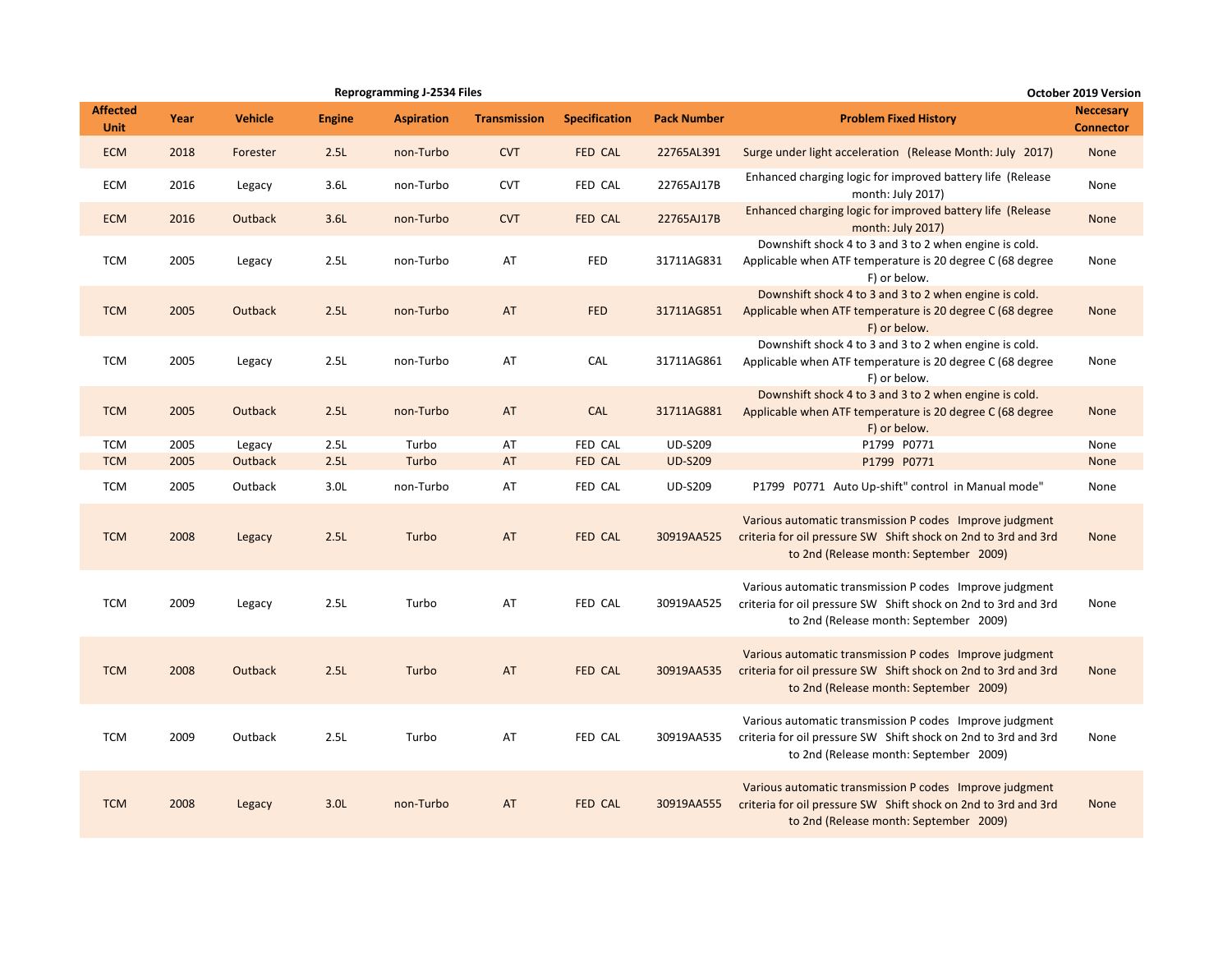|                                |      |                |               | <b>Reprogramming J-2534 Files</b> |                     |                      |                    |                                                                                                                                                                                                                                     | <b>October 2019 Version</b>          |
|--------------------------------|------|----------------|---------------|-----------------------------------|---------------------|----------------------|--------------------|-------------------------------------------------------------------------------------------------------------------------------------------------------------------------------------------------------------------------------------|--------------------------------------|
| <b>Affected</b><br><b>Unit</b> | Year | <b>Vehicle</b> | <b>Engine</b> | <b>Aspiration</b>                 | <b>Transmission</b> | <b>Specification</b> | <b>Pack Number</b> | <b>Problem Fixed History</b>                                                                                                                                                                                                        | <b>Neccesary</b><br><b>Connector</b> |
| <b>TCM</b>                     | 2009 | Legacy         | 3.0L          | non-Turbo                         | AT                  | FED CAL              | 30919AA555         | Various automatic transmission P codes Improve judgment<br>criteria for oil pressure SW Shift shock on 2nd to 3rd and 3rd<br>to 2nd (Release month: September 2009)                                                                 | None                                 |
| <b>TCM</b>                     | 2008 | <b>Outback</b> | 3.0L          | non-Turbo                         | AT                  | <b>FED CAL</b>       | 30919AA545         | Various automatic transmission P codes Improve judgment<br>criteria for oil pressure SW Shift shock on 2nd to 3rd and 3rd<br>to 2nd (Release month: September 2009)                                                                 | <b>None</b>                          |
| <b>TCM</b>                     | 2009 | Outback        | 3.0L          | non-Turbo                         | AT                  | FED CAL              | 30919AA545         | Various automatic transmission P codes Improve judgment<br>criteria for oil pressure SW Shift shock on 2nd to 3rd and 3rd<br>to 2nd (Release month: September 2009)                                                                 | None                                 |
| <b>TCM</b>                     | 2010 | Legacy         | 2.5L          | non-Turbo                         | <b>CVT</b>          | <b>FED CAL</b>       | 30919AB014         | To maintain manual mode engine braking on long downhill<br>grade Lack of power in reverse on incline Improved oil<br>pressure control (Release month: Apr 2016)                                                                     | None                                 |
| <b>TCM</b>                     | 2010 | Outback        | 2.5L          | non-Turbo                         | <b>CVT</b>          | FED CAL              | 30919AB024         | To maintain manual mode engine braking on long downhill<br>grade Lack of power in reverse on incline Improved oil<br>pressure control (Release month: Apr 2016)                                                                     | None                                 |
| <b>TCM</b>                     | 2011 | Legacy         | 2.5L          | non-Turbo                         | <b>CVT</b>          | FED CAL              | 30919AB673         | To maintain manual mode engine braking on long downhill<br>grade Improved oil pressure control (Release month: Apr<br>2016)                                                                                                         | <b>None</b>                          |
| <b>TCM</b>                     | 2011 | Outback        | 2.5L          | non-Turbo                         | <b>CVT</b>          | FED CAL              | 30919AB683         | To maintain manual mode engine braking on long downhill<br>grade Improved oil pressure control (Release month: Apr<br>2016)                                                                                                         | None                                 |
| <b>TCM</b>                     | 2012 | Legacy         | 2.5L          | non-Turbo                         | <b>CVT</b>          | FED CAL              | 30919AC321         | Improved oil pressure control (Release month: Jan 2015)                                                                                                                                                                             | <b>None</b>                          |
| <b>TCM</b>                     | 2012 | Outback        | 2.5L          | non-Turbo                         | <b>CVT</b>          | FED CAL              | 30919AC331         | Improved oil pressure control (Release month: Jan 2015)                                                                                                                                                                             | None                                 |
| <b>TCM</b>                     | 2010 | Legacy         | 3.6L          | non-Turbo                         | AT                  | FED CAL              | 30919AA074         | Improvement of AT oil pressure diagnosis as relates to shift<br>solenoid or pressure sensor switch codes 3-2 shift shock on<br>accel following almost stop Various automatic transmission<br>P codes (Release month: November 2012) | None                                 |
| <b>TCM</b>                     | 2011 | Legacy         | 3.6L          | non-Turbo                         | AT                  | FED CAL              | 30919AA074         | Improvement of AT oil pressure diagnosis as relates to shift<br>solenoid or pressure sensor switch codes 3-2 shift shock on<br>accel following almost stop Various automatic transmission<br>P codes (Release month: November 2012) | None                                 |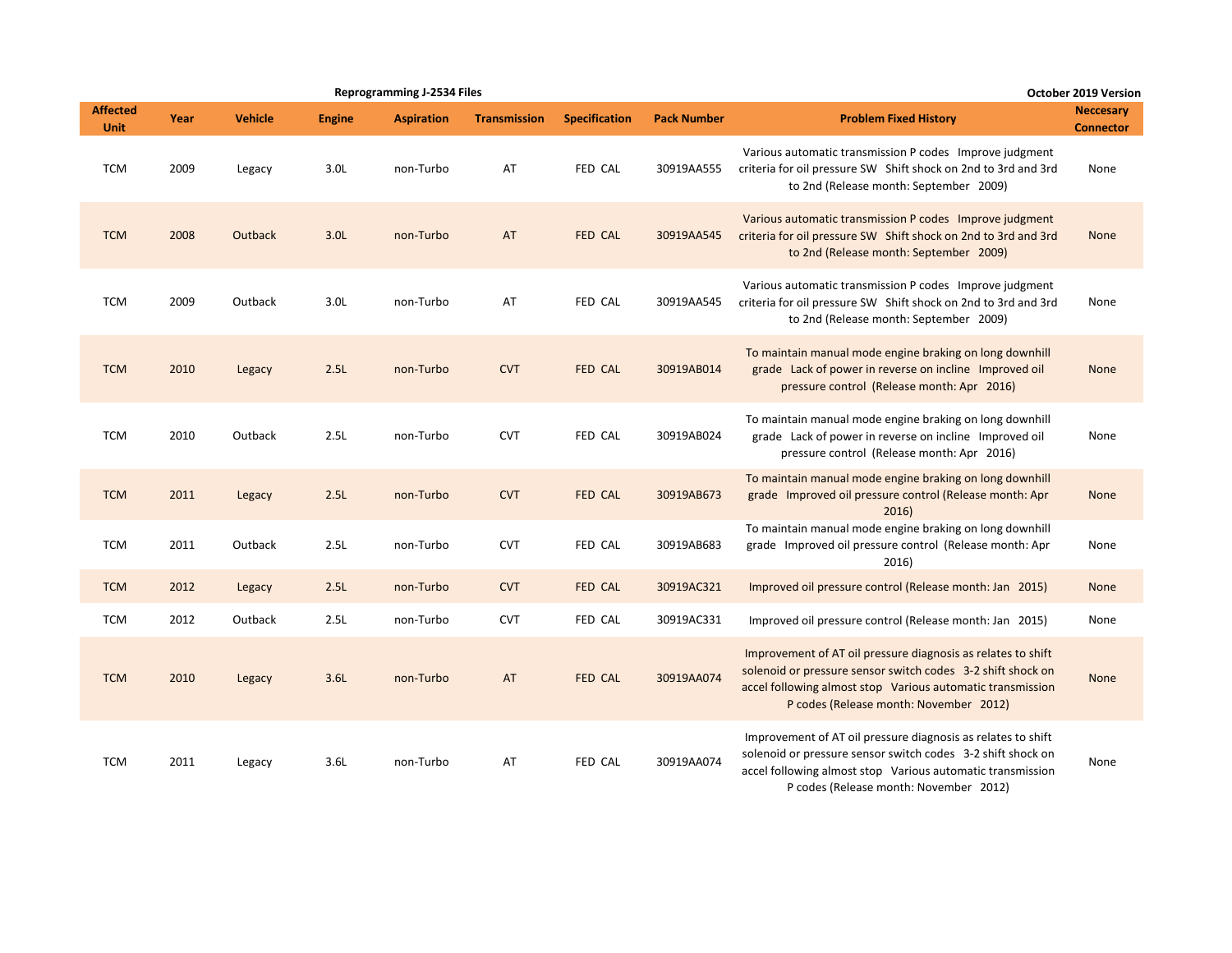|                                |      |                |                  | <b>Reprogramming J-2534 Files</b> |                     |                      |                    |                                                                                                                                                                                                                                     | <b>October 2019 Version</b>          |
|--------------------------------|------|----------------|------------------|-----------------------------------|---------------------|----------------------|--------------------|-------------------------------------------------------------------------------------------------------------------------------------------------------------------------------------------------------------------------------------|--------------------------------------|
| <b>Affected</b><br><b>Unit</b> | Year | <b>Vehicle</b> | <b>Engine</b>    | <b>Aspiration</b>                 | <b>Transmission</b> | <b>Specification</b> | <b>Pack Number</b> | <b>Problem Fixed History</b>                                                                                                                                                                                                        | <b>Neccesary</b><br><b>Connector</b> |
| <b>TCM</b>                     | 2012 | Legacy         | 3.6L             | non-Turbo                         | AT                  | FED CAL              | 30919AA074         | Improvement of AT oil pressure diagnosis as relates to shift<br>solenoid or pressure sensor switch codes 3-2 shift shock on<br>accel following almost stop Various automatic transmission<br>P codes (Release month: November 2012) | None                                 |
| <b>TCM</b>                     | 2013 | Legacy         | 3.6L             | non-Turbo                         | AT                  | FED CAL              | 30919AA074         | Improvement of AT oil pressure diagnosis as relates to shift<br>solenoid or pressure sensor switch codes 3-2 shift shock on<br>accel following almost stop Various automatic transmission<br>P codes (Release month: November 2012) | None                                 |
| <b>TCM</b>                     | 2010 | Outback        | 3.6L             | non-Turbo                         | AT                  | FED CAL              | 30919AA084         | Improvement of AT oil pressure diagnosis as relates to shift<br>solenoid or pressure sensor switch codes 3-2 shift shock on<br>accel following almost stop Various automatic transmission<br>P codes (Release month: November 2012) | None                                 |
| <b>TCM</b>                     | 2011 | Outback        | 3.6L             | non-Turbo                         | AT                  | FED CAL              | 30919AA084         | Improvement of AT oil pressure diagnosis as relates to shift<br>solenoid or pressure sensor switch codes 3-2 shift shock on<br>accel following almost stop Various automatic transmission<br>P codes (Release month: November 2012) | None                                 |
| <b>TCM</b>                     | 2012 | Outback        | 3.6L             | non-Turbo                         | AT                  | FED CAL              | 30919AA084         | Improvement of AT oil pressure diagnosis as relates to shift<br>solenoid or pressure sensor switch codes 3-2 shift shock on<br>accel following almost stop Various automatic transmission<br>P codes (Release month: November 2012) | None                                 |
| <b>TCM</b>                     | 2013 | Outback        | 3.6L             | non-Turbo                         | AT                  | FED CAL              | 30919AA084         | Improvement of AT oil pressure diagnosis as relates to shift<br>solenoid or pressure sensor switch codes 3-2 shift shock on<br>accel following almost stop Various automatic transmission<br>P codes (Release month: November 2012) | None                                 |
| <b>TCM</b>                     | 2015 | Legacy         | 2.5L             | non-Turbo                         | <b>CVT</b>          | <b>FED CAL</b>       | 30919AD323         | Bump felt while idling in Drive Engine rpm flare and cruise<br>cancel on uphill grade Improved oil pressure control<br>(Release month:Jan 2017)                                                                                     | None                                 |
| <b>TCM</b>                     | 2015 | Outback        | 2.5L             | non-Turbo                         | <b>CVT</b>          | FED CAL              | 30919AD333         | Bump felt while idling in Drive Engine rpm flare and cruise<br>cancel on uphill grade Improved oil pressure control<br>(Release month:Jan 2017)                                                                                     | None                                 |
| <b>TCM</b>                     | 2016 | Legacy         | 2.5L             | non-Turbo                         | <b>CVT</b>          | FED CAL              | 30919AF032         | Bump felt while idling in Drive Engine rpm flare and cruise<br>cancel on uphill grade (Release month:Jan 2017)                                                                                                                      | None                                 |
| <b>TCM</b>                     | 2016 | Outback        | 2.5L             | non-Turbo                         | <b>CVT</b>          | FED CAL              | 30919AF042         | Bump felt while idling in Drive Engine rpm flare and cruise<br>cancel on uphill grade (Release month:Jan 2017)                                                                                                                      | None                                 |
| <b>TCM</b>                     | 2006 | <b>Tribeca</b> | 3.0 <sub>L</sub> | non-Turbo                         | AT                  | <b>FED CAL</b>       | <b>UD-S223A</b>    | Upshift shock 1 to 2 and 2 to 3 when engine is cold                                                                                                                                                                                 | None                                 |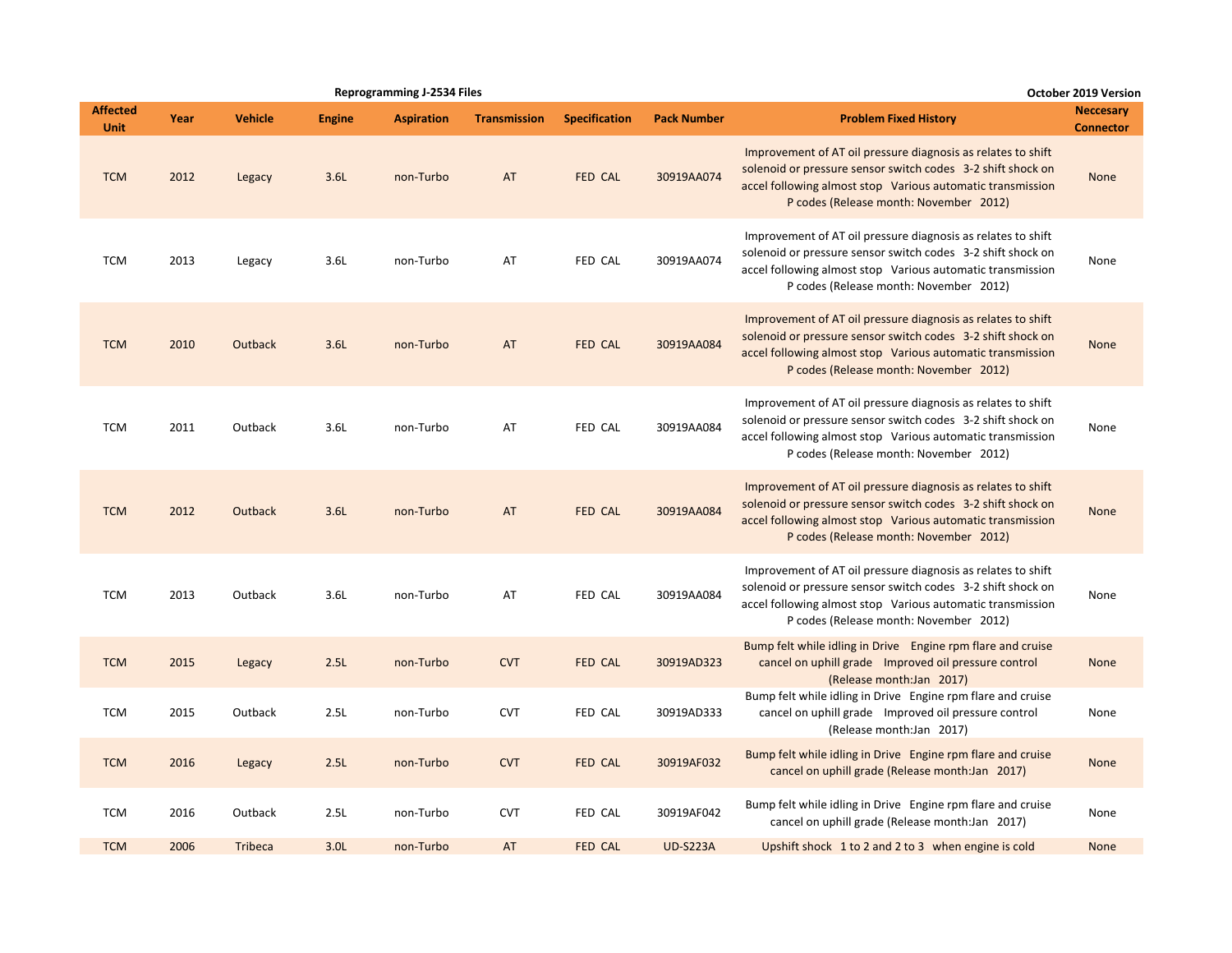|                                |      |                |                  | <b>Reprogramming J-2534 Files</b> |                     |                      |                    |                                                                                                                                                                                   | <b>October 2019 Version</b>          |
|--------------------------------|------|----------------|------------------|-----------------------------------|---------------------|----------------------|--------------------|-----------------------------------------------------------------------------------------------------------------------------------------------------------------------------------|--------------------------------------|
| <b>Affected</b><br><b>Unit</b> | Year | <b>Vehicle</b> | <b>Engine</b>    | <b>Aspiration</b>                 | <b>Transmission</b> | <b>Specification</b> | <b>Pack Number</b> | <b>Problem Fixed History</b>                                                                                                                                                      | <b>Neccesary</b><br><b>Connector</b> |
| <b>TCM</b>                     | 2007 | Tribeca        | 3.0 <sub>L</sub> | non-Turbo                         | AT                  | FED CAL              | <b>UD-S223B</b>    | Upshift shock 1 to 2 and 2 to 3 when engine is cold                                                                                                                               | None                                 |
| <b>TCM</b>                     | 2008 | <b>Tribeca</b> | 3.6L             | non-Turbo                         | AT                  | <b>FED CAL</b>       | 30919AA735         | Various automatic transmission P codes Improve judgment<br>criteria for oil pressure SW Shift shock on 2nd to 3rd and 3rd<br>to 2nd (Release month: September 2009)               | None                                 |
| <b>TCM</b>                     | 2009 | Tribeca        | 3.6L             | non-Turbo                         | AT                  | FED CAL              | 30919AA735         | Various automatic transmission P codes Improve judgment<br>criteria for oil pressure SW Shift shock on 2nd to 3rd and 3rd<br>to 2nd (Release month: September 2009)               | None                                 |
| <b>TCM</b>                     | 2010 | Tribeca        | 3.6L             | non-Turbo                         | AT                  | <b>FED CAL</b>       | 30919AB193         | Improvement of AT oil pressure diagnosis as relates to shift<br>solenoid or pressure sensor switch codes Various automatic<br>transmission P codes (Release month: November 2012) | None                                 |
| <b>TCM</b>                     | 2011 | Tribeca        | 3.6L             | non-Turbo                         | AT                  | FED CAL              | 30919AB193         | Improvement of AT oil pressure diagnosis as relates to shift<br>solenoid or pressure sensor switch codes Various automatic<br>transmission P codes (Release month: November 2012) | None                                 |
| <b>TCM</b>                     | 2012 | <b>Tribeca</b> | 3.6L             | non-Turbo                         | AT                  | <b>FED CAL</b>       | 30919AB193         | Improvement of AT oil pressure diagnosis as relates to shift<br>solenoid or pressure sensor switch codes Various automatic<br>transmission P codes (Release month: November 2012) | None                                 |
| <b>TCM</b>                     | 2013 | Tribeca        | 3.6L             | non-Turbo                         | AT                  | FED CAL              | 30919AB193         | Improvement of AT oil pressure diagnosis as relates to shift<br>solenoid or pressure sensor switch codes Various automatic<br>transmission P codes (Release month: November 2012) | None                                 |
| <b>TCM</b>                     | 2005 | Impreza        | 2.5L             | non-Turbo                         | AT                  | <b>FED CAL</b>       | 31711AJ521         | Downshift shock 4 to 3 and 3 to 2 when engine is cold.<br>Applicable when ATF temperature is 20 degree C (68 degree<br>F) or below.                                               | None                                 |
| <b>TCM</b>                     | 2012 | Impreza        | 2.0 <sub>L</sub> | non-Turbo                         | <b>CVT</b>          | FED CAL              | 30919AC092         | P2746 P2750 P1724 Feeling of reducing acceleration with<br>steady light throttle applied following stop (Release Month:<br>July 2012)                                             | None                                 |
| <b>TCM</b>                     | 2012 | Impreza        | 2.0 <sub>L</sub> | non-Turbo                         | <b>CVT</b>          | FED CAL              | 30919AC102         | P2746 P2750 P1724 Feeling of reducing acceleration with<br>steady light throttle applied following stop (Release Month:<br><b>July 2012)</b>                                      | None                                 |
| <b>TCM</b>                     | 2015 | <b>WRX</b>     | 2.0 <sub>L</sub> | Turbo                             | <b>CVT</b>          | FED CAL              | 30919AD792         | Erratic shifting/slipping of the CVT under moderate<br>acceleration when cold Improved oil pressure control<br>(Release Month: Jan 2016)                                          | None                                 |
| <b>TCM</b>                     | 2016 | <b>WRX</b>     | 2.0 <sub>L</sub> | Turbo                             | <b>CVT</b>          | <b>FED CAL</b>       | 30919AE551         | Erratic shifting/slipping of the CVT under moderate<br>acceleration when cold (Release Month: Jan 2016)                                                                           | None                                 |
| <b>TCM</b>                     | 2005 | Forester       | 2.5L             | non-Turbo                         | AT                  | FED CAL              | 31711AJ361         | Downshift shock 4 to 3 and 3 to 2 when engine is cold.<br>Applicable when ATF temperature is 20 degree C (68 degree<br>F) or below.                                               | None                                 |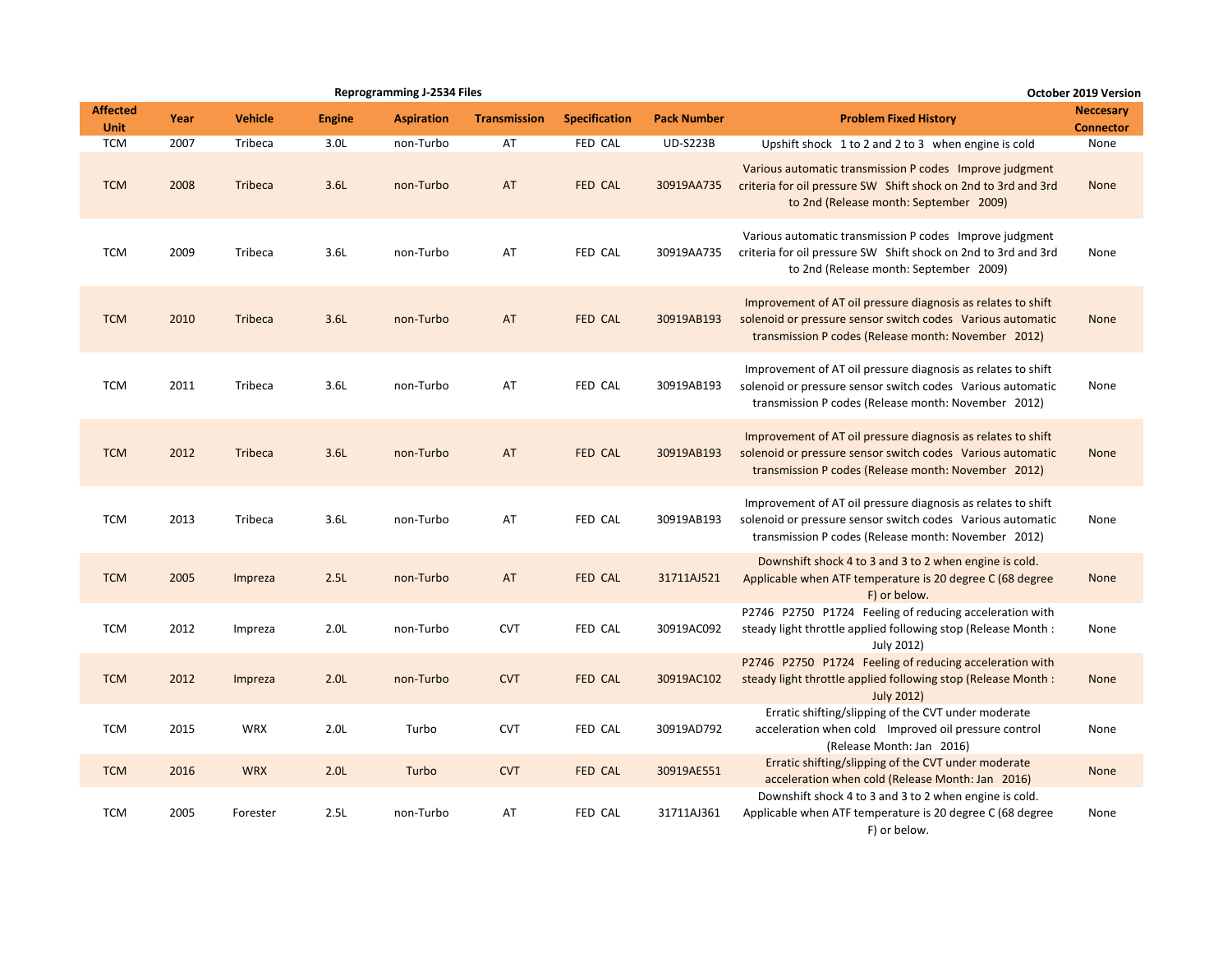|                                |      |                |                  | <b>Reprogramming J-2534 Files</b> |                     |                      |                    |                                                                                                                                                    | <b>October 2019 Version</b>          |
|--------------------------------|------|----------------|------------------|-----------------------------------|---------------------|----------------------|--------------------|----------------------------------------------------------------------------------------------------------------------------------------------------|--------------------------------------|
| <b>Affected</b><br><b>Unit</b> | Year | <b>Vehicle</b> | <b>Engine</b>    | <b>Aspiration</b>                 | <b>Transmission</b> | <b>Specification</b> | <b>Pack Number</b> | <b>Problem Fixed History</b>                                                                                                                       | <b>Neccesary</b><br><b>Connector</b> |
| <b>TCM</b>                     | 2011 | Forester       | 2.5L             | non-Turbo                         | AT                  | FED CAL              | 30919AB431         | Downshift shock 3 to 2 and Upshift shock 1 to 2 (Release<br>month: January 2011)                                                                   | <b>None</b>                          |
| <b>TCM</b>                     | 2011 | Forester       | 2.5L             | Turbo                             | AT                  | FED CAL              | 30919AB891         | Downshift shock 3 to 2 and Upshift shock 1 to 2 (Release<br>month: January 2011)                                                                   | None                                 |
| <b>TCM</b>                     | 2015 | <b>BRZ</b>     | 2.0 <sub>L</sub> | non-Turbo                         | AT                  | FED CAL              | 30919JB111         | Idle fluctuation in P and N range (Release Month: Jul 2015)                                                                                        | None                                 |
| <b>TCM</b>                     | 2016 | <b>BRZ</b>     | 2.0 <sub>L</sub> | non-Turbo                         | AT                  | FED CAL              | 30919JB111         | Idle fluctuation in P and N range (Release Month: Jul 2015)                                                                                        | None                                 |
| <b>TCM</b>                     | 2017 | Outback        | 2.5L             | non-Turbo                         | <b>CVT</b>          | FED CAL              | 30919AF47C         | Bump felt while idling in Drive Improve rear wheel traction<br>when turning. (Release month:Jan 2017)                                              | None                                 |
| <b>TCM</b>                     | 2017 | Outback        | 3.6L             | non-Turbo                         | <b>CVT</b>          | FED CAL              | 30919AF53B         | Improve rear wheel traction when turning. (Release Month:<br>Oct 2016)                                                                             | None                                 |
| <b>TCM</b>                     | 2017 | Forester       | 2.5L             | non-Turbo                         | <b>CVT</b>          | <b>CAL</b>           | 30919AE721         | Improve rear wheel traction when turning. (Release Month:<br>Oct 2016)                                                                             | None                                 |
| <b>TCM</b>                     | 2017 | Forester       | 2.5L             | non-Turbo                         | <b>CVT</b>          | <b>FED</b>           | 30919AE731         | Improve rear wheel traction when turning. (Release Month:<br>Oct 2016)                                                                             | None                                 |
| <b>TCM</b>                     | 2017 | Forester       | 2.0 <sub>L</sub> | Turbo                             | <b>CVT</b>          | FED CAL              | 30919AE871         | Improve rear wheel traction when turning. (Release Month:<br>Oct 2016)                                                                             | None                                 |
| <b>TCM</b>                     | 2017 | Legacy         | 2.5L             | non-Turbo                         | <b>CVT</b>          | FED CAL              | 30919AF46B         | Bump felt while idling in Drive (Release month: Jan 2017)                                                                                          | None                                 |
| <b>TCM</b>                     | 2015 | Forester       | 2.5L             | non-Turbo                         | <b>CVT</b>          | FED CAL              | 30919AD951         | Improved oil pressure control (Release month: Jan 2017)                                                                                            | <b>None</b>                          |
| <b>TCM</b>                     | 2015 | Forester       | 2.5L             | non-Turbo                         | <b>CVT</b>          | FED CAL              | 30919AD961         | Improved oil pressure control (Release month: Jan 2017)                                                                                            | None                                 |
| <b>TCM</b>                     | 2015 | Forester       | 2.0 <sub>L</sub> | Turbo                             | <b>CVT</b>          | <b>FED</b>           | 30919AE061         | Improved oil pressure control (Release month: Jan 2017)                                                                                            | None                                 |
| <b>TCM</b>                     | 2015 | Impreza        | 2.0 <sub>L</sub> | non-Turbo                         | <b>CVT</b>          | FED CAL              | 30919AE371         | Improved oil pressure control (Release month: Jan 2017)                                                                                            | None                                 |
| <b>TCM</b>                     | 2015 | Impreza        | 2.0 <sub>L</sub> | non-Turbo                         | <b>CVT</b>          | FED CAL              | 30919AE381         | Improved oil pressure control (Release month: Jan 2017)                                                                                            | None                                 |
| <b>TCM</b>                     | 2015 | XV Crosstrek   | 2.0 <sub>L</sub> | non-Turbo                         | <b>CVT</b>          | FED CAL              | 30919AE391         | Improved oil pressure control (Release month: Jan 2017)                                                                                            | None                                 |
| <b>TCM</b>                     | 2015 | Legacy         | 3.6L             | non-Turbo                         | <b>CVT</b>          | <b>FED</b>           | 30919AD721         | Improved oil pressure control (Release month: Jan 2017)                                                                                            | None                                 |
| <b>TCM</b>                     | 2015 | Outback        | 3.6L             | non-Turbo                         | <b>CVT</b>          | <b>FED</b>           | 30919AD731         | Improved oil pressure control (Release month: Jan 2017)                                                                                            | None                                 |
| <b>TCM</b>                     | 2015 | XV Hybrid      | 2.0 <sub>L</sub> | non-Turbo                         | <b>CVT</b>          | FED CAL              | 30919AE122         | Reduction of shock felt during low speed braking following<br>extended cold soak and start. Bump felt while idling in Drive<br>(Release: Nov 2017) | None                                 |
| <b>TCM</b>                     | 2016 | XV Hybrid      | 2.0 <sub>L</sub> | non-Turbo                         | <b>CVT</b>          | FED CAL              | 30919AE642         | Reduction of shock felt during low speed braking following<br>extended cold soak and start. Bump felt while idling in Drive<br>(Release: Nov 2017) | None                                 |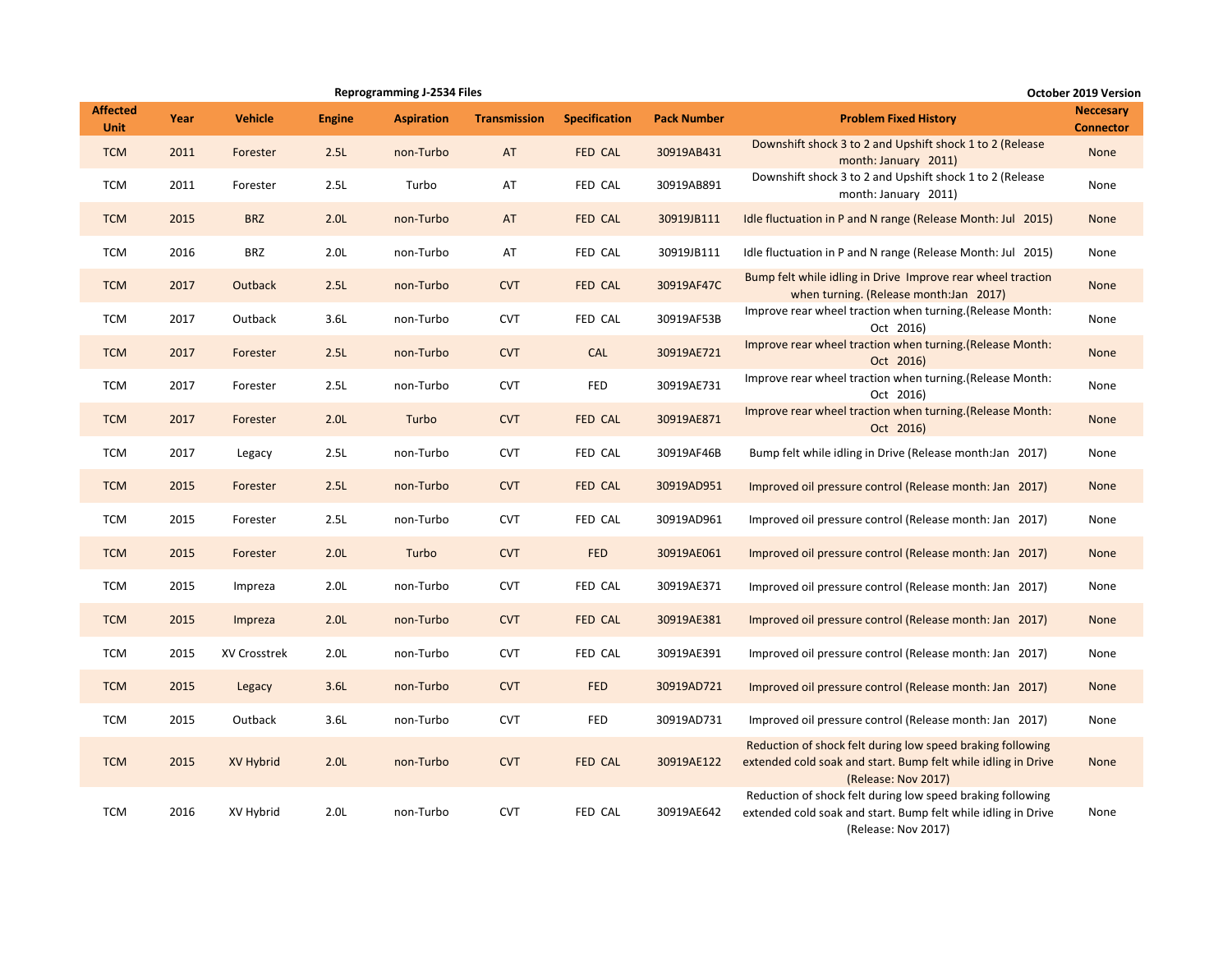|                                |      |                     |                  | <b>Reprogramming J-2534 Files</b> |                          |                          |                    |                                                                                                                                                                                     | <b>October 2019 Version</b>          |
|--------------------------------|------|---------------------|------------------|-----------------------------------|--------------------------|--------------------------|--------------------|-------------------------------------------------------------------------------------------------------------------------------------------------------------------------------------|--------------------------------------|
| <b>Affected</b><br><b>Unit</b> | Year | <b>Vehicle</b>      | <b>Engine</b>    | <b>Aspiration</b>                 | <b>Transmission</b>      | <b>Specification</b>     | <b>Pack Number</b> | <b>Problem Fixed History</b>                                                                                                                                                        | <b>Neccesary</b><br><b>Connector</b> |
| <b>TCM</b>                     | 2016 | XV Hybrid           | 2.0L             | non-Turbo                         | <b>CVT</b>               | <b>FED CAL</b>           | 30919AE642         | Reduction of shock felt during low speed braking following<br>extended cold soak and start (Release: Nov 2017)                                                                      | None                                 |
| <b>TCM</b>                     | 2017 | Impreza             | 2.0 <sub>L</sub> | non-Turbo                         | <b>CVT</b>               | FED CAL                  | 30919AF12B         | Traction distribution when steering is turning. (Release<br>month: Feb 2017)                                                                                                        | None                                 |
| <b>TCM</b>                     | 2017 | Impreza             | 2.0 <sub>L</sub> | non-Turbo                         | <b>CVT</b>               | FED CAL                  | 30919AF20B         | Traction distribution when steering is turning. (Release<br>month: Feb 2017)                                                                                                        | None                                 |
| <b>BIU</b>                     | 2016 | <b>WRX</b>          | 2.0 <sub>L</sub> | Turbo                             | $\overline{\phantom{a}}$ | $\overline{\phantom{a}}$ | 88281VA251-1       | To add Keyless Buzzer Vol. Adjustment (Release month:<br>October 2015)                                                                                                              | None                                 |
| <b>BIU</b>                     | 2016 | <b>WRX</b>          | 2.0 <sub>L</sub> | Turbo                             |                          |                          | 88281VA251-2       | To add Keyless Buzzer Vol. Adjustment (Release month:<br>October 2015)                                                                                                              | None                                 |
| <b>BIU</b>                     | 2016 | <b>WRX</b>          | 2.0 <sub>L</sub> | Turbo                             |                          | $\overline{a}$           | 88281VA261-1       | To add Keyless Buzzer Vol. Adjustment (Release month:<br>October 2015)                                                                                                              | None                                 |
| <b>BIU</b>                     | 2016 | <b>WRX</b>          | 2.0 <sub>L</sub> | Turbo                             |                          | $\overline{\phantom{a}}$ | 88281VA261-2       | To add Keyless Buzzer Vol. Adjustment (Release month:<br>October 2015)                                                                                                              | None                                 |
| CAMERA                         | 2015 | Legacy              | 2.5L             | non-Turbo                         |                          |                          | 87501AL005         | Improvement for false B280B set when using adaptive<br>cruise(Release: July 2019), <service campaign="" wqs-54=""><br/>(Release month: June 2015)</service>                         | None                                 |
| <b>CAMERA</b>                  | 2015 | Legacy              | 3.6L             | non-Turbo                         |                          |                          | 87501AL005         | Improvement for false B280B set when using adaptive<br>cruise(Release: July 2019), <service campaign="" wqs-54=""><br/>(Release month: June 2015)</service>                         | <b>None</b>                          |
| CAMERA                         | 2015 | Outback             | 2.5L             | non-Turbo                         |                          |                          | 87501AL005         | Improvement for false B280B set when using adaptive<br>cruise(Release: July 2019), <service campaign="" wqs-54=""><br/>(Release month: June 2015)</service>                         | None                                 |
| <b>CAMERA</b>                  | 2015 | Outback             | 3.6L             | non-Turbo                         |                          |                          | 87501AL005         | Improvement for false B280B set when using adaptive<br>cruise(Release: July 2019), <service campaign="" wqs-54=""><br/>(Release month: June 2015)</service>                         | <b>None</b>                          |
| CAMERA                         | 2015 | Impreza             | 2.0 <sub>L</sub> | non-Turbo                         |                          |                          | 87501FJ034         | Improvement for false B280B set when using adaptive<br>cruise(Release: July 2019), <service campaign="" wqs-54=""><br/>(Release month: June 2015)</service>                         | None                                 |
| <b>CAMERA</b>                  | 2015 | <b>XV Crosstrek</b> | 2.0 <sub>L</sub> | non-Turbo                         |                          |                          | 87501FJ034         | Improvement for false B280B set when using adaptive<br>cruise(Release: July 2019), <service campaign="" wqs-54=""><br/>(Release month: June 2015)</service>                         | None                                 |
| CAMERA                         | 2016 | <b>WRX</b>          | 2.0L             | Turbo                             |                          |                          | 87501VA013         | Eyesight camera to allow registration after camera<br>initialization process (Release month: October 2015),<br><service campaign="" wqs-54=""> (Release month: June 2015)</service> | None                                 |
| <b>CAMERA</b>                  | 2018 | <b>XV Crosstrek</b> | 2.0L             | non-Turbo                         |                          |                          | 87501FL020         | Lane departure system defaults to ON after ignition cycle<br>(Release month: October 2017)                                                                                          | None                                 |
| <b>DMCM</b>                    | 2014 | XV Hybrid           | 2.0 <sub>L</sub> | non-Turbo                         | <b>CVT</b>               | FED CAL                  | 29071AA006         | Fail safe logic enhancement to prevent over current to hybrid<br>motor. P0604 P0A78 U0110 P0CDD P0A3F (Release: April<br>2018)                                                      | None                                 |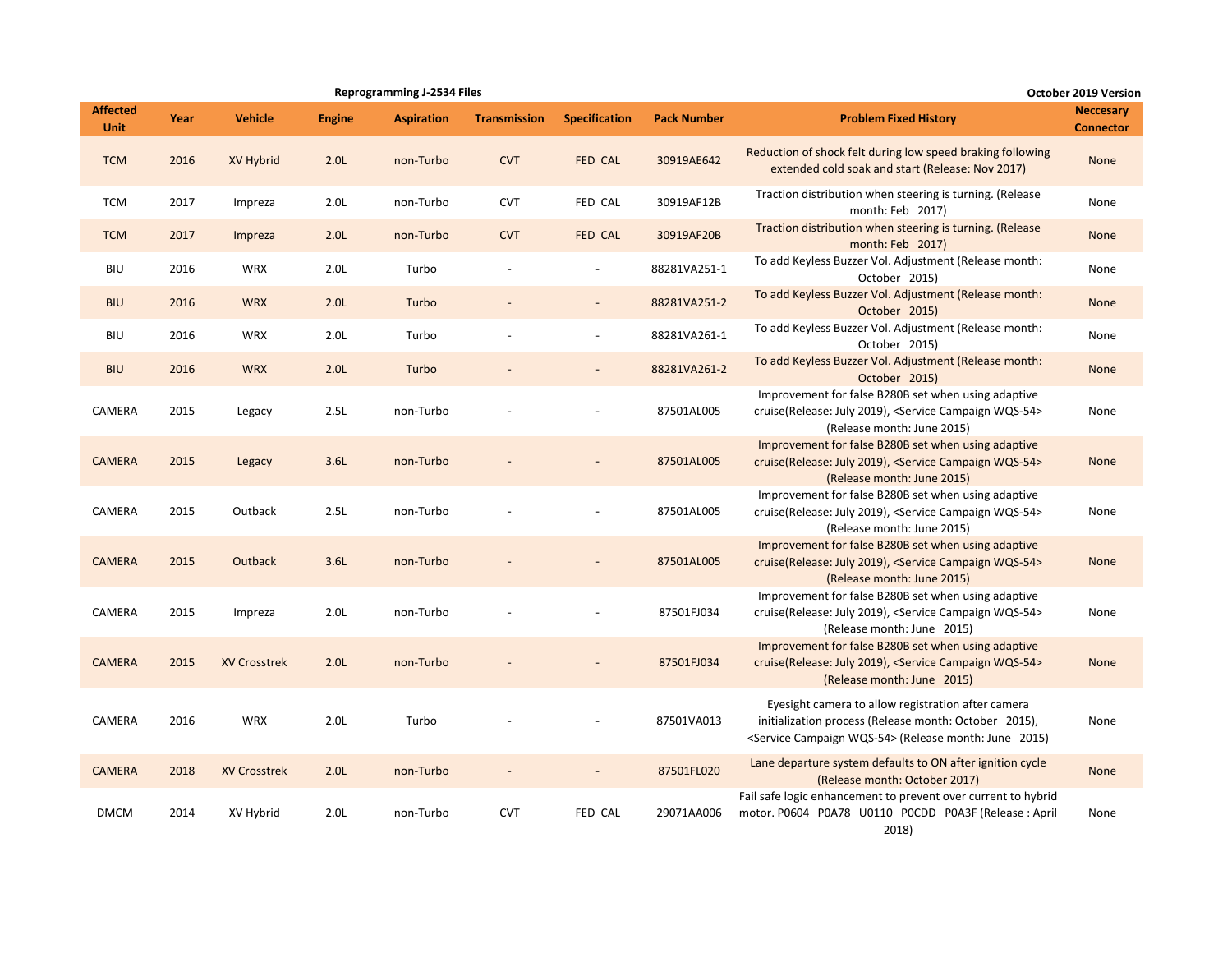|                                |      |                     |                  | <b>Reprogramming J-2534 Files</b> |                     | October 2019 Version     |                    |                                                                                                     |                                      |
|--------------------------------|------|---------------------|------------------|-----------------------------------|---------------------|--------------------------|--------------------|-----------------------------------------------------------------------------------------------------|--------------------------------------|
| <b>Affected</b><br><b>Unit</b> | Year | <b>Vehicle</b>      | <b>Engine</b>    | <b>Aspiration</b>                 | <b>Transmission</b> | <b>Specification</b>     | <b>Pack Number</b> | <b>Problem Fixed History</b>                                                                        | <b>Neccesary</b><br><b>Connector</b> |
| <b>DMCM</b>                    | 2015 | XV Hybrid           | 2.0 <sub>L</sub> | non-Turbo                         | <b>CVT</b>          | FED CAL                  | 29071AA012         | Fail safe logic enhancement to prevent over current to hybrid<br>motor. P0604 (Release: April 2018) | None                                 |
| <b>DMCM</b>                    | 2016 | XV Hybrid           | 2.0 <sub>L</sub> | non-Turbo                         | <b>CVT</b>          | FED CAL                  | 29071AA012         | Fail safe logic enhancement to prevent over current to hybrid<br>motor. P0604 (Release: April 2018) | None                                 |
| <b>EPB</b>                     | 2010 | Legacy              | 2.5L             | non-Turbo                         | MT CVT              | FED CAL                  | 26002AJ001_00Bz    | C0251(Actuator system) in EPB system (Release month:<br>September 2009)                             | None                                 |
| EPB                            | 2010 | Legacy              | 2.5L             | Turbo                             | MT                  | FED CAL                  | 26002AJ001 00Bz    | C0251(Actuator system) in EPB system (Release month:<br>September 2009)                             | None                                 |
| <b>EPB</b>                     | 2010 | Legacy              | 3.6L             | non-Turbo                         | AT                  | FED CAL                  | 26002AJ001_00Bz    | C0251(Actuator system) in EPB system (Release month:<br>September 2009)                             | None                                 |
| EPB                            | 2010 | Outback             | 2.5L             | non-Turbo                         | MT CVT              | FED CAL                  | 26002AJ001 00Bz    | C0251(Actuator system) in EPB system (Release month:<br>September 2009)                             | None                                 |
| <b>EPB</b>                     | 2010 | Outback             | 3.6L             | non-Turbo                         | AT                  | FED CAL                  | 26002AJ001 00Bz    | C0251(Actuator system) in EPB system (Release month:<br>September 2009)                             | None                                 |
| <b>DCM</b>                     | 2016 | Legacy              | 2.5L             | non-Turbo                         |                     | $\overline{\phantom{a}}$ | 86222DCM01         | <service campaign="" wqz-61=""> (Release month: Jan 2016)</service>                                 | None                                 |
| <b>DCM</b>                     | 2016 | Legacy              | 3.6L             | non-Turbo                         |                     |                          | 86222DCM01         | <service campaign="" wqz-61=""> (Release month: Jan 2016)</service>                                 | None                                 |
| <b>DCM</b>                     | 2016 | Outback             | 2.5L             | non-Turbo                         |                     | $\overline{a}$           | 86222DCM01         | <service campaign="" wqz-61=""> (Release month: Jan 2016)</service>                                 | None                                 |
| <b>DCM</b>                     | 2016 | <b>Outback</b>      | 3.6L             | non-Turbo                         |                     | $\overline{\phantom{a}}$ | 86222DCM01         | <service campaign="" wqz-61=""> (Release month: Jan 2016)</service>                                 | None                                 |
| <b>DCM</b>                     | 2016 | Forester            | 2.5L             | non-Turbo                         |                     | $\overline{a}$           | 86222DCM01         | <service campaign="" wqz-61=""> (Release month: Jan 2016)</service>                                 | None                                 |
| <b>DCM</b>                     | 2016 | Forester            | 2.0 <sub>L</sub> | Turbo                             |                     | $\overline{\phantom{a}}$ | 86222DCM01         | <service campaign="" wqz-61=""> (Release month: Jan 2016)</service>                                 | None                                 |
| <b>DCM</b>                     | 2016 | Impreza             | 2.0 <sub>L</sub> | non-Turbo                         |                     | $\overline{\phantom{a}}$ | 86222DCM01         | <service campaign="" wqz-61=""> (Release month: Jan 2016)</service>                                 | None                                 |
| <b>DCM</b>                     | 2016 | <b>XV Crosstrek</b> | 2.0 <sub>L</sub> | non-Turbo                         |                     |                          | 86222DCM01         | <service campaign="" wqz-61=""> (Release month: Jan 2016)</service>                                 | None                                 |
| <b>DCM</b>                     | 2016 | XV Hybrid           | 2.0 <sub>L</sub> | non-Turbo                         |                     |                          | 86222DCM01         | <service campaign="" wqz-61=""> (Release month: Jan 2016)</service>                                 | None                                 |
| <b>VDC</b>                     | 2015 | Legacy              | 2.5L             | non-Turbo                         |                     | $\overline{\phantom{a}}$ | 27596AL00C         | <service campaign="" wtb-63=""> (Release month: Apr 2016)</service>                                 | None                                 |
| <b>VDC</b>                     | 2015 | Legacy              | 2.5L             | non-Turbo                         |                     | $\overline{a}$           | 27596AL00C         | <service campaign="" wtb-63=""> (Release month: Apr 2016)</service>                                 | None                                 |
| <b>VDC</b>                     | 2015 | Legacy              | 3.6L             | non-Turbo                         |                     |                          | 27596AL00C         | <service campaign="" wtb-63=""> (Release month: Apr 2016)</service>                                 | None                                 |
| <b>VDC</b>                     | 2015 | Legacy              | 3.6L             | non-Turbo                         |                     | $\overline{\phantom{a}}$ | 27596AL00C         | <service campaign="" wtb-63=""> (Release month: Apr 2016)</service>                                 | None                                 |
| <b>VDC</b>                     | 2015 | Legacy              | 2.5L             | non-Turbo                         |                     |                          | 27596AL01B         | <service campaign="" wtb-63=""> (Release month: Apr 2016)</service>                                 | None                                 |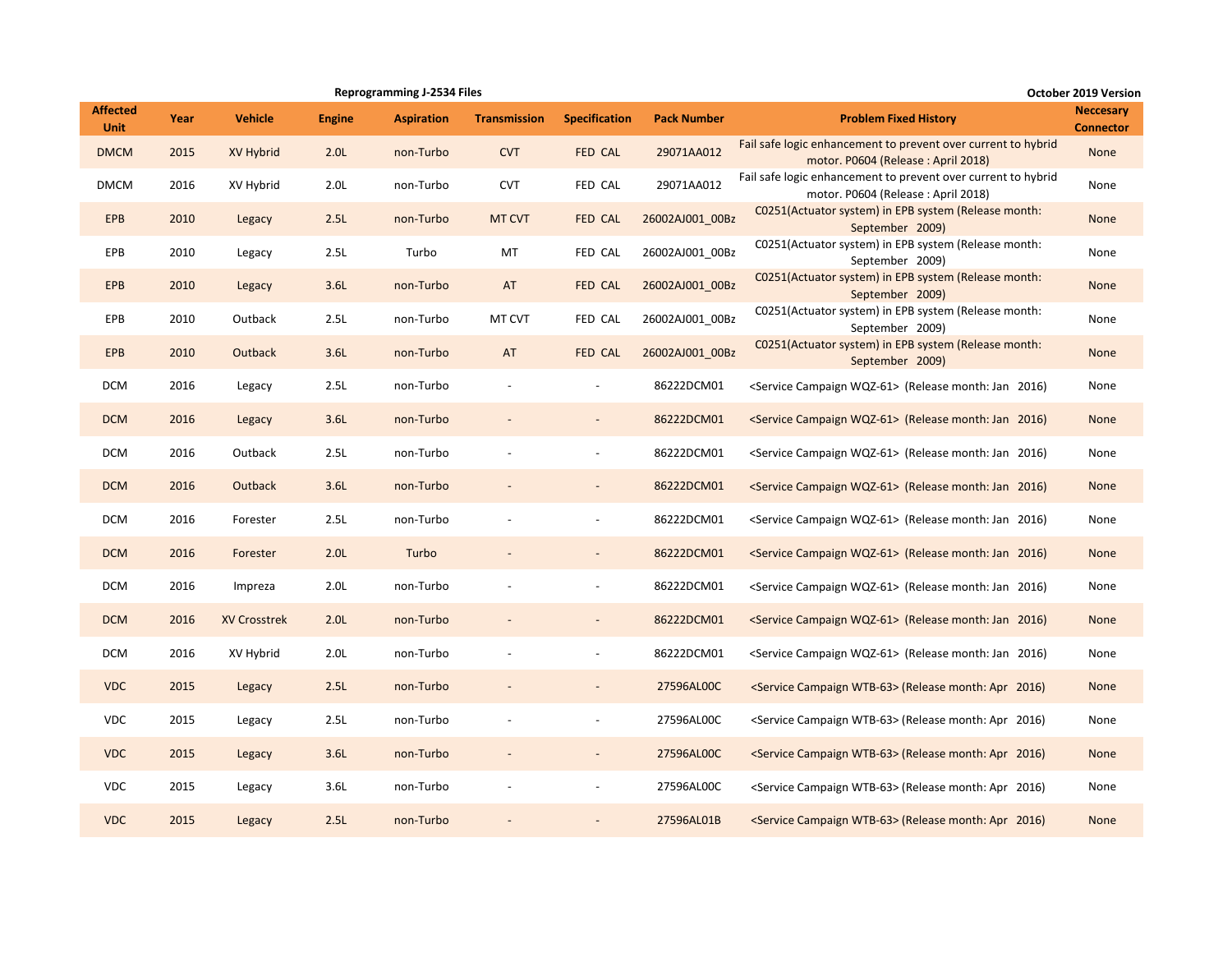|                                |      |                |               | <b>Reprogramming J-2534 Files</b> |                          |                          |                    |                                                                                                | October 2019 Version                 |
|--------------------------------|------|----------------|---------------|-----------------------------------|--------------------------|--------------------------|--------------------|------------------------------------------------------------------------------------------------|--------------------------------------|
| <b>Affected</b><br><b>Unit</b> | Year | <b>Vehicle</b> | <b>Engine</b> | <b>Aspiration</b>                 | <b>Transmission</b>      | <b>Specification</b>     | <b>Pack Number</b> | <b>Problem Fixed History</b>                                                                   | <b>Neccesary</b><br><b>Connector</b> |
| <b>VDC</b>                     | 2015 | Legacy         | 3.6L          | non-Turbo                         |                          |                          | 27596AL01B         | <service campaign="" wtb-63=""> (Release month: Apr 2016)</service>                            | None                                 |
| <b>VDC</b>                     | 2015 | Outback        | 2.5L          | non-Turbo                         |                          | $\overline{\phantom{a}}$ | 27596AL00C         | <service campaign="" wtb-63=""> (Release month: Apr 2016)</service>                            | None                                 |
| <b>VDC</b>                     | 2015 | Outback        | 3.6L          | non-Turbo                         |                          |                          | 27596AL00C         | <service campaign="" wtb-63=""> (Release month: Apr 2016)</service>                            | None                                 |
| <b>VDC</b>                     | 2015 | Outback        | 2.5L          | non-Turbo                         |                          |                          | 27596AL01B         | <service campaign="" wtb-63=""> (Release month: Apr 2016)</service>                            | None                                 |
| <b>VDC</b>                     | 2015 | Outback        | 3.6L          | non-Turbo                         |                          |                          | 27596AL01B         | <service campaign="" wtb-63=""> (Release month: Apr 2016)</service>                            | None                                 |
| <b>BIU</b>                     | 2018 | Legacy         | 2.5L          | non-Turbo                         |                          | $\overline{\phantom{a}}$ |                    | 82201AL30B_smt_Correction for Keyless Access control(Release: October 2017)                    | None                                 |
| <b>BIU</b>                     | 2018 | Legacy         | 3.6L          | non-Turbo                         |                          | $\overline{\phantom{a}}$ |                    | 82201AL30B smt Correction for Keyless Access control(Release: October 2017)                    | None                                 |
| <b>BIU</b>                     | 2018 | Outback        | 2.5L          | non-Turbo                         |                          | $\overline{\phantom{a}}$ |                    | 82201AL30B_smt_Correction for Keyless Access control(Release: October 2017)                    | None                                 |
| BIU                            | 2018 | Outback        | 3.6L          | non-Turbo                         | $\overline{\phantom{a}}$ | $\overline{\phantom{a}}$ |                    | 82201AL30B_smt_Correction for Keyless Access control(Release: October 2017)                    | None                                 |
| <b>BIU</b>                     | 2018 | Legacy         | 2.5L          | non-Turbo                         |                          | FED CAL                  |                    | 82201AL31B_key_Correction for Keyless Access control(Release: October 2017)                    | None                                 |
| <b>BIU</b>                     | 2018 | Legacy         | 3.6L          | non-Turbo                         |                          | FED CAL                  |                    | 82201AL31B key Correction for Keyless Access control(Release: October 2017)                    | None                                 |
| <b>BIU</b>                     | 2018 | Outback        | 2.5L          | non-Turbo                         | $\overline{\phantom{a}}$ | FED CAL                  |                    | 82201AL31B key Correction for Keyless Access control(Release: October 2017)                    | <b>None</b>                          |
| BIU                            | 2018 | Outback        | 3.6L          | non-Turbo                         | $\overline{\phantom{a}}$ | FED CAL                  |                    | 82201AL31B_key Correction for Keyless Access control(Release: October 2017)                    | None                                 |
| <b>BIU</b>                     | 2018 | Legacy         | 2.5L          | non-Turbo                         |                          | <b>CANADA</b>            |                    | 82201AL32B_key Correction for Keyless Access control(Release: October 2017)                    | <b>None</b>                          |
| BIU                            | 2018 | Legacy         | 3.6L          | non-Turbo                         | $\overline{\phantom{a}}$ | CANADA                   |                    | 82201AL32B key Correction for Keyless Access control(Release: October 2017)                    | None                                 |
| <b>BIU</b>                     | 2018 | Outback        | 2.5L          | non-Turbo                         | $\overline{\phantom{a}}$ | <b>CANADA</b>            |                    | 82201AL32B_key_Correction for Keyless Access control(Release: October 2017)                    | None                                 |
| <b>BIU</b>                     | 2018 | Outback        | 3.6L          | non-Turbo                         |                          | CANADA                   |                    | 82201AL32B key Correction for Keyless Access control(Release: October 2017)                    | None                                 |
| <b>BIU</b>                     | 2018 | Legacy         | 2.5L          | non-Turbo                         | <b>CVT</b>               | FED CAL                  | 82201AL30D         | Improve the logic of the unlocking operation in the auto-lock<br>function (Release: Oct. 2019) | None                                 |
| <b>BIU</b>                     | 2018 | Legacy         | 3.6L          | non-Turbo                         | <b>CVT</b>               | FED CAL                  | 82201AL30D         | Improve the logic of the unlocking operation in the auto-lock<br>function (Release: Oct. 2019) | None                                 |
| <b>BIU</b>                     | 2018 | Outback        | 2.5L          | non-Turbo                         | <b>CVT</b>               | FED CAL                  | 82201AL30D         | Improve the logic of the unlocking operation in the auto-lock<br>function (Release: Oct. 2019) | None                                 |
| <b>BIU</b>                     | 2018 | Outback        | 3.6L          | non-Turbo                         | <b>CVT</b>               | FED CAL                  | 82201AL30D         | Improve the logic of the unlocking operation in the auto-lock<br>function (Release: Oct. 2019) | None                                 |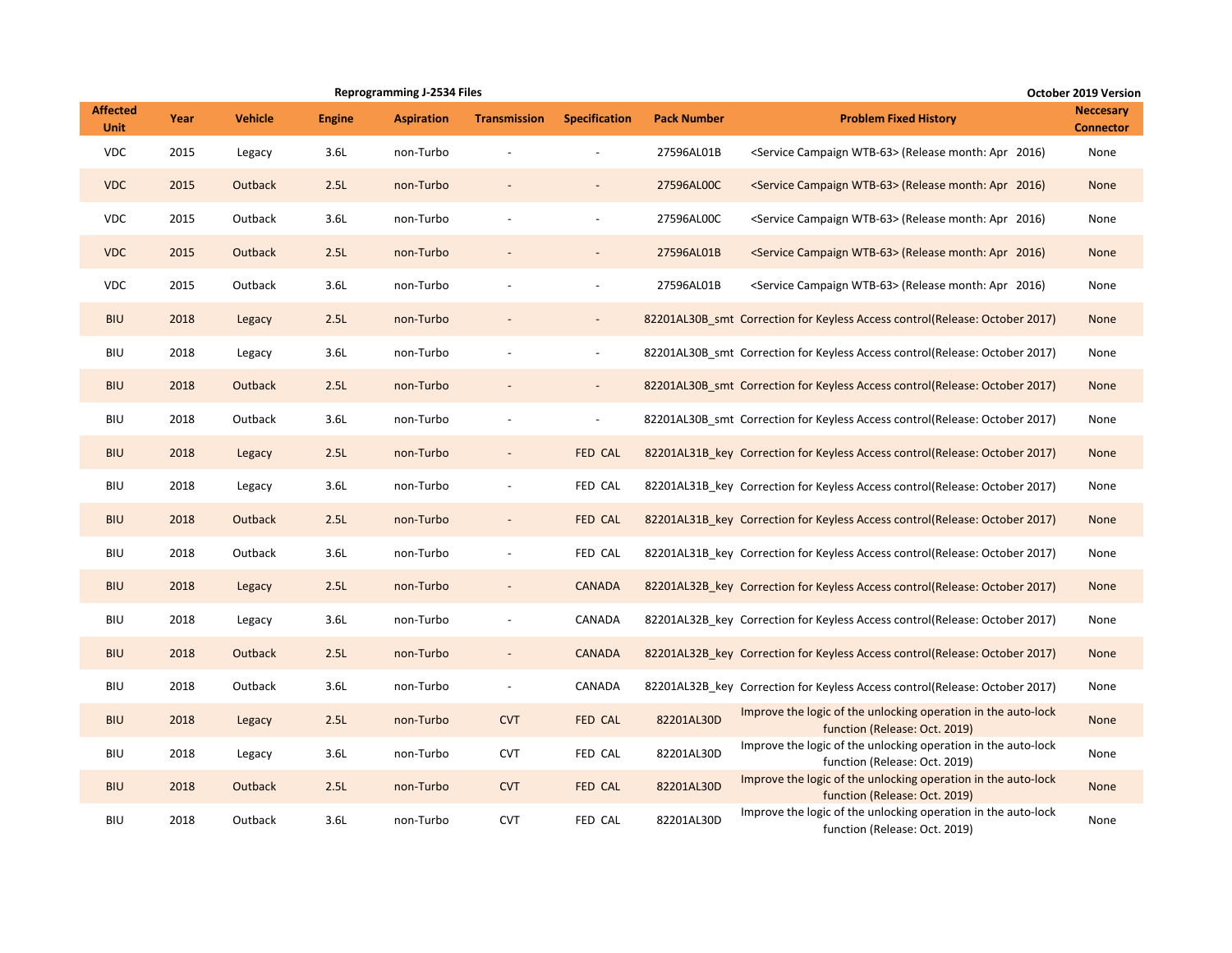|                                |      |                |               | <b>Reprogramming J-2534 Files</b> |                     |                      |                    |                                                                                                                                               | <b>October 2019 Version</b>          |
|--------------------------------|------|----------------|---------------|-----------------------------------|---------------------|----------------------|--------------------|-----------------------------------------------------------------------------------------------------------------------------------------------|--------------------------------------|
| <b>Affected</b><br><b>Unit</b> | Year | <b>Vehicle</b> | <b>Engine</b> | <b>Aspiration</b>                 | <b>Transmission</b> | <b>Specification</b> | <b>Pack Number</b> | <b>Problem Fixed History</b>                                                                                                                  | <b>Neccesary</b><br><b>Connector</b> |
| <b>BIU</b>                     | 2018 | Legacy         | 2.5L          | non-Turbo                         | <b>CVT</b>          | <b>FED CAL</b>       | 82201AL31D         | Improve the logic of the unlocking operation in the auto-lock<br>function (Release: Oct. 2019)                                                | None                                 |
| <b>BIU</b>                     | 2018 | Legacy         | 3.6L          | non-Turbo                         | <b>CVT</b>          | FED CAL              | 82201AL31D         | Improve the logic of the unlocking operation in the auto-lock<br>function (Release: Oct. 2019)                                                | None                                 |
| <b>BIU</b>                     | 2018 | Outback        | 2.5L          | non-Turbo                         | <b>CVT</b>          | FED CAL              | 82201AL31D         | Improve the logic of the unlocking operation in the auto-lock<br>function (Release: Oct. 2019)                                                | None                                 |
| <b>BIU</b>                     | 2018 | Outback        | 3.6L          | non-Turbo                         | <b>CVT</b>          | FED CAL              | 82201AL31D         | Improve the logic of the unlocking operation in the auto-lock<br>function (Release: Oct. 2019)                                                | None                                 |
| <b>BIU</b>                     | 2018 | Legacy         | 2.5L          | non-Turbo                         | <b>CVT</b>          | <b>CANADA</b>        | 82201AL32D         | Improve the logic of the unlocking operation in the auto-lock<br>function (Release: Oct. 2019)                                                | None                                 |
| <b>BIU</b>                     | 2018 | Legacy         | 3.6L          | non-Turbo                         | <b>CVT</b>          | CANADA               | 82201AL32D         | Improve the logic of the unlocking operation in the auto-lock<br>function (Release: Oct. 2019)                                                | None                                 |
| <b>BIU</b>                     | 2018 | <b>Outback</b> | 2.5L          | non-Turbo                         | <b>CVT</b>          | <b>CANADA</b>        | 82201AL32D         | Improve the logic of the unlocking operation in the auto-lock<br>function (Release: Oct. 2019)                                                | <b>None</b>                          |
| <b>BIU</b>                     | 2018 | Outback        | 3.6L          | non-Turbo                         | <b>CVT</b>          | CANADA               | 82201AL32D         | Improve the logic of the unlocking operation in the auto-lock<br>function (Release: Oct. 2019)                                                | None                                 |
| <b>BIU</b>                     | 2019 | Legacy         | 2.5L          | non-Turbo                         | <b>CVT</b>          | FED CAL              | 82201AL40B         | Improve the logic of the unlocking operation in the auto-lock<br>function (Release: Oct. 2019)                                                | None                                 |
| <b>BIU</b>                     | 2019 | Legacy         | 3.6L          | non-Turbo                         | <b>CVT</b>          | FED CAL              | 82201AL40B         | Improve the logic of the unlocking operation in the auto-lock<br>function (Release: Oct. 2019)                                                | None                                 |
| <b>BIU</b>                     | 2019 | Outback        | 2.5L          | non-Turbo                         | <b>CVT</b>          | FED CAL              | 82201AL40B         | Improve the logic of the unlocking operation in the auto-lock<br>function (Release: Oct. 2019)                                                | None                                 |
| <b>BIU</b>                     | 2019 | Outback        | 3.6L          | non-Turbo                         | <b>CVT</b>          | FED CAL              | 82201AL40B         | Improve the logic of the unlocking operation in the auto-lock<br>function (Release: Oct. 2019)                                                | None                                 |
| <b>BIU</b>                     | 2019 | Legacy         | 2.5L          | non-Turbo                         | <b>CVT</b>          | FED CAL              | 82201AL41B         | Improve the logic of the unlocking operation in the auto-lock<br>function (Release: Oct. 2019)                                                | None                                 |
| BIU                            | 2019 | Legacy         | 3.6L          | non-Turbo                         | <b>CVT</b>          | FED CAL              | 82201AL41B         | Improve the logic of the unlocking operation in the auto-lock<br>function (Release: Oct. 2019)                                                | None                                 |
| <b>BIU</b>                     | 2019 | Outback        | 2.5L          | non-Turbo                         | <b>CVT</b>          | FED CAL              | 82201AL41B         | Improve the logic of the unlocking operation in the auto-lock<br>function (Release: Oct. 2019)                                                | None                                 |
| <b>BIU</b>                     | 2019 | Outback        | 3.6L          | non-Turbo                         | <b>CVT</b>          | FED CAL              | 82201AL41B         | Improve the logic of the unlocking operation in the auto-lock<br>function (Release: Oct. 2019)                                                | None                                 |
| <b>BIU</b>                     | 2019 | Legacy         | 2.5L          | non-Turbo                         | <b>CVT</b>          | <b>CANADA</b>        | 82201AL42B         | Improve the logic of the unlocking operation in the auto-lock<br>function (Release: Oct. 2019)                                                | None                                 |
| <b>BIU</b>                     | 2019 | Legacy         | 3.6L          | non-Turbo                         | <b>CVT</b>          | CANADA               | 82201AL42B         | Improve the logic of the unlocking operation in the auto-lock<br>function (Release: Oct. 2019)                                                | None                                 |
| <b>BIU</b>                     | 2019 | Outback        | 2.5L          | non-Turbo                         | <b>CVT</b>          | <b>CANADA</b>        | 82201AL42B         | Improve the logic of the unlocking operation in the auto-lock<br>function (Release: Oct. 2019)                                                | None                                 |
| <b>BIU</b>                     | 2019 | Outback        | 3.6L          | non-Turbo                         | <b>CVT</b>          | CANADA               | 82201AL42B         | Improve the logic of the unlocking operation in the auto-lock<br>function (Release: Oct. 2019)                                                | None                                 |
| <b>TCM</b>                     | 2018 | Legacy         | 2.5L          | non-Turbo                         | <b>CVT</b>          | <b>FED CAL</b>       | 30919AF65C         | Correction of TCM Mode\$04 logic for Aftermarket Scan Tool.<br>Improved secondary pressure performance against P0841<br>(Release: April 2018) | None                                 |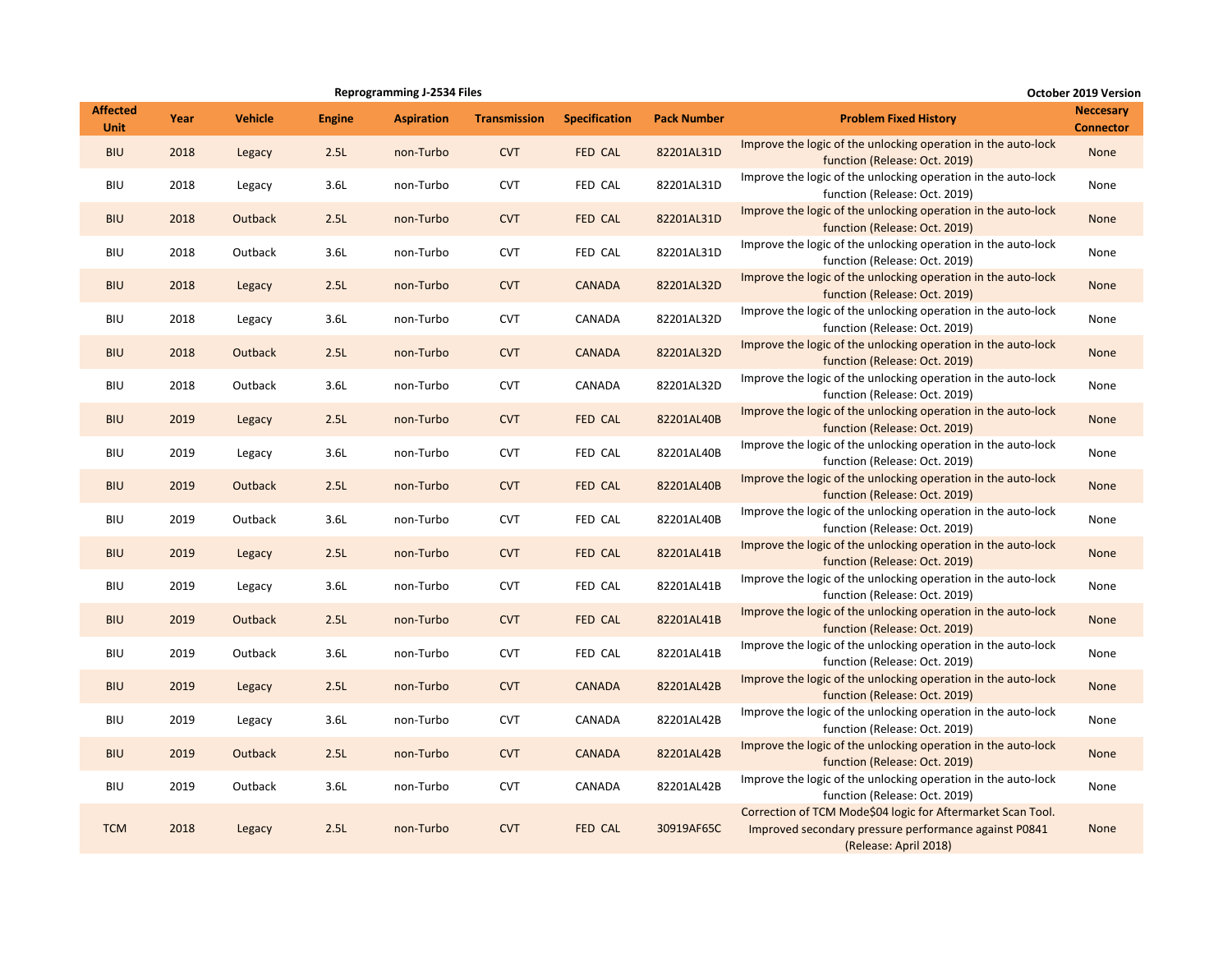|                                |      |                     |                  | <b>Reprogramming J-2534 Files</b> |                     |                      |                    |                                                                                                                                                        | October 2019 Version                 |
|--------------------------------|------|---------------------|------------------|-----------------------------------|---------------------|----------------------|--------------------|--------------------------------------------------------------------------------------------------------------------------------------------------------|--------------------------------------|
| <b>Affected</b><br><b>Unit</b> | Year | <b>Vehicle</b>      | <b>Engine</b>    | <b>Aspiration</b>                 | <b>Transmission</b> | <b>Specification</b> | <b>Pack Number</b> | <b>Problem Fixed History</b>                                                                                                                           | <b>Neccesary</b><br><b>Connector</b> |
| <b>TCM</b>                     | 2018 | Outback             | 2.5L             | non-Turbo                         | <b>CVT</b>          | FED CAL              | 30919AF66C         | Correction of TCM Mode\$04 logic for Aftermarket Scan Tool.<br>Improved secondary pressure performance against P0841<br>(Release: April 2018)          | None                                 |
| <b>TCM</b>                     | 2018 | Forester            | 2.5L             | non-Turbo                         | <b>CVT</b>          | FED CAL              | 30919AF832         | Correction of TCM Mode\$04 logic for Aftermarket Scan Tool.<br>Improved secondary pressure performance against P0841<br>(Release: April 2018)          | None                                 |
| <b>TCM</b>                     | 2018 | Forester            | 2.5L             | non-Turbo                         | <b>CVT</b>          | FED CAL              | 30919AF842         | Correction of TCM Mode\$04 logic for Aftermarket Scan Tool.<br>Improved secondary pressure performance against P0841<br>(Release: April 2018)          | None                                 |
| <b>TCM</b>                     | 2018 | Impreza             | 2.0 <sub>L</sub> | non-Turbo                         | <b>CVT</b>          | CAL                  | 30919AG31C         | Correction of TCM Mode\$04 logic for Aftermarket Scan Tool.<br>Improved secondary pressure performance against P0841<br>(Release: April 2018)          | None                                 |
| <b>TCM</b>                     | 2018 | Impreza             | 2.0 <sub>L</sub> | non-Turbo                         | <b>CVT</b>          | FED CAL              | 30919AG32C         | Correction of TCM Mode\$04 logic for Aftermarket Scan Tool.<br>Improved secondary pressure performance against P0841<br>(Release: April 2018)          | None                                 |
| <b>TCM</b>                     | 2018 | <b>XV Crosstrek</b> | 2.0 <sub>L</sub> | non-Turbo                         | <b>CVT</b>          | CAL                  | 30919AF212         | Correction of TCM Mode\$04 logic for Aftermarket Scan Tool.<br>Improved secondary pressure performance against P0841<br>(Release: April 2018)          | None                                 |
| <b>TCM</b>                     | 2018 | <b>XV Crosstrek</b> | 2.0 <sub>L</sub> | non-Turbo                         | <b>CVT</b>          | FED CAL              | 30919AF132         | Correction of TCM Mode\$04 logic for Aftermarket Scan Tool.<br>Improved secondary pressure performance against P0841<br>(Release: April 2018)          | None                                 |
| <b>ECM</b>                     | 2018 | <b>WRX</b>          | 2.0 <sub>L</sub> | Turbo                             | 6MT                 | FED CAL              | 22765AL001         | Correction of P0852 diagnosis logic. (Release: January 2018)                                                                                           | None                                 |
| <b>TCM</b>                     | 2018 | Legacy              | 3.6L             | non-Turbo                         | <b>CVT</b>          | FED CAL              | 30919AF71B         | Correction of TCM Mode\$04 logic for Aftermarket Scan Tool.<br>(Release: April 2018)                                                                   | None                                 |
| <b>TCM</b>                     | 2018 | Outback             | 3.6L             | non-Turbo                         | <b>CVT</b>          | FED CAL              | 30919AF72B         | Correction of TCM Mode\$04 logic for Aftermarket Scan Tool.<br>(Release: April 2018)                                                                   | None                                 |
| <b>TCM</b>                     | 2018 | Forester            | 2.0 <sub>L</sub> | Turbo                             | <b>CVT</b>          | FED CAL              | 30919AF931         | Correction of TCM Mode\$04 logic for Aftermarket Scan Tool.<br>(Release: April 2018)                                                                   | None                                 |
| <b>TCM</b>                     | 2018 | <b>WRX</b>          | 2.0 <sub>L</sub> | Turbo                             | <b>CVT</b>          | FED CAL              | 30919AF801         | Correction of TCM Mode\$04 logic for Aftermarket Scan Tool.<br>(Release: April 2018)                                                                   | None                                 |
| <b>HPCM</b>                    | 2014 | XV Hybrid           | 2.0 <sub>L</sub> | non-Turbo                         | <b>CVT</b>          | FED CAL              | 29320AA012         | New DTC P1C0A Engine Restart Battery Low Voltage.<br>(Release: April 2018)                                                                             | None                                 |
| <b>HPCM</b>                    | 2015 | XV Hybrid           | 2.0 <sub>L</sub> | non-Turbo                         | <b>CVT</b>          | FED CAL              | 29320AA031         | New DTC P1C0A Engine Restart Battery Low Voltage.<br>(Release: April 2018)                                                                             | <b>None</b>                          |
| ECM                            | 2019 | <b>ASCENT</b>       | 2.4L             | Turbo                             | <b>CVT</b>          | FED, CAL             | 22765AL734         | P1604 set as a result of long engine cranking (Release: Oct.<br>2019), Improvement to misfire feeling while driving. and DTC<br>U0122, P0045 and P2196 | None                                 |
| <b>ECM</b>                     | 2020 | <b>ASCENT</b>       | 2.4L             | Turbo                             | <b>CVT</b>          | FED, CAL             | 22765AN501         | P1604 set as a result of long engine cranking (Release: Oct.<br>2019)                                                                                  | None                                 |
| <b>BECU</b>                    | 2014 | XV Hybrid           | 2.0 <sub>L</sub> | non-Turbo                         | <b>CVT</b>          | <b>FED CAL</b>       | 82002FJ001 US      | POA7E Temp Range Correction (Release: November 2018)                                                                                                   | None                                 |